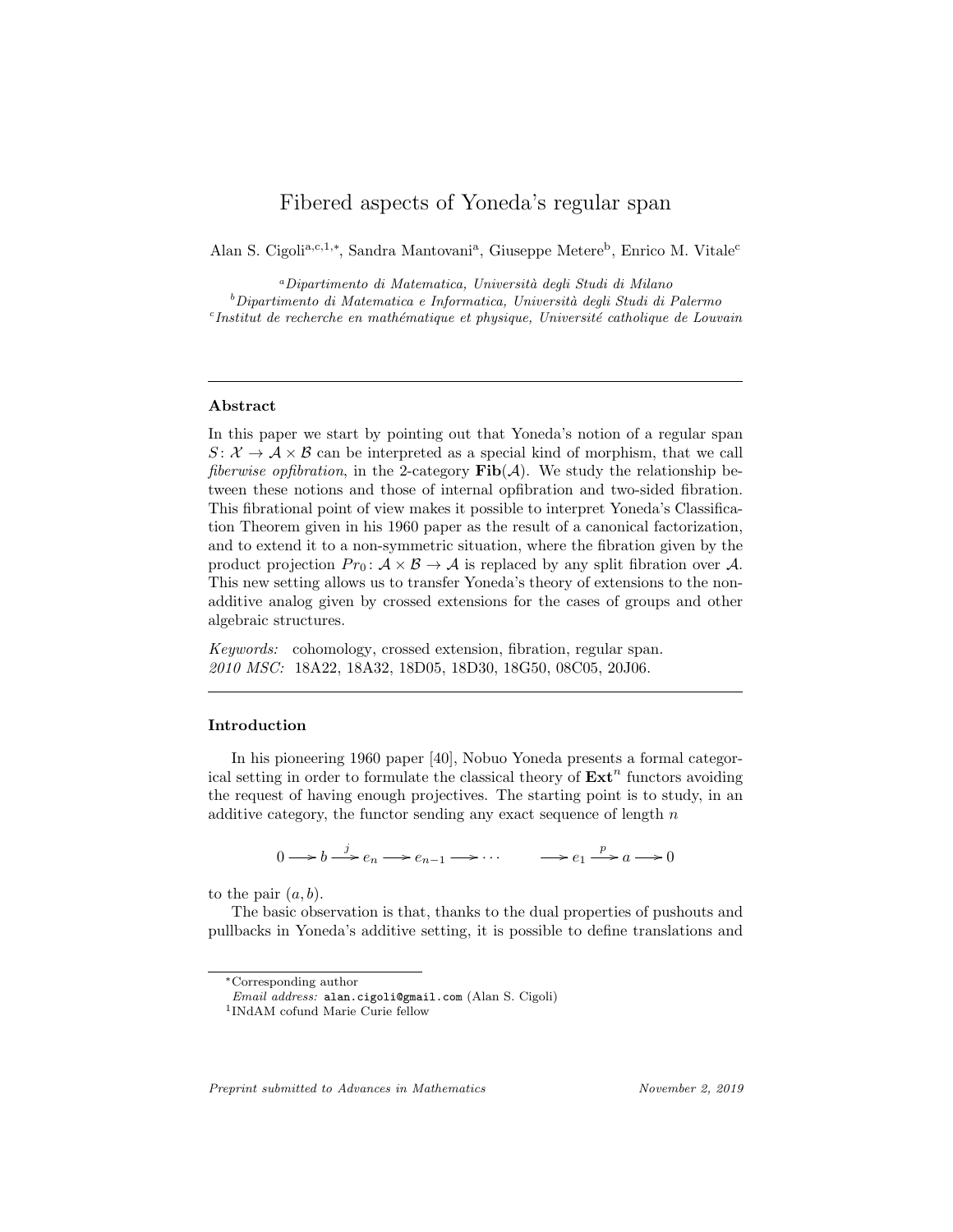cotranslations of exact sequences (see Section 1). This analysis leads Yoneda to identify a set of formal properties of a functor

$$
S\colon \mathcal{X} \to \mathcal{A} \times \mathcal{B}
$$

in order to get the axioms of what he calls a regular span. His key idea is the following: "The *n*-fold extensions over a with kernel b in an additive category will be considered as some quantity lying between  $a$  and  $b$ , or over the pair  $(a, b)$ , which we want to classify to get  $\mathbf{Ext}^n(a, b)^{n^2}$ .

In fact, his Classification Theorem in [40, §3.2] follows in a purely formal way from the axioms of regular span, once one considers connected components of the fibers of  $S$  (called *similarity classes* in [loc. cit.]). We can interpret (see Theorem 1.3) his result by saying that, with any regular span  $S$ , it is possible to associate what is nowadays called (see [35] and also [38]) a two-sided discrete fibration  $S: \mathcal{X} \to \mathcal{A} \times \mathcal{B}$ , together with a factorization of S through a functor  $Q: \mathcal{X} \to \overline{\mathcal{X}}$ .

Our aim is to extend this interpretation of Yoneda's theory to a non-additive context, where the paradigmatic example is given by crossed  $n$ -fold extensions. The latter have been adopted to interpret cocycles in non-abelian cohomology for groups and algebras by many authors (see e.g. Mac Lane's Historical Note [25]), and more recently by Rodelo in [34], giving a normalized version of Bourn cohomology [8].

Moving to the category of groups, for example, the first problem one encounters is that any crossed n-fold extension determines an a-module  $(a, b, \xi)$ instead of a mere pair of objects; as a consequence, the functor  $S$  has to be replaced by a functor

$$
P\colon \mathcal{X}\to \mathcal{M}
$$

whose codomain (the category of group modules) is no longer a product of two categories. Nevertheless,  $M$  is still the domain of a split fibration (over the category of groups):



This suggests to look at the notion of regular span by a fibrational point of view, in order to set up a general scheme including also non-additive cases. This will be achieved by considering on one side the notion of fiberwise opfibration (see Definition 2.1) and on the other side the one of internal opfibration in the 2 category  $\text{Fib}(\mathcal{A})$  of fibrations over a fixed category  $\mathcal{A}$ . The relationship between the two is completely described in Theorem 2.8, and it turns out that a regular span is nothing but a fiberwise opfibration in  $\text{Fib}(\mathcal{A})$ , with codomain a product projection. This result points out the difference between regular spans and

 ${}^{2}$ From the introduction of [40].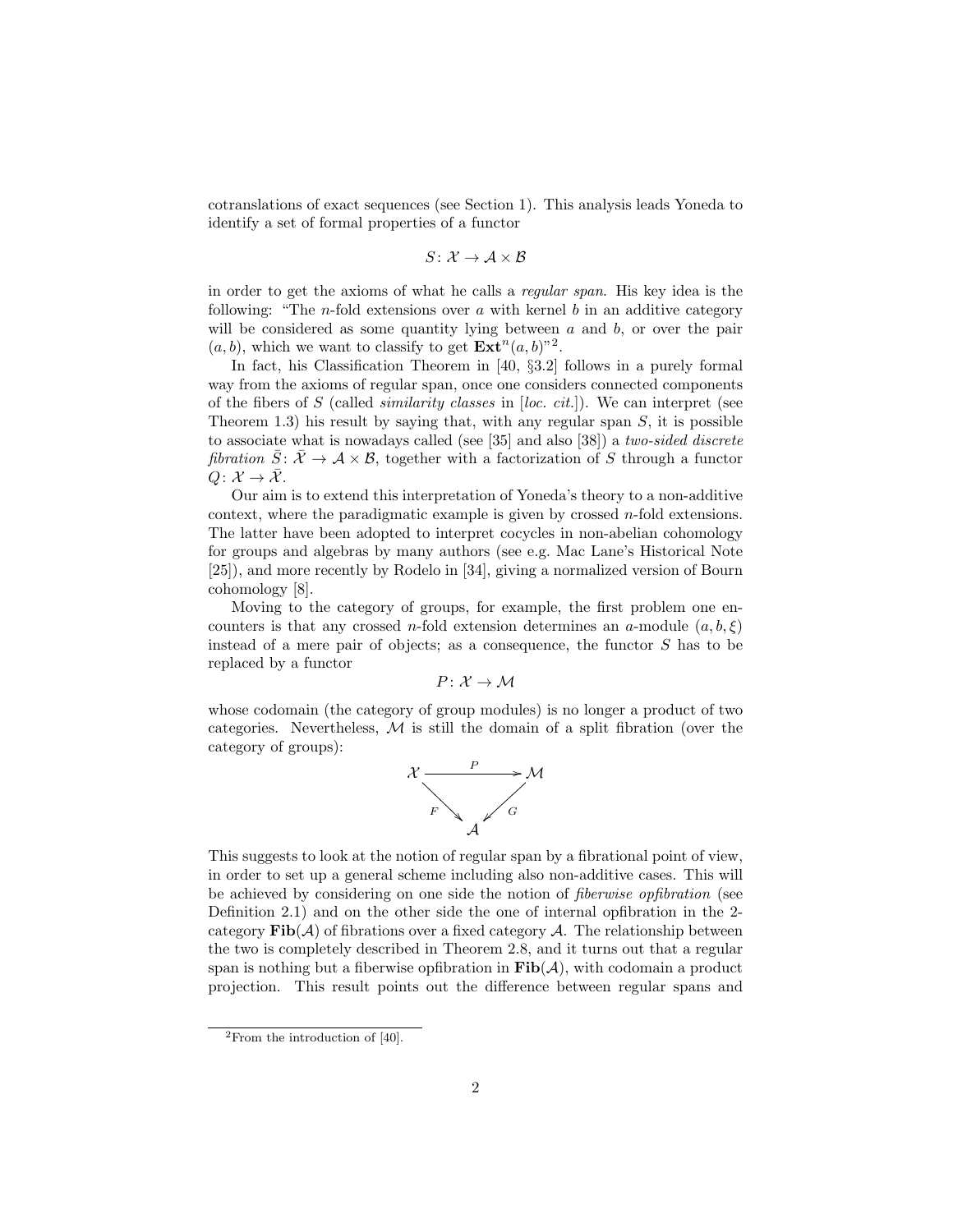two-sided fibrations, that correspond to internal opfibrations in  $\text{Fib}(\mathcal{A})$  with codomain a product projection, as proved in [13].

It is precisely the notion of fiberwise opfibration in  $\text{Fib}(\mathcal{A})$  with codomain a split fibration that yields a Classification Theorem  $\dot{a}$  la Yoneda for the nonsymmetric case (Theorem 3.2). Still, we can factor  $P$  as



where  $\bar{P}$  is a discrete opfibration in  $\text{Fib}(\mathcal{A})$ , which is the non-symmetric analog of the two-sided discrete fibration  $\overline{S}$ . Our approach from an internal point of view reveals moreover that both Yoneda's construction of  $\overline{S}$  and our generalization  $\overline{P}$  are actually not *ad hoc* constructions. Indeed, they can be recovered as part of a canonical factorization, namely the internal version in  $\text{Fib}(\mathcal{A})$  of the so called comprehensive factorization, given by initial functors and discrete opfibrations (see Proposition 3.9 and Theorem 3.10).

Coming back to crossed  $n$ -fold extensions, in Sections 4.1 and 4.2 we describe in details how the group case fits in our general scheme. The main difference with the additive case is that in order to obtain translations (i.e. the opcartesian liftings in the fibers giving rise to a fiberwise opfibration) we have to replace pushouts by push forwards. The internal version of the latter, developed in [14], is the main tool to treat crossed  $n$ -fold extensions in any strongly semi-abelian category, as detailed in Section 4.3, where we explicitly describe opcartesian liftings as push forwards of crossed extensions. The proof of Lemma 4.10 gives a recipe for performing the push forward of crossed extensions in several categories of algebraic varieties, as (non-unital) associative algebras, Lie algebras and Leibniz algebras among others.

The existence of such opcartesian liftings in the fibers was already stated in [34] as a normalized version of a more general result of Bourn [10] concerning the so-called direction functor. Proposition 4.12 explains that these opfibrations in the fibers can be gathered together coherently giving rise to an opfibration in  $\textbf{Fib}(\mathcal{C})$ .

Section 4.4 is devoted to show how the interpretation of Hochschild cohomology of unital associative algebras given in [2] by means of crossed biextensions (simply called crossed extensions in [loc. cit.]) fits in our general scheme. This case cannot be immediately deduced from the general treatment of Section 4.3, simply because the category  $\mathbf{AssAlg}_1$  of unital associative algebras is not semi-abelian. Nevertheless, we can apply our Theorem 4.9 to the semi-abelian category AssAlg of (non-unital) associative algebras and prove in Theorem 4.16 that the fiberwise opfibration over AssAlg so obtained actually restricts to a fiberwise opfibration over  $\text{AssAlg}_1$ .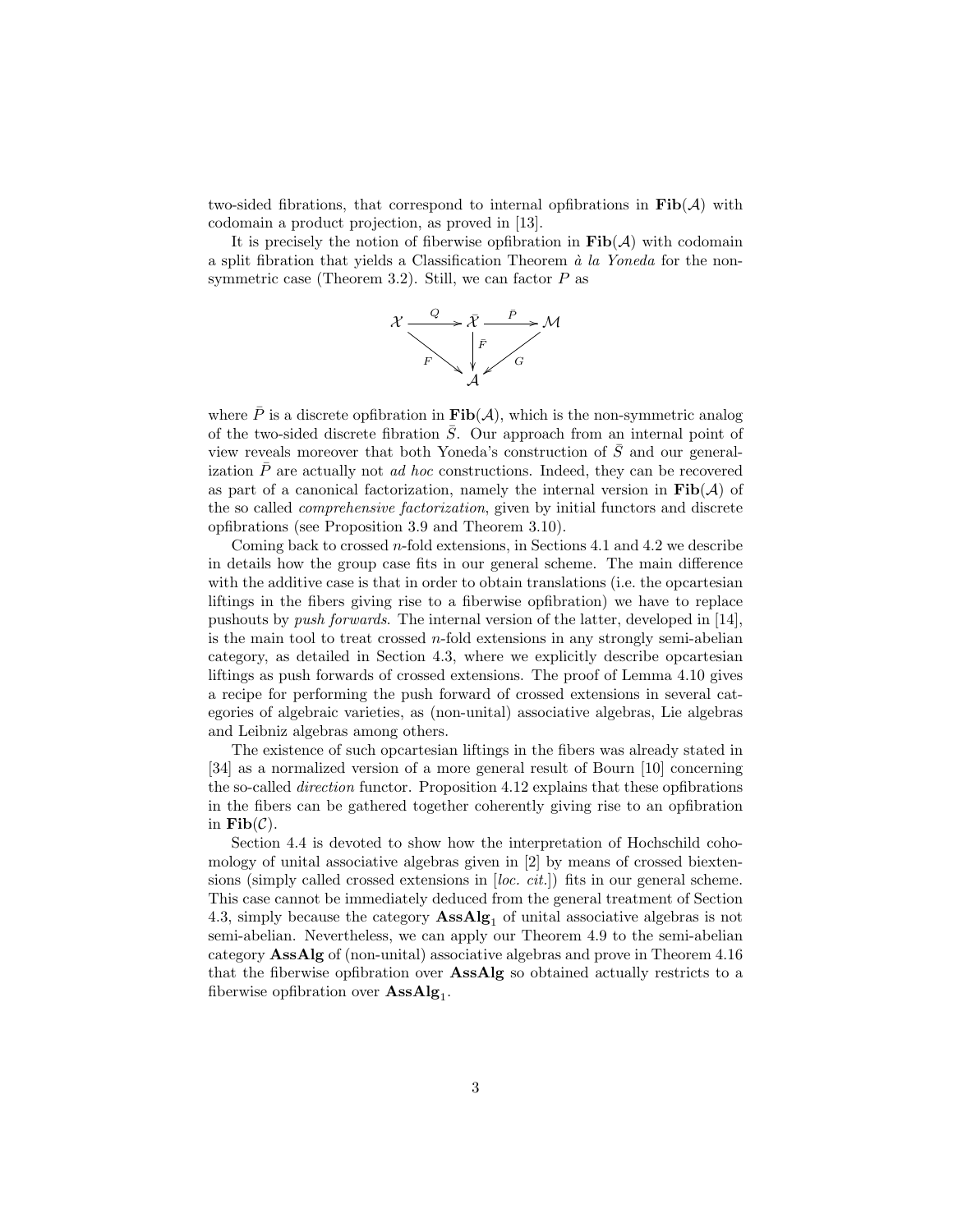#### Contents

|  |                                                             | 1 Exact sequences and Yoneda's regular spans                                      | $\overline{\mathbf{4}}$ |
|--|-------------------------------------------------------------|-----------------------------------------------------------------------------------|-------------------------|
|  | 2 Variations on the notion of opfibration over a fixed base |                                                                                   | 8                       |
|  | 2.1                                                         |                                                                                   | <sup>10</sup>           |
|  | $2.2^{\circ}$                                               |                                                                                   | 15                      |
|  | 3 The non-symmetric Classification Theorem                  |                                                                                   | 20                      |
|  | 3.1                                                         |                                                                                   |                         |
|  |                                                             |                                                                                   |                         |
|  | $3.3\,$                                                     | The comprehensive factorization of P in $\text{Fib}(\mathcal{A})$ 27              |                         |
|  | 4 Some selected examples                                    |                                                                                   | 31                      |
|  | 4.1                                                         | Crossed extensions of groups $\dots \dots \dots \dots \dots \dots \dots \dots$ 32 |                         |
|  | 4.2                                                         |                                                                                   |                         |
|  | 4.3                                                         | Crossed <i>n</i> -fold extensions in strongly semi-abelian categories $\ldots$    | 38                      |
|  | 4.4                                                         | Case study: associative algebras and Hochschild cohomology $\ldots$ 47            |                         |
|  |                                                             | Basic 2-categorical notions and results<br>Appendix A                             | 53.                     |

## 1. Exact sequences and Yoneda's regular spans

In this section, we recall Yoneda's basic definitions and some of his results. For the sake of simplicity, we shall consider the special case of abelian categories, although in [40] results are stated in a slightly more general additive setting.

Given an abelian category  $A$ , we consider the category  $\mathcal X$  of exact sequences:

$$
x: \qquad 0 \longrightarrow b \stackrel{j}{\longrightarrow} e_n \longrightarrow e_{n-1} \longrightarrow \cdots \qquad \longrightarrow e_1 \stackrel{p}{\longrightarrow} a \longrightarrow 0 \qquad (1)
$$

with morphisms  $f = (\alpha, \dots, \beta) : x \to x'$  being a  $(n + 2)$ -tuple of arrows of A between the terms of the sequences, provided they make the obvious diagram commute:

$$
\begin{array}{ccc}\nx: & 0 \longrightarrow b \stackrel{j}{\longrightarrow} e_n \longrightarrow e_{n-1} \longrightarrow \cdots & \longrightarrow e_1 \stackrel{p}{\longrightarrow} a \longrightarrow 0 \\
f \downarrow & & \downarrow & & \downarrow & & \downarrow & \\
x': & 0 \longrightarrow b' \stackrel{j}{\longrightarrow} e'_n \longrightarrow e'_{n-1} \longrightarrow \cdots & \longrightarrow e'_1 \stackrel{j}{\longrightarrow} a' \longrightarrow 0\n\end{array}\n\tag{2}
$$

If we fix (the identities over) a and b, we can identify the subcategory  $\mathcal{X}_{(a,b)}$  of  $X$  of sequences starting from  $b$  and ending in  $a$ . Yoneda calls *similarity relation* the equivalence relation on the objects of  $\mathcal{X}_{(a,b)}$  generated by its morphisms. In this way, he obtains as quotient what are currently known as the connected components of  $\mathcal{X}_{(a,b)}$ . We shall denote this quotient by  $\bar{\mathcal{X}}_{(a,b)}$ , and its elements by  $\bar{x}, \bar{x}_1, \bar{x}_2 \ldots$ .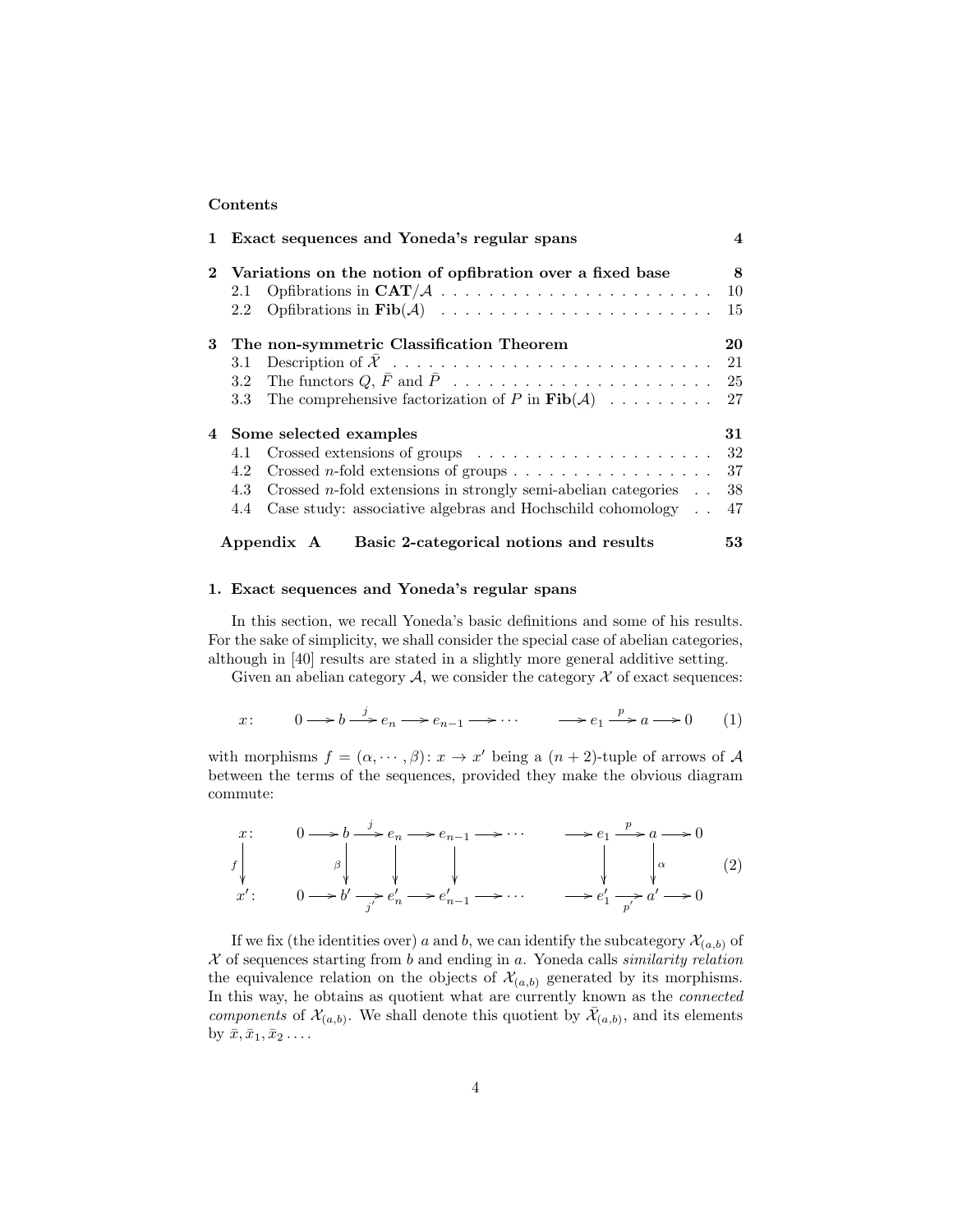Now, given a sequence  $x$  as above, by the pushout of  $j$  along an arrow  $\beta$ :  $b \to b'$ , it is possible to determine a new sequence  $\beta_*(x)$  in  $\mathcal{X}_{(a,b')}$  and a morphism  $\hat{\beta}_x = (1_a, \dots, \beta) : x \to \beta_*(x)$  of exact sequences ending in a. This process is called *translation* in  $[loc. cit.]$ . Dually, by the pullback of  $p$  along an arrow  $\alpha: \alpha' \to \alpha$ , it is possible to determine a new sequence  $\alpha^*(x)$  in  $\mathcal{X}_{(\alpha',b)}$ and a morphism  $\hat{\alpha}^x = (\alpha, \dots, 1_b) : \alpha^*(x) \to x$  of exact sequences starting from b. This process is called cotranslation in [loc.cit.]. We shall denote the arrows  $\hat{\alpha}^x$  and  $\hat{\beta}_x$  by  $\hat{\alpha}$  and  $\hat{\beta}$  respectively, when no confusion arises. As a matter of fact, translations and cotranslations are well defined on the similarity classes. Actually, if we define

$$
\beta \bullet \bar{x} = \overline{\beta_*(x)} \qquad \bar{x} \bullet \alpha = \overline{\alpha^*(x)} \tag{3}
$$

the following equations hold

$$
\beta' \bullet (\beta \bullet \bar{x}) = (\beta' \cdot \beta) \bullet \bar{x} \qquad (\bar{x} \bullet \alpha') \bullet \alpha = \bar{x} \bullet (\alpha' \cdot \alpha)
$$

$$
1_b \bullet \bar{x} = \bar{x}, \qquad (\beta \bullet \bar{x}) \bullet \alpha = \beta \bullet (\bar{x} \bullet \alpha) \qquad \bar{x} \bullet 1_a = \bar{x}
$$

for all similarity classes  $\bar{x}$  and arrows  $\alpha$ ,  $\alpha'$ ,  $\beta$  and  $\beta'$  in A for which compositions make sense. Hence, translations and cotranslations determine two compatible categorical actions, or in other words, a functor

$$
\mathbf{Ext}^{n}\colon\thinspace \mathcal{A}^{op}\times\mathcal{A} \longrightarrow \mathbf{SET}
$$

such that  $\mathbf{Ext}^n(a,b) = \overline{\mathcal{X}}_{(a,b)}$ .

In order to have a similar interpretation of the functors  $\text{Ext}^n$ , within a more general setting of additive categories, Yoneda identifies a set of formal properties that constitute the axioms of what he calls a regular span.

We shall recall Yoneda's notion of a regular span soon after recalling the axioms of Grothendieck fibration and opfibration. This will present Yoneda's notion in the language of (op)fibrations, but it is worth observing that the latter are actually special cases of the first.

Let us consider a functor  $F: \mathcal{E} \to \mathcal{B}$ .

- An arrow f of  $\mathcal E$  is F-cartesian, or cartesian w.r.t. F, whenever for all g of  $\mathcal E$  and  $\psi$  of  $\mathcal B$  such that  $F(g) = F(f) \cdot \psi$  there exists a unique arrow h of  $\mathcal E$  such that  $f \cdot h = g$  and  $F(h) = \psi$ .
- The arrow f is F-vertical if  $F(f) = 1$ .
- An arrow  $\varphi$  of  $\beta$  has a *cartesian lifting* at the object x of  $\mathcal E$  if there exists a cartesian arrow f with codomain x such that  $F(f) = \varphi$ .
- The functor  $F$  is a *fibration* if it admits enough cartesian liftings. Explicitly, if, for every object x of  $\mathcal E$  and every arrow  $\varphi$  with codomain  $F(x)$ there exists at least one cartesian lifting of  $\varphi$  at x.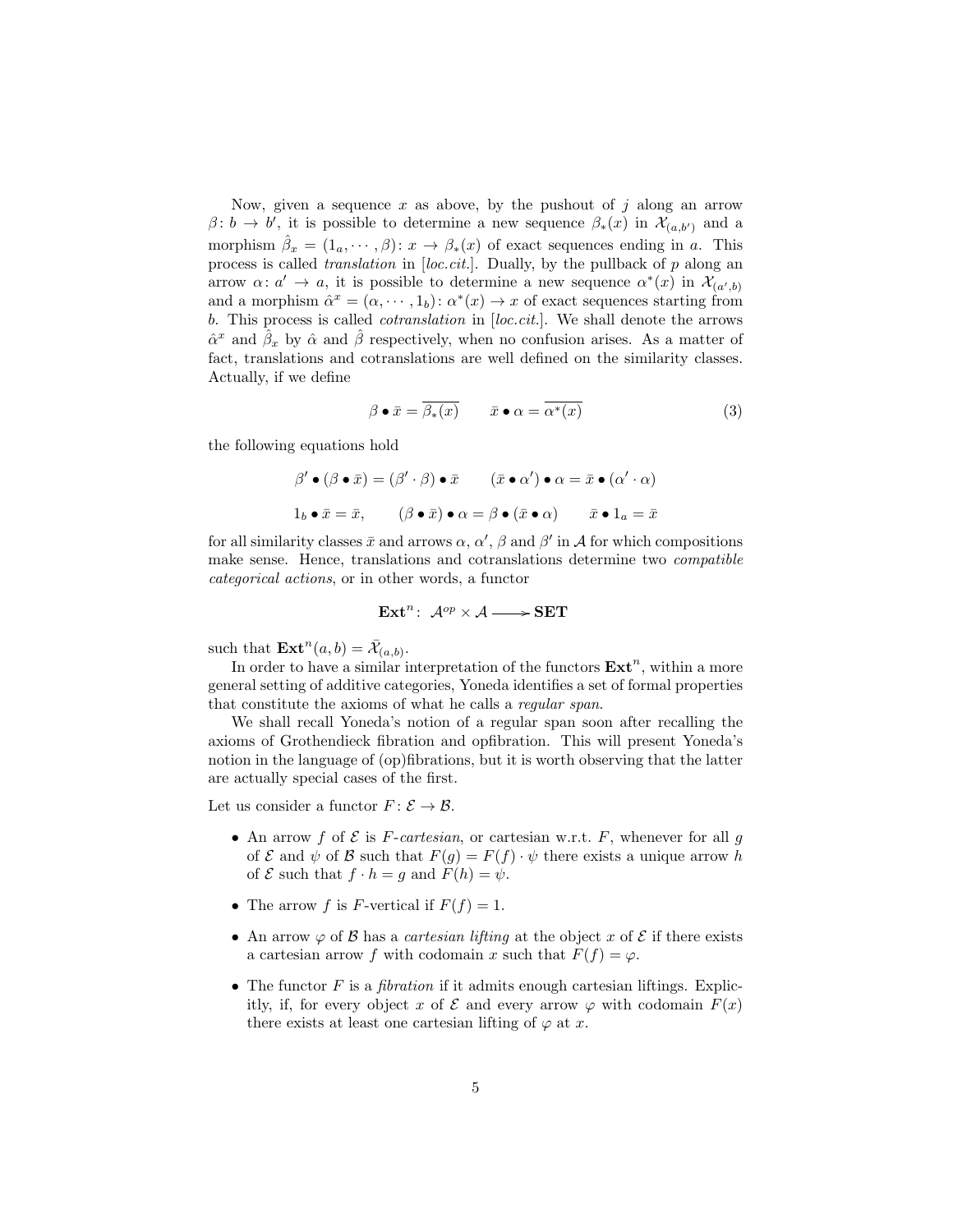- The functor F is a *discrete fibration* if, for every object x of  $\mathcal E$  and every arrow  $\varphi$  with codomain  $F(x)$ , there exists exactly one lifting of  $\varphi$  at x. In this case, the lifting is automatically cartesian.
- An arrow f of  $\mathcal E$  is F-opcartesian, or opcartesian w.r.t. F, if  $f^{op}$  is cartesian w.r.t.  $F^{op}$ . In this way one gets the dual notions of *opcartesian lifting* and of (discrete) opfibration.
- A *cleavage* for a (op)fibration is a pseudo-functorial choice of (op)cartesian liftings.
- A fibration is called split if it admits a functorial cleavage.

Throughout this paper we assume that all (op)fibrations admit a cleavage. Now we are ready to offer Yoneda's definition in the language of (op)fibrations.

**Definition 1.1** ([40]). A span from the category B to the category A is a functor

$$
S\colon \mathcal{X} \longrightarrow \mathcal{A} \times \mathcal{B}
$$

or equivalently a pair of functors



where  $S_0 = Pr_0 \cdot S$  and  $S_1 = Pr_1 \cdot S$ . The span S is termed regular if

(R0)  $S_0$  is a fibration with enough  $S_1$ -vertical  $S_0$ -cartesian liftings;

(R1)  $S_1$  is an opfibration with enough  $S_0$ -vertical  $S_1$ -opcartesian liftings.

In other words, the pair of functors  $(S_0, S_1)$  is a regular span if

- $S_0$  is a functor such that for every object x' of X, and every arrow  $a \xrightarrow{\alpha} S_0(x')$  in A, there exists at least one  $S_0$ -cartesian arrow  $x \xrightarrow{\xi} x'$ such that  $S_0(\xi) = \alpha$  and  $S_1(\xi) = 1_{S_1(x')}$ ;
- $S_1$  is a functor such that for every object x of X, and every arrow  $S_1(x) \xrightarrow{\beta} b$

in B, there exists at least one  $S_1$ -opcartesian arrow  $x \xrightarrow{\xi} x'$  such that  $S_1(\xi) = \beta$  and  $S_0(\xi) = 1_{S_0(x)}$ .

The notion of (regular) span is clearly a self dual notion, so that often results on  $S_1$  can be obtained by dualization of the corresponding results for  $S_0$ . From now on, if no confusion is likely to occur, we will write *i*-vertical and  $i$ -(op)cartesian for  $S_i$ -vertical and  $S_i$ -(op)cartesian respectively.

**Remark 1.2.** If  $S = (S_0, S_1)$  is a regular span as above, then: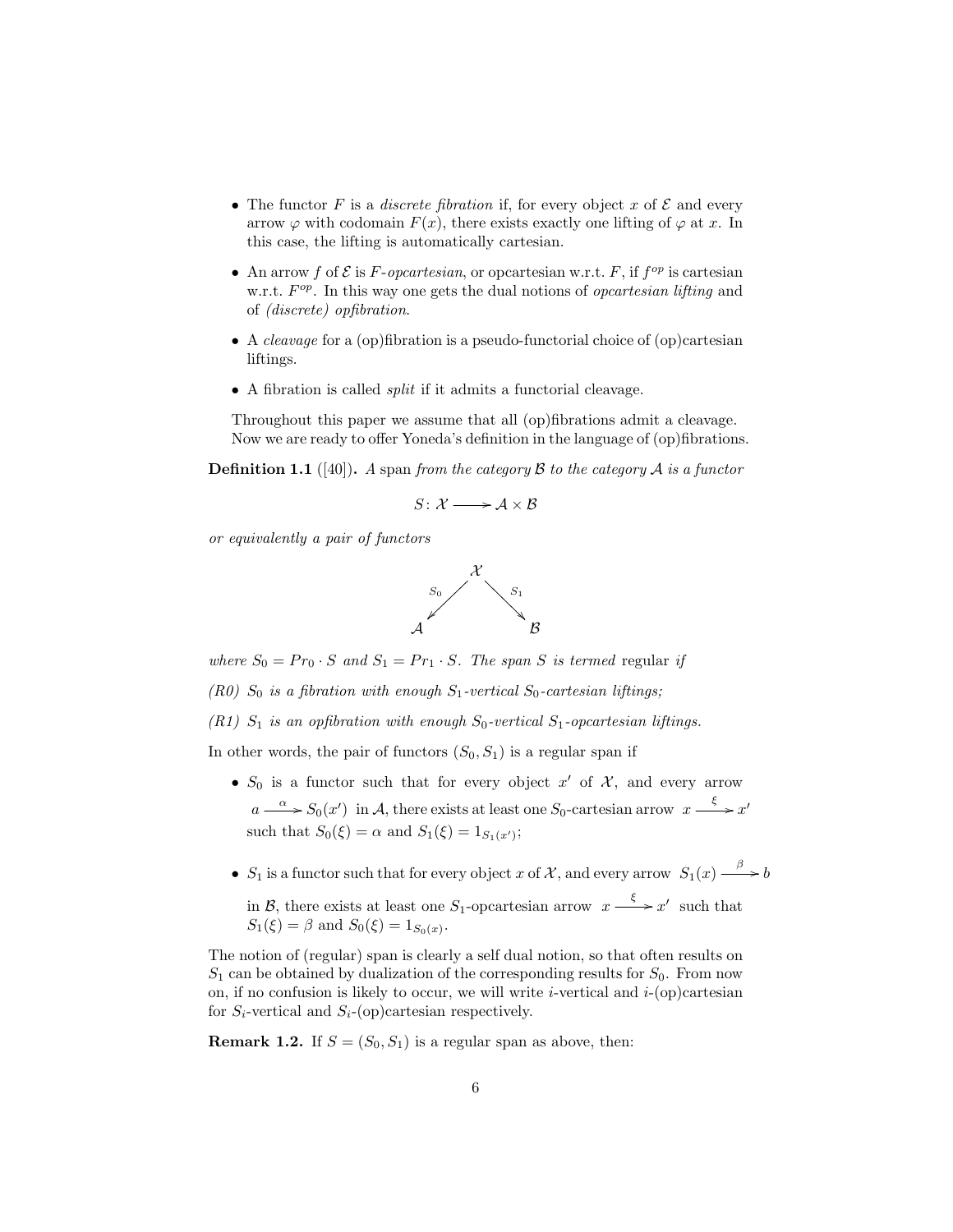- All 0-cartesian liftings of a given arrow  $\alpha$  at a chosen object x are 0vertically isomorphic to a 1-vertical 0-cartesian lifting of  $\alpha$  at x.
- All 1-opcartesian liftings of a given arrow  $\beta$  at a chosen object x are 1vertically isomorphic to a 0-vertical 1-opcartesian lifting of  $\beta$  at x.

Proof. Obvious, since (op)cartesian liftings are unique, up to a vertical isomorphism.  $\Box$ 

Given a regular span  $S$  as in Definition 1.1, for sake of consistency with the example of *n*-fold extensions, we denote by  $\mathcal{X}_{(a,b)}$  its fiber over the object  $(a,b)$ of  $A \times B$ , and by  $\bar{\mathcal{X}}_{(a,b)}$  the connected components of the fibers.

The following statement is a relevant motivation to formalize the notion of regular span.

**Theorem 1.3** ([40], Classification Theorem). Let  $S: \mathcal{X} \to \mathcal{A} \times \mathcal{B}$  be a regular span as above. Then the assignment

$$
(a,b)\mapsto \bar{\mathcal{X}}_{(a,b)}
$$

extends to a functor

 $\Sigma \colon \mathcal{A}^{op} \times \mathcal{B} \to \mathbf{SET}$ .

Recall that (when it factors through Set)  $\Sigma$  gives rise to what is called a profunctor or a distributor (see [4]); the informed reader may already have recognized the definition of a profunctor from the properties that the actions given in (3) must satisfy. On the other hand, Theorem 1.3 raises a question. We know that the fibers  $\mathcal{X}_{(a,b)}$  gather coherently together in the category  $\mathcal{X}$ . Similarly, also the  $\bar{\mathcal{X}}_{(a,b)}$  can be gathered together in a category  $\bar{\mathcal{X}}$ , which is given explicitly by using the description of  $\Sigma$  as a two-sided discrete fibration  $\overline{S}$  (see for example [38]). What is not clear at this stage is the relationship between the two categories X and  $\overline{X}$ . Since this will be one of the main points of our investigation on the more general not additive situation, we shall briefly describe the phenomenon in the abelian setting.

We start from the category  $\overline{\mathcal{X}}$ . The objects of  $\overline{\mathcal{X}}$  are connected components of the fibers of S, i.e. equivalence classes, denoted by  $\bar{x}$ , under the following equivalence relation:  $x \sim x'$  if and only if there exists a zig-zag of S-vertical arrows connecting x to x'. An arrow  $\bar{x}_1 \to \bar{x}_2$  is specified by a pair  $(\alpha, \beta)$  of arrows of A and B such that  $dom(\alpha, \beta) = S(x_1)$ ,  $cod(\alpha, \beta) = S(x_2)$ , and the codomain of the opcartesian lifting of  $\beta$  at  $\bar{x}_1$  is in the same class as the domain of the cartesian lifting of  $\alpha$  at  $\bar{x}_2$ .

As usual in the case of profunctors, we can interpret an object  $\bar{x}$  as a *virtual* arrow from  $S_0(x)$  to  $S_1(x)$ . Accordingly, the arrow  $(\alpha, \beta)$  described above, can be depicted as a (virtually) commutative diagram:

$$
a_1 - \frac{\bar{x}_1}{\lambda} > b_1
$$
  
\n
$$
\alpha \downarrow \qquad \qquad \downarrow \beta
$$
  
\n
$$
a_2 - \frac{\bar{x}_2}{\bar{x}_2} > b_2
$$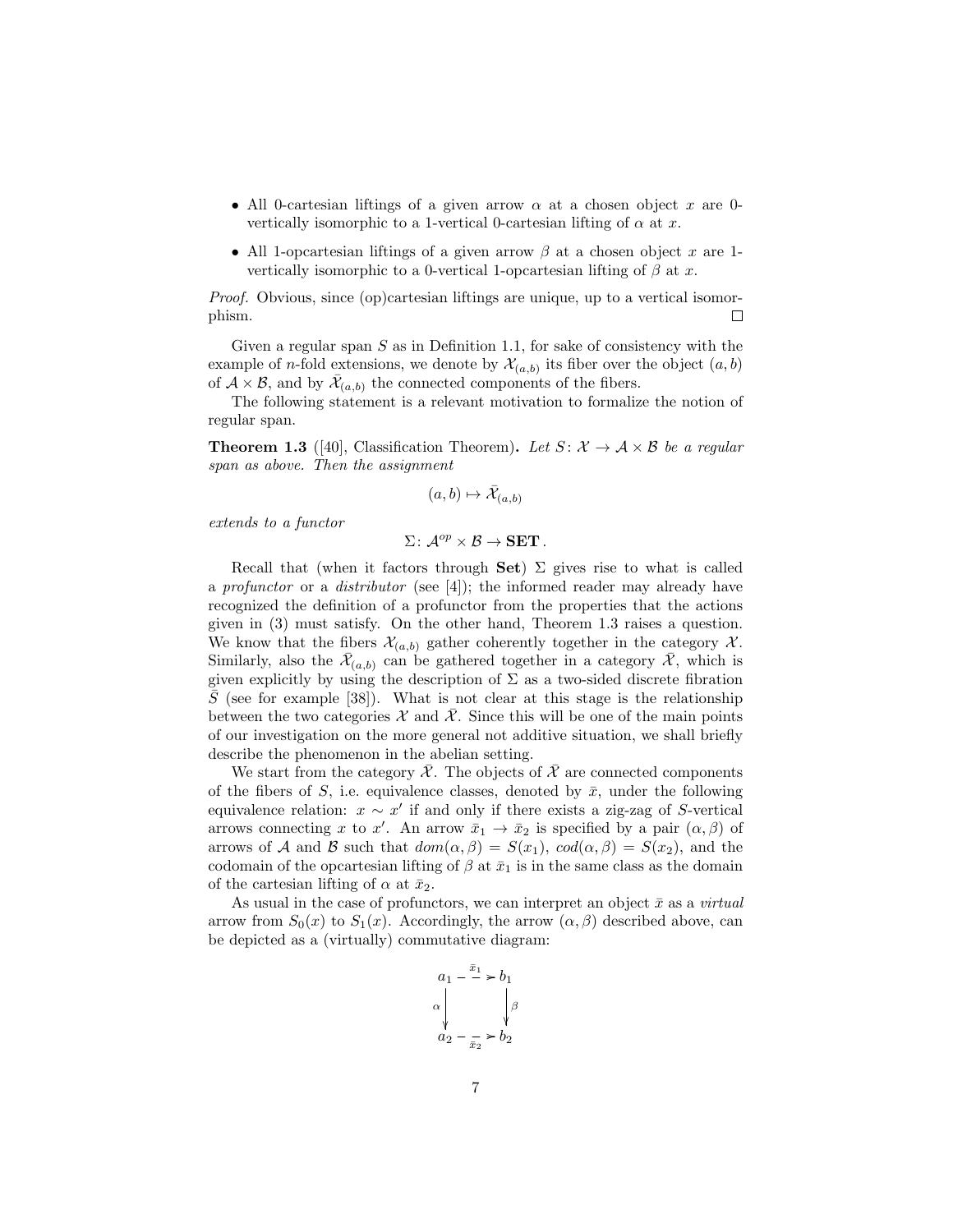Composition and identities are inherited from the categorical structure of  $\mathcal{A} \times \mathcal{B}$ . Back to the regular span we started with, the category  $\bar{\mathcal{X}}$  we have just described appears in a factorization  $S \cdot Q$  of S:



This fact was not explicitly recorded in [40]; nevertheless, all the necessary ingredients are already present in  $[loc. cit]$ . The functor  $Q$  and the functor  $S$  are defined by letting

$$
Q(\xi: x_1 \to x_2) = S(\xi): \bar{x}_1 \to \bar{x}_2,
$$

and

$$
\bar{S}((\alpha,\beta)\colon \bar{x}_1\to \bar{x}_2)=(\alpha,\beta)\,.
$$

Clearly the fibers of  $\bar{S}$  are precisely the collections  $\bar{\mathcal{X}}_{(a,b)}$  of connected components of the fibers of S.

In conclusion, we can state the main theme of the present work: namely, to give a conceptual understanding of the factorization of  $S$ , and to extend it to several non-abelian settings where the product  $A \times B$  is replaced by a suitable category  $M$ . This will be achieved by considering properties as *relative to a* given base category. This fibrational point of view is developed in the next section.

#### 2. Variations on the notion of opfibration over a fixed base

In this section we shall consider two different instances of the notion of opfibration for a functor  $P: (\mathcal{X}, F) \to (\mathcal{M}, G)$  over a fixed category A. The first concerns the functor P as a 1-cell in the 2-category  $CAT/\mathcal{A}$ , where objects are functors F and G as above, 1-cells are functors P such that  $G \cdot P = F$  and a 2-cell  $\kappa: P \Rightarrow Q: F \to G$  is a natural transformation  $\kappa: P \Rightarrow Q$  with G-vertical components, i.e. such that  $G \cdot \kappa = id_F$ .



The second concerns P as a morphism in the 2-category  $\text{Fib}(\mathcal{A})$ , namely the 2-full sub-2-category of  $CAT/A$  with objects the fibrations and 1-cells the cartesian functors, i.e. those functors over A that preserve cartesian arrows. Occasionally, we shall consider the 2-category  $opFib(\mathcal{A})$  of opfibrations and opcartesian functors over A.

The fibrational viewpoint suggests the following definition.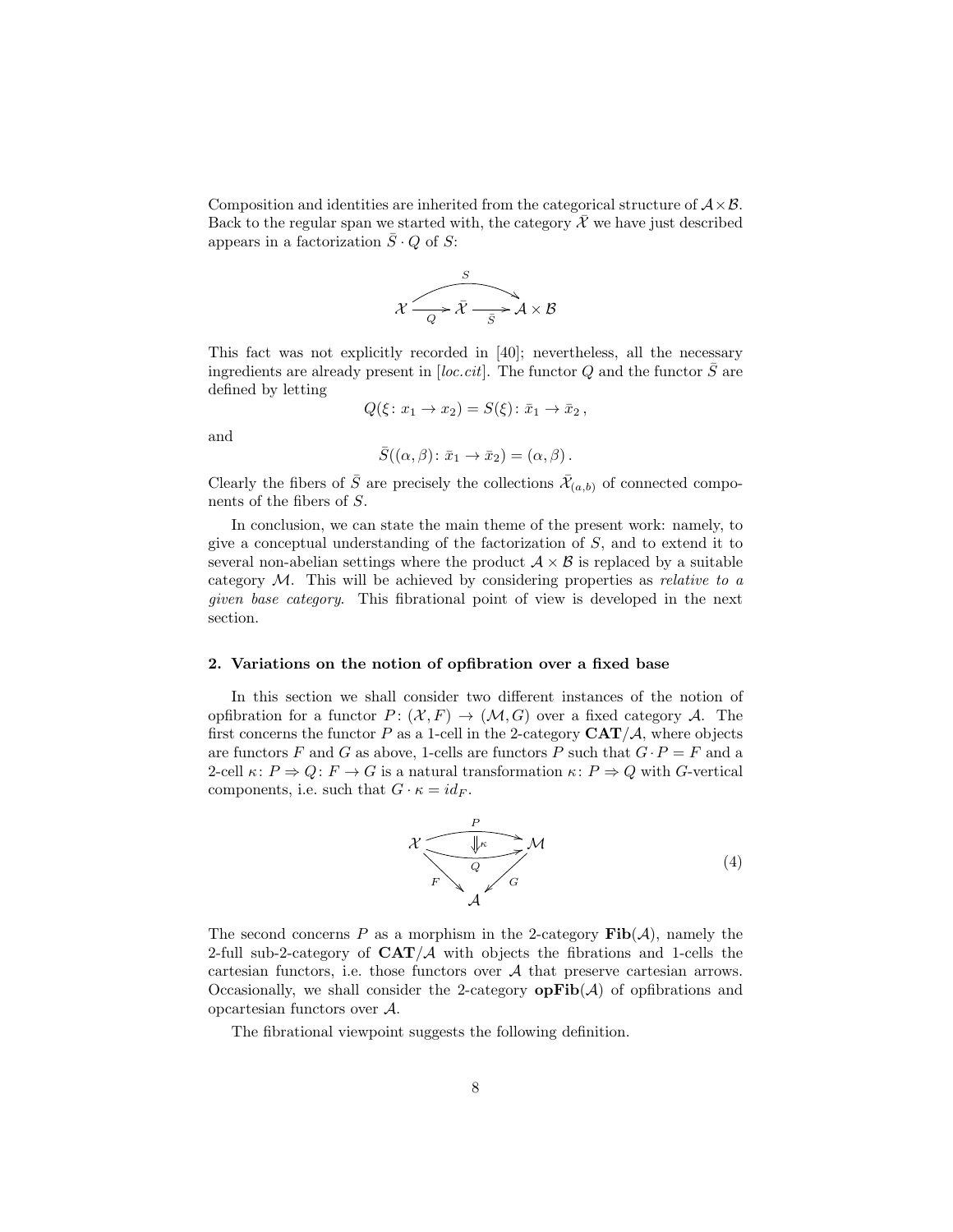**Definition 2.1.** Let  $\mathcal{K}(\mathcal{A})$  be either  $\text{CAT}/\mathcal{A}$ ,  $\text{Fib}(\mathcal{A})$  or  $\text{opFib}(\mathcal{A})$ .

- We say that a morphism P of  $K(A)$  is a fiberwise (discrete) (op)fibration if, for every object a of A, the restriction to fibers  $P_a: \mathcal{X}_a \to \mathcal{M}_a$  is a (discrete) (op)fibration.
- We say that a morphism P of  $\mathcal{K}(\mathcal{A})$  is a fiberwise (op)fibration with globally (op)cartesian liftings if  $P$  is a fiberwise (op)fibration such that  $(op) cartesian\ liftings\ in\ the\ fibers\ are\ actually\ (op)cartesian\ with\ respect$ to all the arrows of  $\mathcal{X}$ .

The reason why we should be interested in fiberwise (op)fibrations becomes evident after the following proposition.

Proposition 2.2. The following statements are equivalent:

(i) The span

$$
\mathcal{X} \xrightarrow{\qquad S} \mathcal{A} \times \mathcal{B}
$$

is regular;

(ii) S is a fiberwise opfibration in  $\text{Fib}(\mathcal{A})$ :



(iii) S is a fiberwise fibration in  $opFib(\mathcal{B})$ ;



Proof. We need to prove only the equivalence between (i) and (ii), since (iii) follows by duality. However, the equivalence between (i) and (ii) is a consequence of Proposition 2.7.  $\Box$ 

In order to understand the notion of regular span and its generalization to fiberwise opfibration in contexts, it is necessary to compare these definitions with some internal notion in a 2-category  $\mathcal K$ . As a matter of fact, if  $\mathcal K$  is either  $\mathbf{CAT}/\mathcal{A}$  or  $\mathbf{Fib}(\mathcal{A})$ , then the internal notion of opfibration is related with the ordinary definition of opfibration in CAT. Indeed,  $CAT/\mathcal{A}$  and  $Fib(\mathcal{A})$  are representable 2-categories in the sense of [35]; therefore, 2-pullbacks and comma objects are computed by means of 2-pullbacks and comma objects in CAT. Gray in [18] characterizes Grothendieck opfibrations by a condition on comma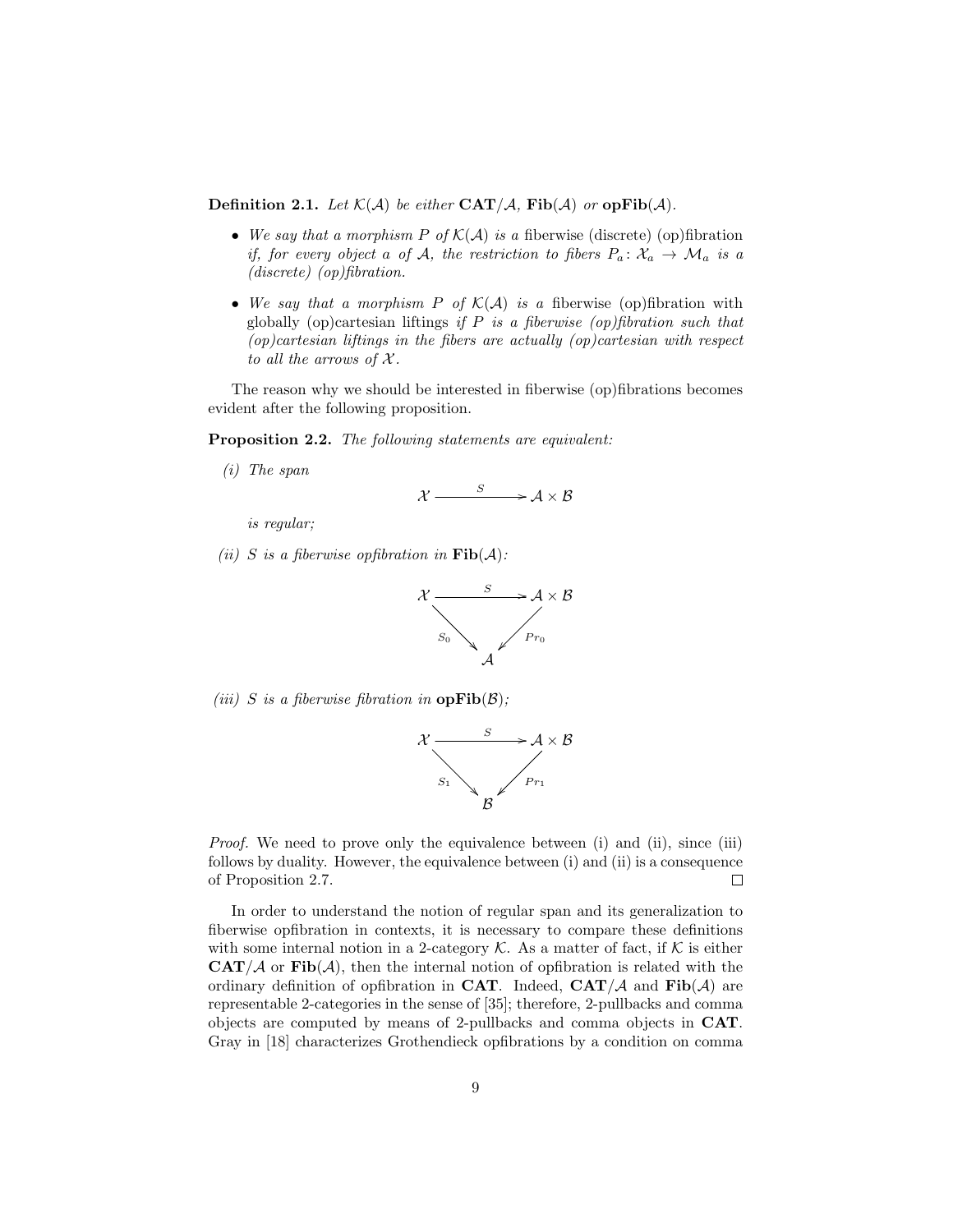categories, which he calls Chevalley criterion. Actually, this criterion provides a characterization of representable internal opfibrations in a finitely 2-complete 2-category (see [16]).

**Proposition 2.3.** A morphism  $p: E \to B$  in a 2-category with comma objects is

• a representable opfibration if and only if the canonical arrow r in the diagram below has a left adjoint with the unit being an identity;



• a representable discrete opfibration if moreover the counit of the adjunction is an identity. In this case, the comparison r is in fact an isomorphism of categories.

We shall call representable internal opfibrations simply *opfibrations*.

## 2.1. Opfibrations in  $\mathbf{CAT}/\mathcal{A}$

The result in the next proposition is already stated (for fibrations) in Example 2.10 of [38], where the property of liftings being globally cartesian is not explicitly highlighted. Actually this is exactly the difference between fiberwise (op)fibrations and (op)fibrations in  $CAT/A$ , as the following simple counterexample shows.

Example 2.4. Let us consider the following picture, representing a pair of functors between finite categories, where there are no additional arrows but the identities

$$
\begin{cases}\nP(\xi) = \mu & P(\xi') = \mu \cdot \mu' \\
G(\mu) = 1 & G(\mu') = \alpha\n\end{cases}
$$
\n
$$
x_0
$$
\n
$$
\xi'
$$
\n
$$
x_1 \longrightarrow \xi
$$
\n
$$
x_1 \longrightarrow \xi
$$
\n
$$
x_1
$$
\n
$$
\xi'
$$
\n
$$
x_1 \longrightarrow \xi
$$
\n
$$
\xi'
$$
\n
$$
\mu'
$$
\n
$$
\mu
$$
\n
$$
a_0 \longrightarrow a_1 \longrightarrow a_1
$$
\n
$$
a_1
$$
\n
$$
A
$$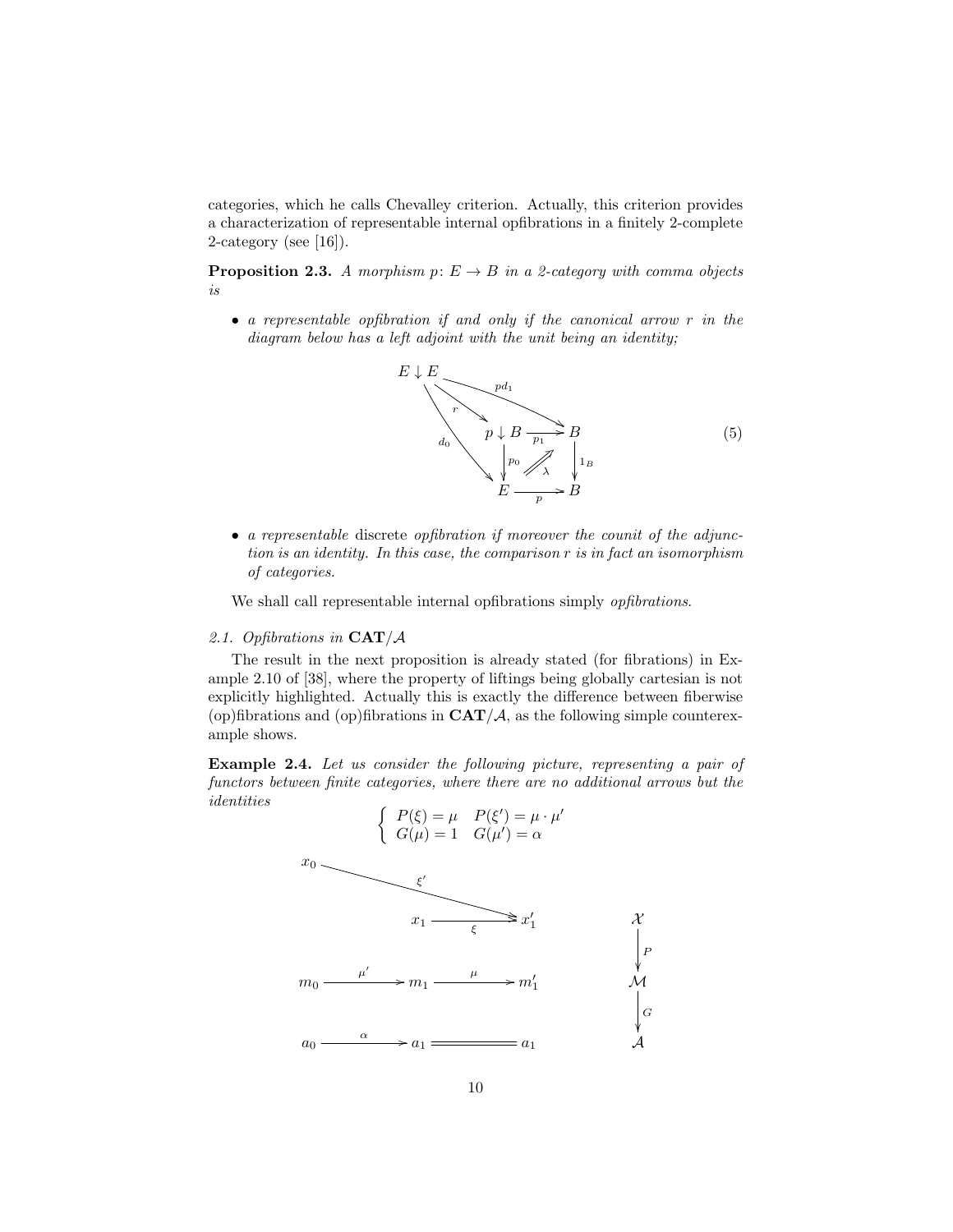It is straightforward to check that  $P: (\mathcal{X}, GP) \to (\mathcal{M}, G)$  is a fiberwise fibration, but it is not a fibration in  $CAT/A$ , since the lifting  $\xi$  of  $\mu$  is not globally cartesian.

**Proposition 2.5.** A morphism  $P: (\mathcal{X}, F) \to (\mathcal{M}, G)$  in  $\text{CAT}/\mathcal{A}$ 



is an opfibration in the 2-category  $CAT/A$  if an only if it is a fiberwise opfibration with globally opcartesian liftings.

*Proof.* Suppose P is an opfibration in  $\mathbf{CAT}/\mathcal{A}$ , i.e. the arrow R in the diagram below (which is the analog of  $(5)$  in  $CAT/\mathcal{A}$ ) has a left adjoint with unit an identity.



Although all constructions are standard, it is worthwhile providing an explicit description of the objects and morphisms involved.

The comma object  $P \downarrow (M, G)$  can be described as a pair  $(K, K)$  as follows:

• an object of K is a triple  $(x, \beta, m)$ , with x in X, m in M and  $\beta \colon Px \to m$ an arrow in M such that  $G(\beta) = 1_{Fx=Gm}$ 

$$
(x, \quad Px \xrightarrow{\beta} m, \quad m)
$$

• a morphism between  $(x, \beta, m)$  and  $(x', \beta', m')$  is a pair of arrows  $(\xi, \mu)$  in  $X$  and  $M$  respectively, making the square below commute:

$$
\begin{pmatrix} x, & Px \xrightarrow{\beta} m, & m \\ \xi & p\xi & \mu & \mu \\ x', & Px' \xrightarrow{\beta'} m', & m' \end{pmatrix}
$$
 (8)

 $\bullet$  the functor  $K$  is defined by the assignment on morphisms

$$
K: (\xi, \mu) \mapsto F\xi = G\mu \,,
$$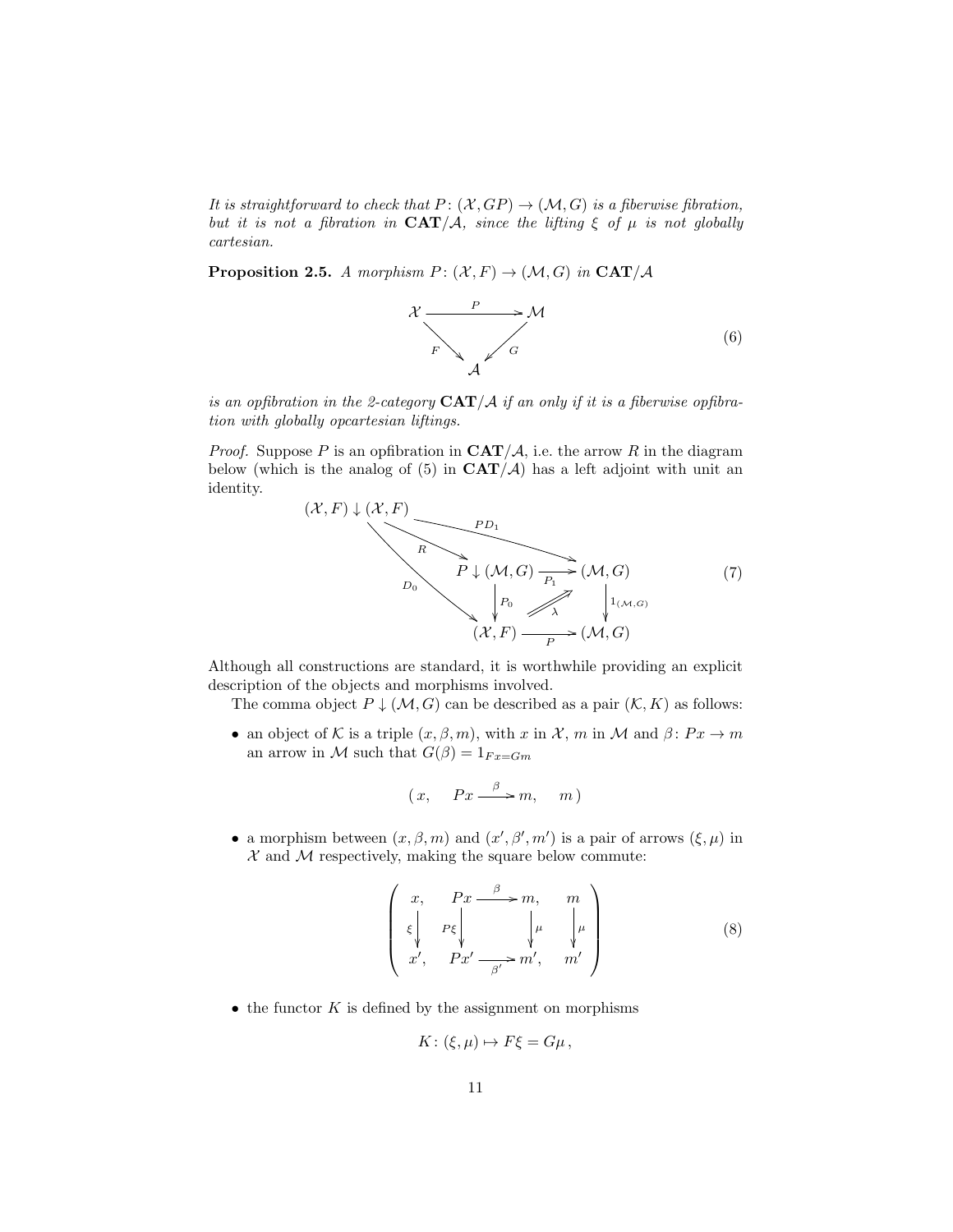• the functors  $P_0$ ,  $P_1$  and the vertical natural transformation  $\lambda$  are defined in the obvious way. For an object  $(x, \beta, m)$  one has:  $P_0(x, \beta, m) = x$ ,  $P_1(x, \beta, m) = m$  and  $\lambda_{(x, \beta, m)} = \beta$ .

The comma object  $(\mathcal{X}, F) \downarrow (\mathcal{X}, F)$  can be described similarly as a pair  $(\mathcal{H}, H)$ , where:

• an object of H is a triple  $(x_0, \nu, x_1)$ , with  $\nu: x_0 \to x_1$  an arrow in X such that  $F(\nu) = 1_{Fx_0 = Fx_1}$ 

$$
(x_0, \quad x_0 \xrightarrow{\nu} x_1, \quad x_1)
$$

• a morphism between  $(x_0, \nu, x_1)$  and  $(x'_0, \nu', x'_1)$  is a pair of arrows  $(\xi_0, \xi_1)$ in  $X$ , making the square below commute:

$$
\left(\begin{array}{ccc} x_0, & x_0 \xrightarrow{\nu} x_1, & x_1 \\ \xi_0 & \xi_0 & \xi_1 \\ x'_0, & x'_0 \xrightarrow{\nu'} x'_1, & x'_1 \end{array}\right)
$$

• the functor  $H$  is defined by extending to morphisms the assignment

$$
H: (x_0, \nu, x_1) \mapsto Fx_0 = Fx_1,
$$

• finally we let  $D_0(x_0, \nu, x_1) = x_0, D_1(x_0, \nu, x_1) = x_1$ .

The comparison  $R$  is defined by extending to morphisms the assignment

$$
R: (x_0, \nu, x_1) \mapsto (x_0, P\nu, Px_1).
$$

Let us call L a left adjoint to R in  $CAT/\mathcal{A}$ ,  $\eta$  and  $\epsilon$  the (vertical) unit and counit of the adjunction. By definition, these data have to satisfy the triangle identities

$$
R\epsilon \cdot \eta R = id_R \,, \qquad \epsilon L \cdot L\eta = id_L \,.
$$

As a consequence, requiring that  $\eta$  is an identity, implies that also  $Re$  and  $\epsilon L$ are.

Now we shall use the fact that  $L$  is left adjoint to  $R$  in order to produce opcartesian liftings in the fibers. To this end, let us consider an object x of  $\mathcal{X},$ and an arrow  $\beta \colon Px \to m$  in M such that  $G(\beta) = 1_{Fx}$ . These data can be interpreted as an object  $(x, \beta, m)$  of K, so that one can compute  $L(x, \beta, m)$ . On the other hand, since the unit of the adjunction is the identity, we know that  $RL(x, \beta, m) = (x, \beta, m)$ , so that we can legitimately write

$$
L(x, \beta, m) = (x, \hat{\beta}, \beta_* x)
$$

where  $\hat{\beta}$  is a lifting of  $\beta$  at x, whose codomain is denoted by  $\beta_*x$ . Soon we shall prove that such a lifting is globally opcartesian, but first we have to focus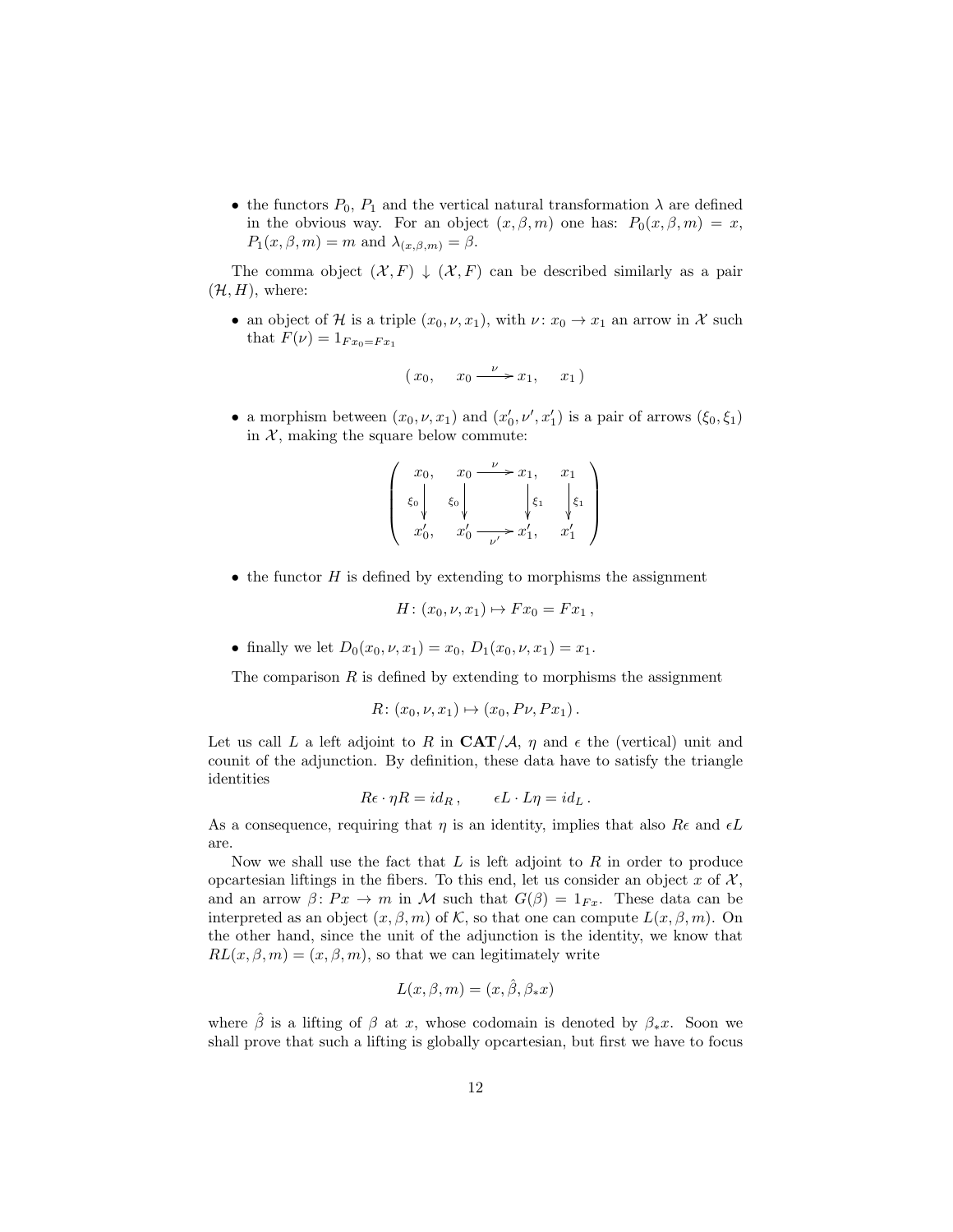on some special liftings, namely of those objects of  $K$  that have an underlying identity arrow.

Let us consider the object  $(x, 1_{Px}, Px)$ , and denote  $L(x, 1_{Px}, Px) = (x, \iota, y)$ , where  $\iota: x \to y$  is the lifting of  $1_{Px}$  determined by L. We claim that  $\iota$  is an isomorphism. In order to prove this assertion, first we take the component of  $\epsilon$ at  $(x, 1_x, x)$ . This must be an arrow

$$
\epsilon_{(x,1_x,x)}=(1_x,\omega)\colon (x,\iota,y)\to (x,1_x,x)\,,
$$

so that  $\omega \cdot \iota = 1_x$ . Then we take the component of  $\epsilon$  at  $(x, \iota, y)$ :

$$
\epsilon_{(x,\iota,y)} = \epsilon_{L(x,1_{Px},Px)} = (1_x,1_y) : (x,\iota,y) \to (x,\iota,y).
$$

Finally, since  $LR(1_x, t) = L(1_x, 1_{Px}) = (1_x, 1_y)$  we can determine the naturality square of  $(1_x, \iota)$ 

$$
(x, \iota, y) \xrightarrow{(1_x, \omega)} (x, 1_x, x)
$$
  
\n
$$
LR(1_x, \iota) \downarrow \qquad \qquad \downarrow (1_x, \iota)
$$
  
\n
$$
(x, \iota, y) \xrightarrow{1_x, 1_y} (x, \iota, y)
$$

whose commutativity is equivalent to the equation  $\iota \cdot \omega = 1_y$ . Therefore,  $\iota$  is an isomorphism as announced.

Now we return to the problem of showing that the lifting  $\hat{\beta}$  is globally opcartesian. To this end, let us consider arrows  $\xi$  of X and  $\mu'$  of M such that  $P(\xi) = \mu' \cdot \beta$  (and therefore  $F(\xi) = G(\mu')$ ). We need to find a unique arrow  $\xi'$ such that  $\xi'\hat{\beta} = \xi$  and  $P(\xi') = \mu'$ .



$$
Px \xrightarrow{\qquad \qquad \beta} m \xrightarrow{\qquad \qquad } m' \qquad \qquad \mathcal{M}
$$

These data yield the following arrow of  $K$ 

$$
\left(\begin{array}{ccc} x, & Px \xrightarrow{\beta} m, & m \\ \xi & p\xi & \psi' \\ x', & Px' \xrightarrow{1} m', & m' \end{array}\right)
$$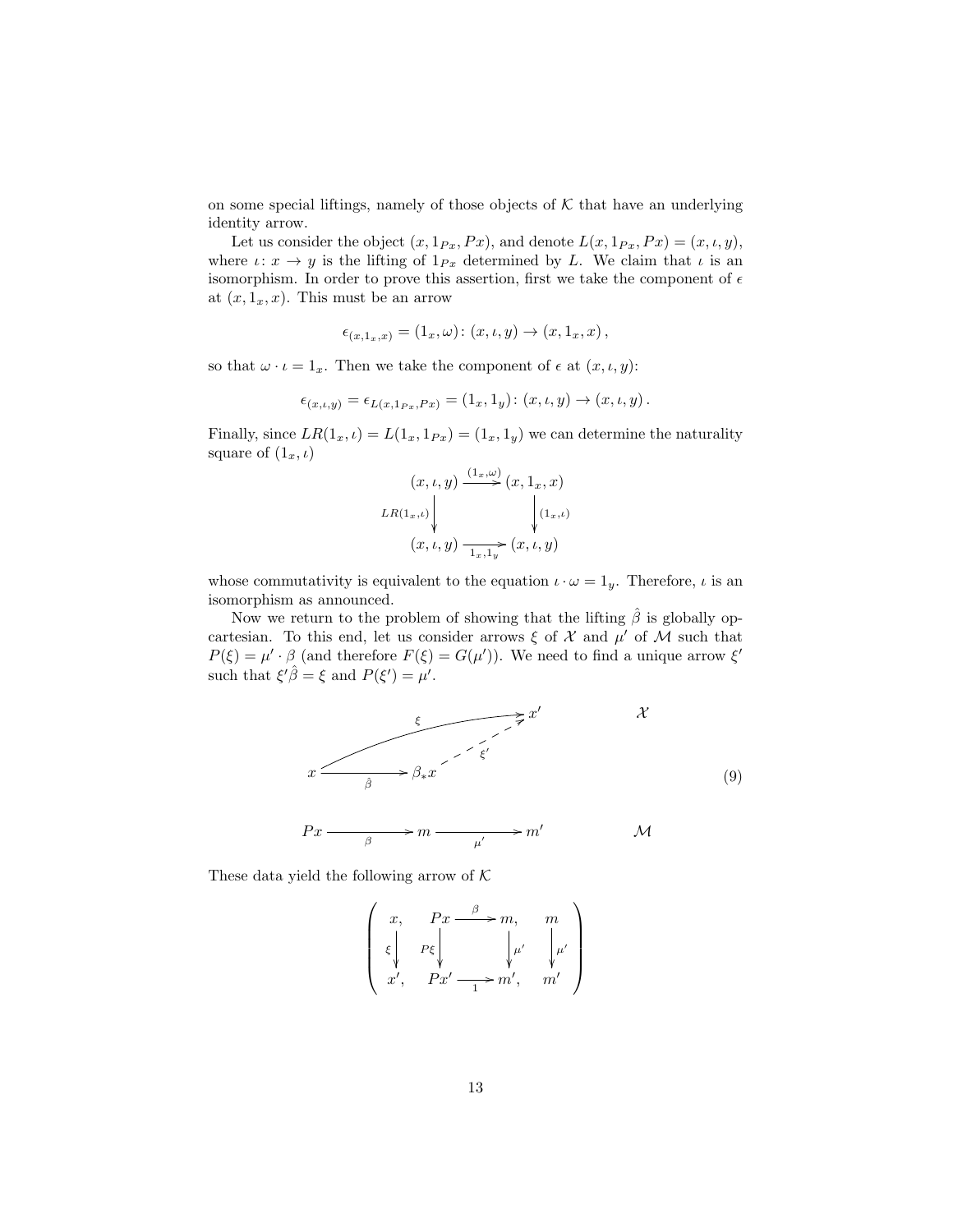Applying the left adjoint  $L$  to this arrow, we obtain an arrow of  $H$ 

$$
\begin{pmatrix} x, & x \xrightarrow{\hat{\beta}} \beta_* x, & \beta_* x \\ \xi \downarrow & \xi \downarrow & \xi_0 \\ x', & x' \xrightarrow{\iota'} y', & y' \end{pmatrix}
$$

Now it suffices to put  $\xi' = \omega' \cdot \xi_0$ , where  $\omega'$  is the inverse of the isomorphism  $\iota'$ . Therefore:

$$
\xi' \cdot \hat{\beta} = \omega' \cdot \xi_0 \cdot \hat{\beta} = \omega' \cdot \iota' \cdot \xi = \xi,
$$

and

$$
P\xi' = P(\omega' \cdot \xi_0) = P(\xi_0) = \mu'.
$$

The comparison  $\xi'$  is indeed unique. For, let  $\varphi$  be another arrow such that  $\varphi \cdot \hat{\beta} = \xi$  and  $P(\varphi) = \mu'$ . Then, the two pairs  $(\xi, \xi')$  and  $(\xi, \varphi)$  determine two parallel arrows

$$
L(x, \beta, m) = (x, \widehat{\beta}, \beta_* x) \qquad (x', 1_{x'}, x')
$$

Since these arrows are sent by the adjoint correspondence onto the same arrow

$$
(x, \beta, m) \xrightarrow{(\xi, \mu')}
$$
  $\rightarrow$   $R(x', 1_{x'}, x') = (x', 1_{m'}, m')$ 

they are equal, i.e.  $\varphi = \xi'$ .

Vice versa, let us suppose that  $P$  is a fiberwise opfibration with globally opcartesian liftings. We are to define a functor L such that  $(L, R, \eta, \epsilon)$  is an adjunction over  $A$ , with  $\eta$  the identity transformation.

After choosing a collection of cleavages  $($  ), one for each fiber,

• on objects, we let

$$
L(x, \beta, m) = (x, \hat{\beta}, \beta_* x);
$$

• in order to define L on  $(\xi, \mu)$  (see diagram (8)), let us consider the following diagram:

$$
\begin{array}{ccc}\n x & \xrightarrow{\hat{\beta}} & \beta_{*}x \\
\xi & \downarrow & \downarrow \varphi \\
x' & \xrightarrow{\hat{\beta}'} & \beta'_{*}x'\n\end{array}
$$

Since  $\hat{\beta}$  is a globally opcartesian lifting of  $\beta$ , there exists a unique  $\varphi$  such that  $\varphi \cdot \hat{\beta} = \tilde{\beta}' \cdot \xi$ , and  $P\varphi = \mu$ . Let us conclude that, since the opcartesian liftings have been chosen, then this assignment is functorial.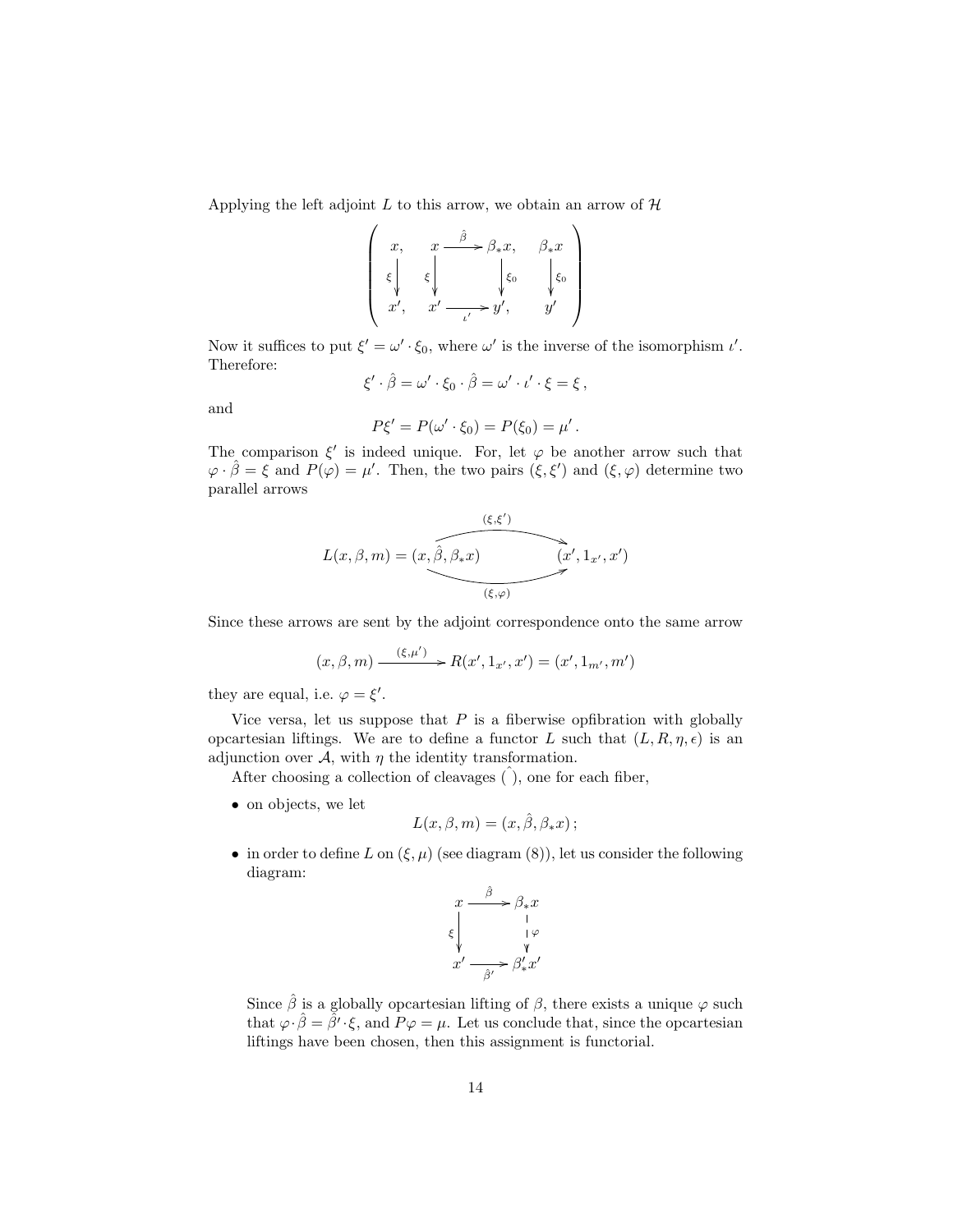The functor L we have just defined lives indeed over  $A$ , since  $H \cdot L = K$ , and it is a left adjoint to R in  $CAT/A$ .

Since  $RL = id$ , we can choose the identity of RL as unit of the adjunction. For what concerns the counit, for any object  $(x_0, \nu, x_1)$  of  $\mathcal{H}$ , since  $F\nu = 1$ , there is a factorization  $\nu = \omega \cdot \widehat{P}_{\nu}$ . Hence we can define the counit as  $\epsilon_{(x_0,\nu,x_1)} =$  $(1_{x_0},\omega)$ :

$$
x_0 \xrightarrow{\widehat{P}_{\nu}} (P_{\nu})_* x_0
$$
\n
$$
x_0 \xrightarrow[\nu]{\downarrow \omega} x_0
$$
\n
$$
x_0 \xrightarrow[\nu]{\nu} x_1
$$

This assignment is obviously natural. Moreover,

$$
R(\epsilon_{(x_0,\nu,x_1)}) = R(1_{x_0},\omega) = (1_{x_0},1_{Px_1}) = 1_{(x_0,P\nu,Px_1)}
$$

so that the equality  $R\epsilon \cdot \eta R = R\epsilon = id_R$  holds. On the other hand,

$$
\epsilon_{L(x,\beta,m)} = \epsilon_{(x,\hat{\beta},\beta_*x)} = id
$$

so that  $\epsilon L \cdot L\eta = \epsilon L = id$  as desired.

**Corollary 2.6.** A morphism  $P: (\mathcal{X}, F) \to (\mathcal{M}, G)$  in  $\mathbf{CAT}/\mathcal{A}$  as in diagram (6) is a discrete opfibration in the 2-category  $CAT/A$  if an only if it is a fiberwise discrete opfibration with globally opcartesian liftings.

*Proof.* If P is a discrete opfibration in  $\mathbf{CAT}/\mathcal{A}$ , then the functor R is an isomorphism over  $A$ . In particular, its inverse  $L$  is a left adjoint and the counit is an identity. Therefore, the opcartesian liftings in the fibers are uniquely determined, and they are globally opcartesian by Proposition 2.5. Vice versa, if  $P$  is a fiberwise discrete opfibration with globally opcartesian liftings, it determines a left adjoint to R in  $CAT/\mathcal{A}$ . However in this case the counit is an identity, since it is given by the vertical comparison between two identical liftings, and therefore  $R$  is an isomorphism over  $A$ .  $\Box$ 

#### 2.2. Opfibrations in  $\text{Fib}(\mathcal{A})$

Next proposition establishes that the two notions of fiberwise opfibration and fiberwise opfibration with globally opcartesian liftings coincide in  $\text{Fib}(\mathcal{A})$ .

**Proposition 2.7.** A morphism  $P: (\mathcal{X}, F) \to (\mathcal{M}, G)$  in  $\text{Fib}(\mathcal{A})$  as in diagram  $(6)$  is a fiberwise opfibration if an only if it is a fiberwise opfibration with globally opcartesian liftings.

*Proof.* Let us suppose  $P$  is just a fiberwise opfibration, and consider the situation described in diagram (9), where  $P(\hat{\beta}) = \beta$  and  $G(\beta) = 1_{Fx}$ , with  $\hat{\beta}$  being

15

 $\Box$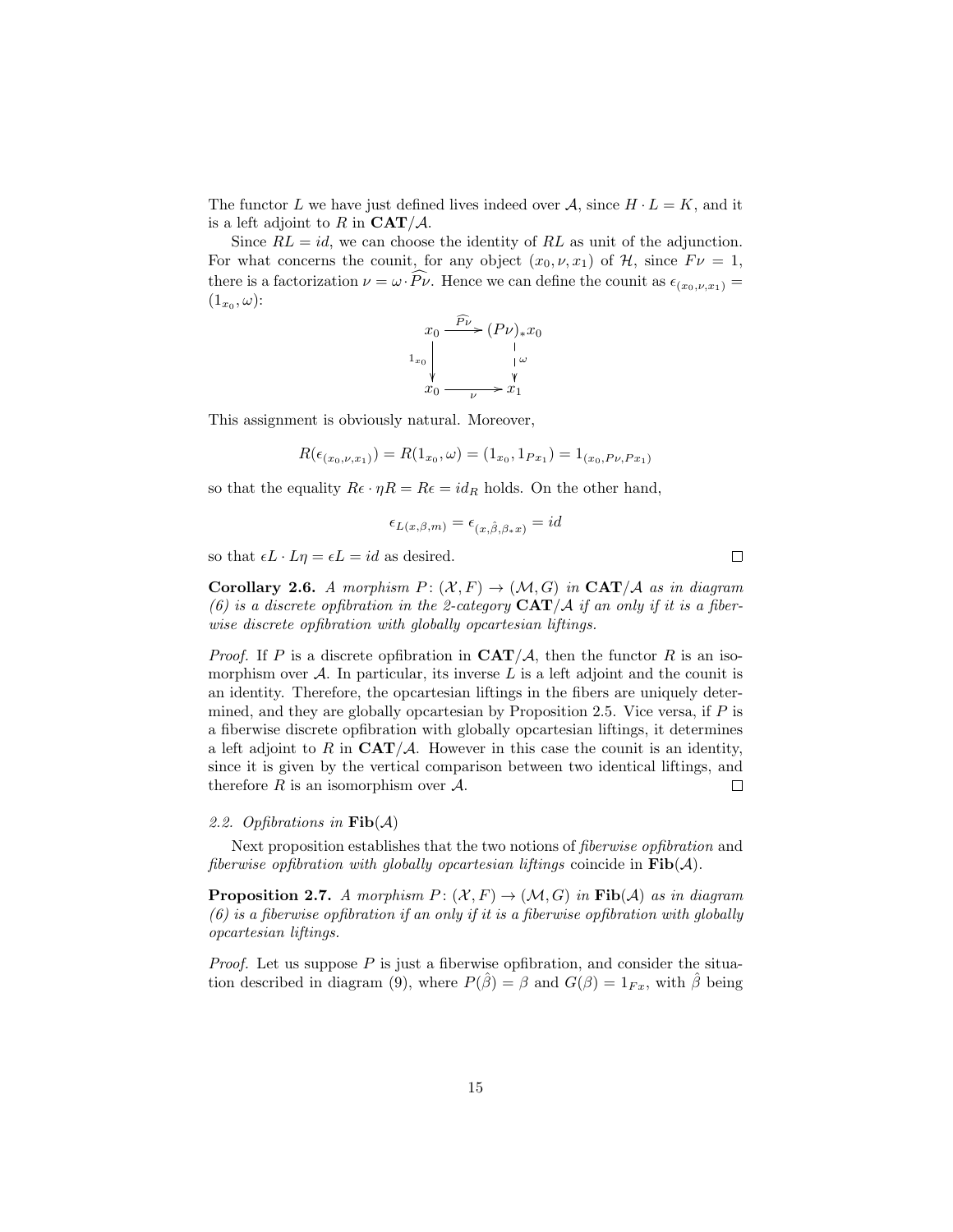an opcartesian lifting of  $\beta$  in the fiber over Fx. Let us consider the following diagram



- (i) since F is a fibration, we can factor  $\xi = \kappa \cdot \nu$ , with  $\kappa$  F-cartesian over  $F\xi$ and  $\nu$  *F*-vertical;
- (ii) since P preserves cartesian arrows,  $P\kappa$  is G-cartesian;
- (iii) since  $G\mu = G(\mu \cdot \beta) = G(P\kappa \cdot P\nu) = G(P\kappa)$ , there exists a unique  $\beta'$  such that  $P\kappa \cdot \beta' = \mu$  and  $G\beta' = 1_{Fx}$ ;
- (iv) moreover,  $\beta' \cdot \beta = P\nu$ , since  $G(\beta' \cdot \beta) = 1_{Fx} = F(\nu) = G(P\nu)$  and  $P\kappa$  is cartesian;
- (v) since  $\hat{\beta}$  is an opcartesian lifting of  $\beta$  in the fiber over  $Fx$ , there exists a unique  $\gamma$  such that  $\gamma \cdot \hat{\beta} = \nu$  and  $P\gamma = \beta'$ ;
- (vi) finally,  $P(\kappa \cdot \gamma) = P \kappa \cdot \beta' = \mu$ .

From the steps described above, we can define an arrow  $\xi' = \kappa \cdot \gamma : \beta_* x \to x'$ , such that  $\xi' \cdot \hat{\beta} = \xi$  and  $P(\xi') = \mu$ . The fact that this arrow is unique is clear from the proof.  $\Box$ 

As we shall shortly explain, (although necessary) being a fiberwise opfibration in  $\text{Fib}(\mathcal{A})$  is not enough in order be an opfibration in the 2-category  $\text{Fib}(\mathcal{A})$ . What is missing is precisely the condition that we are going to introduce.

Let us be given a fiberwise opfibration  $P: (\mathcal{X}, F) \to (\mathcal{M}, G)$  in  $\text{Fib}(\mathcal{A})$  as in diagram (6), an object x of X and a pair of arrows  $\alpha: a \to Fx$  in A and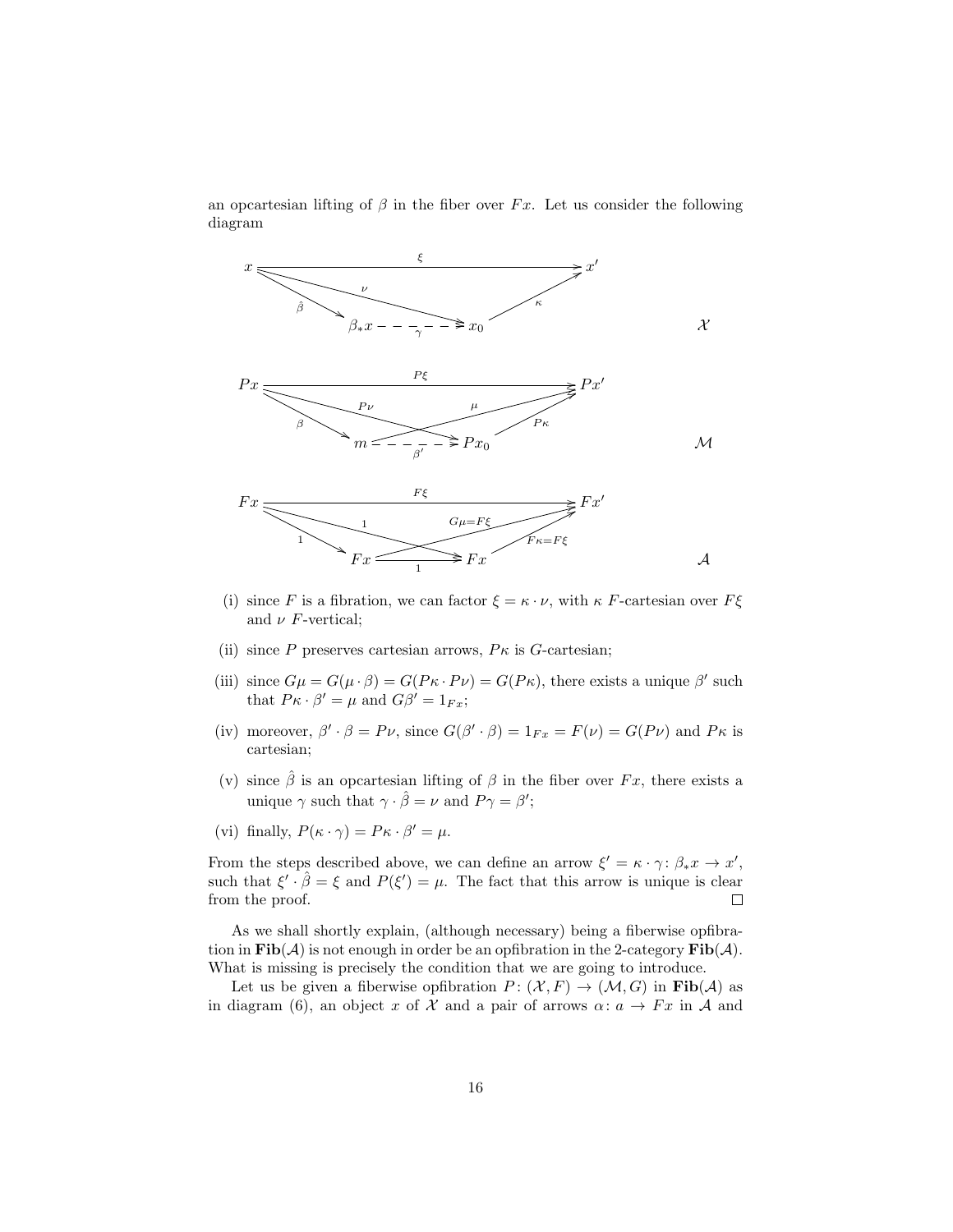$\beta \colon Px \to m$  in M such that  $G\beta = 1_{Fx}$ . Consider the diagram below



First take cartesian liftings  $\hat{\alpha}$  of  $\alpha$  at Px and at m and call  $\alpha^*\beta$  the unique comparison such that  $\beta \cdot \tilde{\alpha} = \hat{\alpha} \cdot \alpha^* \beta$ . Then take an opcartesian lifting  $\hat{\beta}$  of  $\beta$  at x, cartesian liftings of  $\alpha$  at x and at  $\beta_* x$  and call as before  $\alpha^* \hat{\beta}$  the corresponding comparison.  $P\alpha^*\hat{\beta}$  is isomorphic to  $\alpha^*\beta$  through the pair of isomorphisms  $(\tau, \tau)$ displayed above. With a little abuse of notation, let us call  $(\alpha^*\beta)_*\alpha^*x$  the codomain of the opcartesian lifting of  $P\alpha^*\hat{\beta}$  at  $\alpha^*x$ . By opcartesianness, there exists a unique P-vertical comparison  $\omega$  such that  $\omega \cdot \widehat{P\alpha^* \hat{\beta}} = \alpha^* \hat{\beta}$ . Let us observe that, in fact, the pair  $(1_{\alpha^*x}, \omega)$  can be interpreted as a counit component at  $(\alpha^*x, \alpha^*\hat{\beta}, \alpha^*\beta_*x)$  of a chosen adjunction  $L \dashv R$  as in the proof of Proposition 2.5.

We say that  $P$  satisfies  $(C)$  if the following condition holds:

(C) For any object x of X and any pair of arrows  $\alpha: a \to Fx$  in A and  $\beta \colon Px \to m$  in M such that  $G\beta = 1_{Fx}$ , the canonical comparison

$$
\omega \colon (\alpha^*\beta)_*\alpha^*x \to \alpha^*\beta_*x
$$

is an isomorphism.

Although formally not precise, this notation has two advantages: first, it expresses in a short way a procedure which really only depends on the choice of  $\alpha$ ,  $\beta$  and x; second, it allows to interpret condition (C) above as an interchange law between the fibrations and opfibrations involved.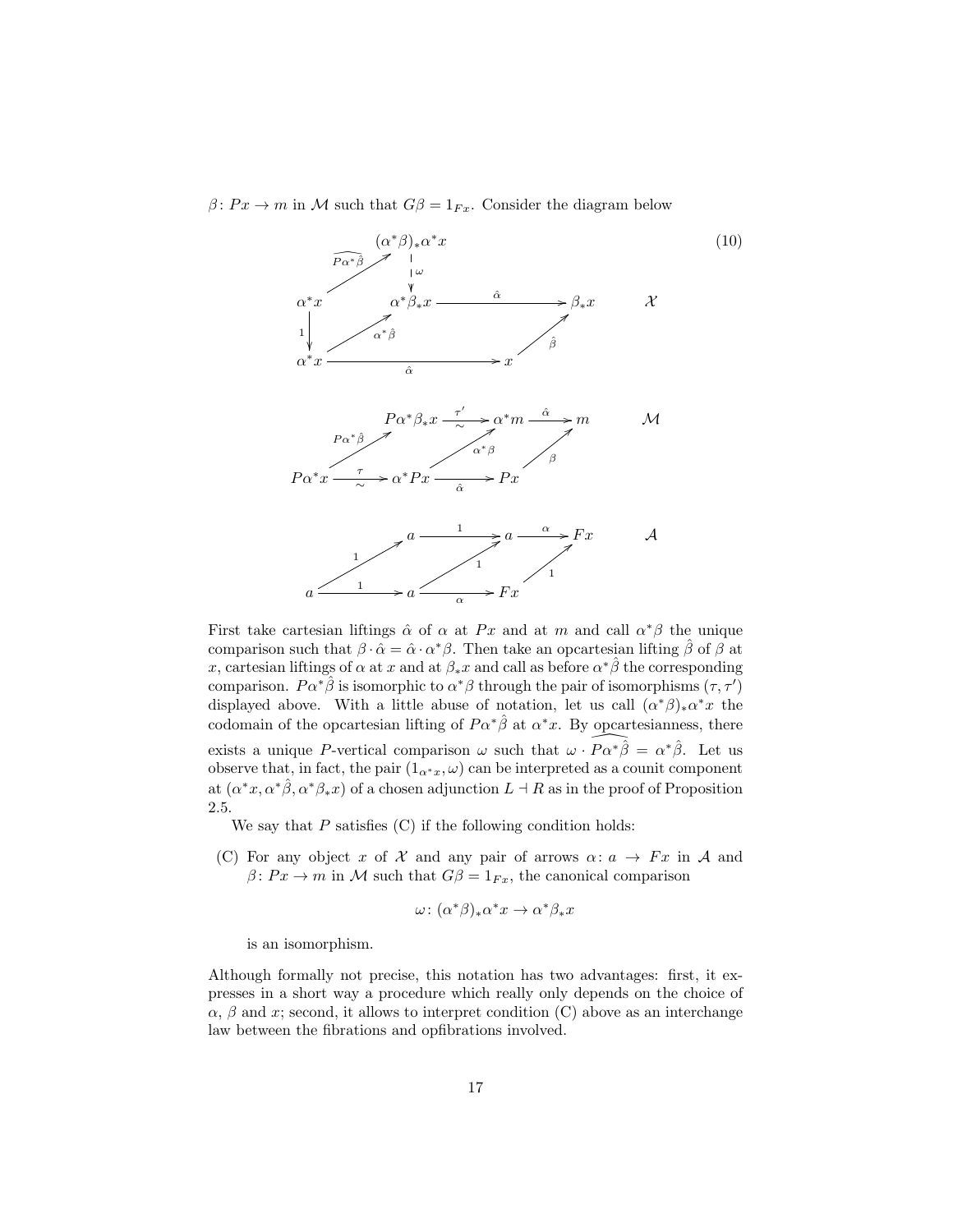**Theorem 2.8.** For a morphism  $P: (\mathcal{X}, F) \to (\mathcal{M}, G)$  in  $\text{Fib}(\mathcal{A})$  as in diagram (6), the following statements are equivalent:

- (I) P is an opfibration in the 2-category  $\text{Fib}(\mathcal{A})$ ;
- (II) P is a fiberwise opfibration in  $\text{Fib}(\mathcal{A})$  and condition (C) holds;
- (III) P is a fiberwise opfibration in  $\text{Fib}(\mathcal{A})$  with globally opcartesian liftings and condition (C) holds.

Proof. That (II) is equivalent to (III) is clear from Proposition 2.7.

Let us prove that  $(I) \Rightarrow (II)$ . We know from the description of comma objects in Fib( $A$ ) given in [19] that (7) for such a P is a diagram also in Fib( $A$ ) (and not only in  $\text{CAT}/\mathcal{A}$ ). By Proposition 2.3, (I) means that R admits a left adjoint L in Fib(A), with unit  $\eta = id$  (such an L realizes a collection of cleavages, one for each fiber). Condition  $(C)$  will follow from the fact that  $L$  is cartesian.

Indeed, given the triple  $\alpha$ ,  $\beta$  and x as in the hypothesis of condition (C), we can construct the cartesian lifting of  $\alpha$  at  $(x, \beta, m)$  displayed in the left hand side of the diagram below (see also diagram  $(10)$ ). Then its image under L must be cartesian in H (where  $(\mathcal{H}, H) = (\mathcal{X}, F) \downarrow (\mathcal{X}, F)$ ):

$$
\alpha^* x \xrightarrow{\hat{\alpha}} x \qquad \alpha^* x \xrightarrow{\hat{\alpha}} x
$$
\n
$$
P\alpha^* x \xrightarrow{\hat{\alpha} \cdot \tau} P x \qquad \alpha^* x \xrightarrow{\hat{\alpha}} x
$$
\n
$$
P\alpha^* \hat{\beta} \downarrow \qquad \qquad \beta \qquad \qquad \frac{L}{P\alpha^* \hat{\beta}} \downarrow \qquad \qquad \beta \qquad \qquad \beta \qquad \qquad \beta \qquad \qquad \beta \qquad \qquad \beta \qquad \qquad \beta \qquad \qquad \beta \qquad \qquad \beta \qquad \qquad \beta \qquad \qquad \beta \qquad \qquad \beta \qquad \qquad \beta \qquad \qquad \beta \qquad \qquad \beta \qquad \qquad \beta \qquad \qquad \beta \qquad \qquad \beta \qquad \qquad \beta \qquad \qquad \beta \qquad \qquad \beta \qquad \qquad \beta \qquad \qquad \beta \qquad \qquad \beta \qquad \qquad \beta \qquad \qquad \beta \qquad \qquad \beta \qquad \qquad \beta \qquad \qquad \beta \qquad \qquad \beta \qquad \qquad \beta \qquad \qquad \beta \qquad \qquad \beta \qquad \qquad \beta \qquad \qquad \beta \qquad \qquad \beta \qquad \qquad \beta \qquad \qquad \beta \qquad \qquad \beta \qquad \qquad \beta \qquad \qquad \beta \qquad \qquad \beta \qquad \qquad \beta \qquad \qquad \beta \qquad \qquad \beta \qquad \qquad \beta \qquad \qquad \beta \qquad \qquad \beta \qquad \qquad \beta \qquad \qquad \beta \qquad \qquad \beta \qquad \qquad \beta \qquad \qquad \beta \qquad \qquad \beta \qquad \qquad \beta \qquad \qquad \beta \qquad \qquad \beta \qquad \qquad \beta \qquad \qquad \beta \qquad \qquad \beta \qquad \qquad \beta \qquad \qquad \beta \qquad \qquad \beta \qquad \qquad \beta \qquad \qquad \beta \qquad \qquad \beta \qquad \qquad \beta \qquad \qquad \beta \qquad \qquad \beta \qquad \qquad \beta \qquad \qquad \beta \qquad \qquad \beta \qquad \qquad \beta \qquad \qquad \beta \qquad \qquad \beta \qquad \qquad \beta \qquad \qquad \beta \qquad \qquad \beta \qquad \qquad \beta \q
$$

Hence, since projections are cartesian,  $\hat{\alpha} \cdot \omega$  must be a cartesian arrow, and the comparison  $\omega$  is an isomorphism:



Now, let us prove that (III)  $\Rightarrow$  (I). By Proposition 2.5, P is an opfibration in the 2-category  $CAT/\mathcal{A}$ . Therefore, what remains to be proved is just that L is cartesian. This is a direct consequence of condition  $(C)$ . Indeed, if we consider the assignment given in diagram (11), we only have to prove that  $\hat{\alpha} \cdot \omega$ is cartesian in  $M$ , but this is a consequence of the vertical isomorphism provided by condition (C), which compares  $\hat{\alpha} \cdot \omega$  with the cartesian lifting  $\hat{\alpha}$ .  $\Box$ 

**Corollary 2.9.** A morphism  $P: (\mathcal{X}, F) \to (\mathcal{M}, G)$  in  $\text{Fib}(\mathcal{A})$  as in diagram (6) is a discrete opfibration in the 2-category  $\text{Fib}(A)$  if and only if it is a fiberwise discrete opfibration in  $\text{Fib}(\mathcal{A})$ .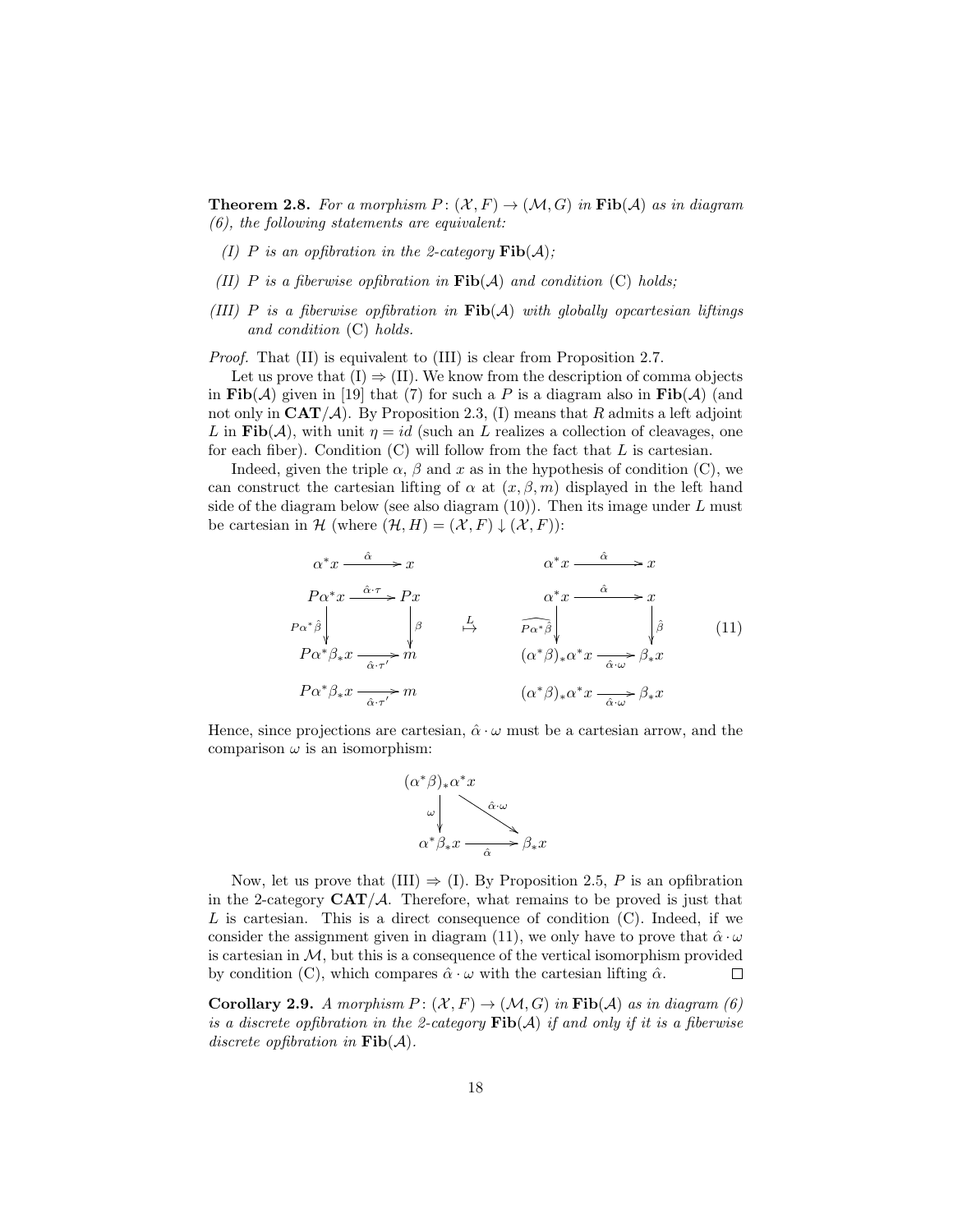*Proof.* If P is a discrete opfibration in  $\text{Fib}(\mathcal{A})$ , then by Theorem 2.8 it is a fiberwise discrete opfibration in  $\text{Fib}(\mathcal{A})$ . Conversely, if P is a fiberwise discrete opfibration in  $\textbf{Fib}(\mathcal{A})$ , then the P-fibers are discrete, hence the canonical arrow  $\Box$  $\omega$  of condition (C) is an identity.

The results presented so far allow us to identify very accurately the notion of Yoneda's regular span. As a consequence, some different notions already present in literature can be described by considering  $\mathcal{M} = \mathcal{A} \times \mathcal{B}$ , and  $G = Pr_0$ . As a matter of fact, by Proposition 2.2, a regular span S precisely determines a fiberwise opfibration in  $\text{Fib}(\mathcal{A})$  with codomain a product projection. In this case, asking for condition (C) to hold amounts to the following request:

• For any object x of X and any pair of arrows  $\alpha: a \to S_0x$  in A and  $\beta: S_1x \to b$  in B, the canonical comparison

$$
\omega\colon \beta_*\alpha^*x\to \alpha^*\beta_*x
$$

is an isomorphism.

A regular span satisfying this condition is called a two-sided fibration [35]. Then, specializing Theorem 2.8 to this case, we recover the following result, originally due to Bourn and Penon.

Proposition 2.10 ([13]). The following statements are equivalent:

(i) The span

$$
X \xrightarrow{S} A \times B
$$

is a two-sided fibration;

(ii) S is an opfibration in  $\text{Fib}(\mathcal{A})$ :



(iii) S is a fibration in  $opFib(\mathcal{B})$ ;



In fact, the main example of regular span in  $[40]$  given by abelian *n*-fold extensions is actually a two-sided fibration. On the other hand, as we pointed out in Section 1, every regular span S determines a two-sided discrete fibration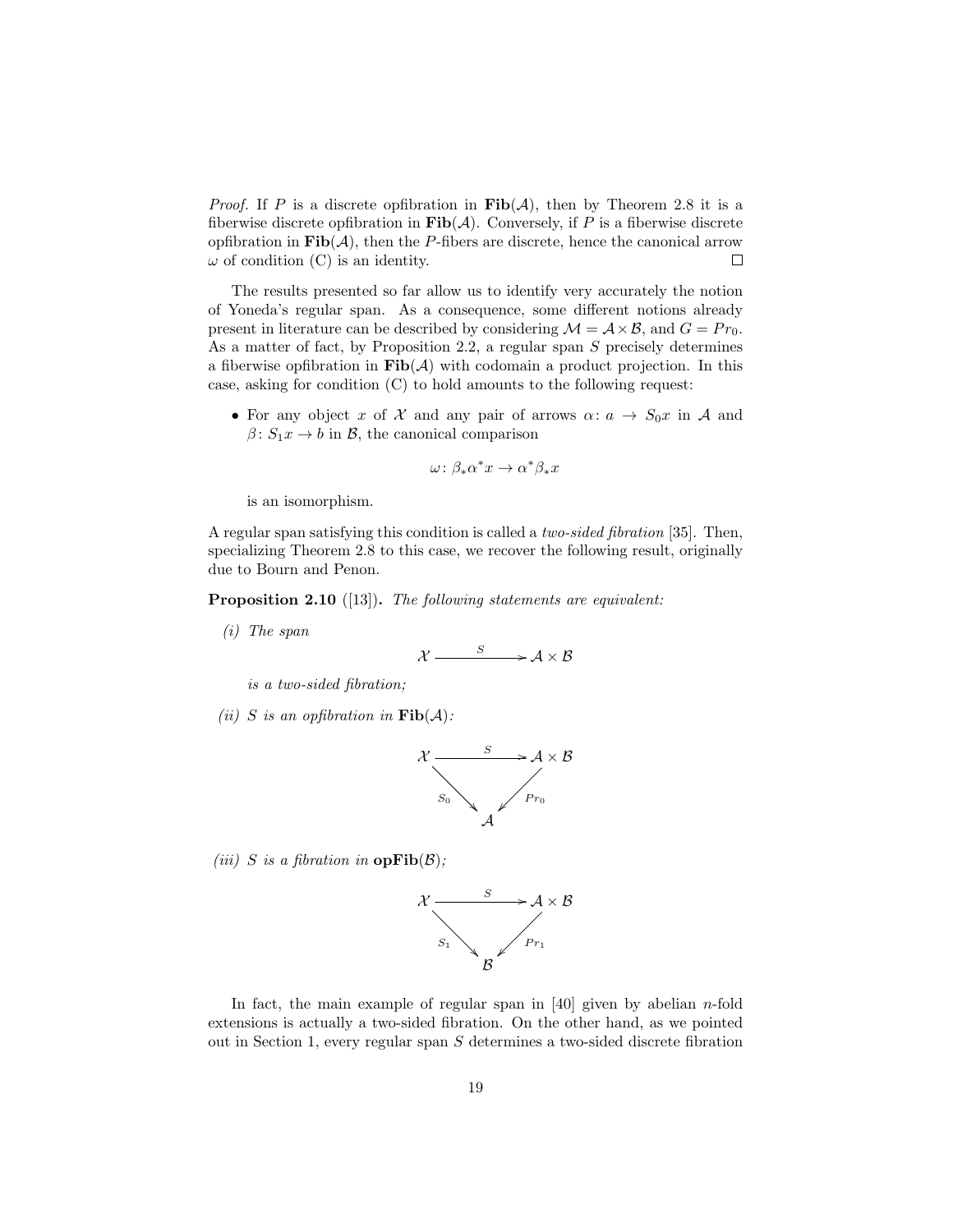S. This means that Yoneda's notion of regular span is not quite a two-sided fibration, but its structure is enough to ensure that condition  $(C)$  holds for  $\overline{S}$ , with  $\omega$  an identity.

As recalled above, the notion of regular span is auto-dual. This is not only reflected in the symmetry of the definition, but also in the concrete example of n-fold extensions, where it relies on the auto-dual categorical structure of the base category: cotranslations are obtained by pullback, while translations by pushout. This symmetry is broken when we move to the non-abelian case of crossed n-fold extensions, which is studied in details in Section 4. This is the reason why we need to generalize regular spans to fiberwise opfibrations and two-sided fibrations to opfibrations between fibrations over a fixed base.

### 3. The non-symmetric Classification Theorem

From now on, we shall be interested in a fiberwise opfibration  $P: (\mathcal{X}, F) \to$  $(M, G)$ :



where the fibration  $G$  is split. This means that we can choose a cleavage in such a way that, for  $\alpha: a_1 \to a_2$  and  $\alpha': a_2 \to a_3$  in A,

$$
\alpha^* \cdot \alpha'^* = (\alpha' \cdot \alpha)^* \colon \mathcal{M}_{a_3} \to \mathcal{M}_{a_1} \quad \text{and} \quad (1_{a_1})^* = 1_{\mathcal{M}_{a_1}}
$$

where ( )<sup>∗</sup> turns any arrow in its corresponding change of base functor.

A relevant consequence of the notion of fiberwise opfibration is that we can make cartesian  $F$ -liftings compatible with the chosen cartesian  $G$ -liftings. This is a consequence of the following lemma.

**Lemma 3.1.** Let us consider a fiberwise opfibration in  $\text{Fib}(\mathcal{A})$  as in diagram (12), with G a split fibration. Then, for each  $\alpha: \alpha \to F(x)$ , every P-cartesian lifting  $\hat{\alpha}^m$  of  $\alpha$  at m in M and every object x of X, there exists an F-cartesian lifting  $\hat{\alpha}^x$  of  $\alpha$  at x such that  $P(\hat{\alpha}^x) = \hat{\alpha}^m$ .

*Proof.* Take any F-cartesian lifting  $\kappa$  of  $\alpha$  at x. Then,  $P(\kappa)$  is a cartesian lifting of  $\alpha$  at m, and therefore there exists a G-vertical isomorphism  $\tau$  such that  $P(\kappa) = \hat{\alpha}^m \cdot \tau$ . Now, since  $P_a: \mathcal{X}_a \to \mathcal{M}_a$  is an opfibration, there exists an F-vertical opcartesian lifting of  $\tau$  at the domain of  $\kappa$ . Denote by  $\hat{\tau}$  such a lifting, and define  $\hat{\alpha}^x = \kappa \cdot \hat{\tau}^{-1}$ . Of course  $\hat{\alpha}^x$  is cartesian, since it is vertically isomorphic to the cartesian arrow  $\kappa$ . Moreover,  $P(\hat{\alpha}^x) = P(\kappa \cdot \hat{\tau}^{-1}) = P(\kappa) \cdot P(\hat{\tau}^{-1}) =$  $\hat{\alpha}^m \cdot \tau \cdot \tau^{-1} = \hat{\alpha}^m.$  $\Box$ 

The rest of this section is devoted to the proof of the following result, which is the generalization of Yoneda's Classification Theorem 1.3.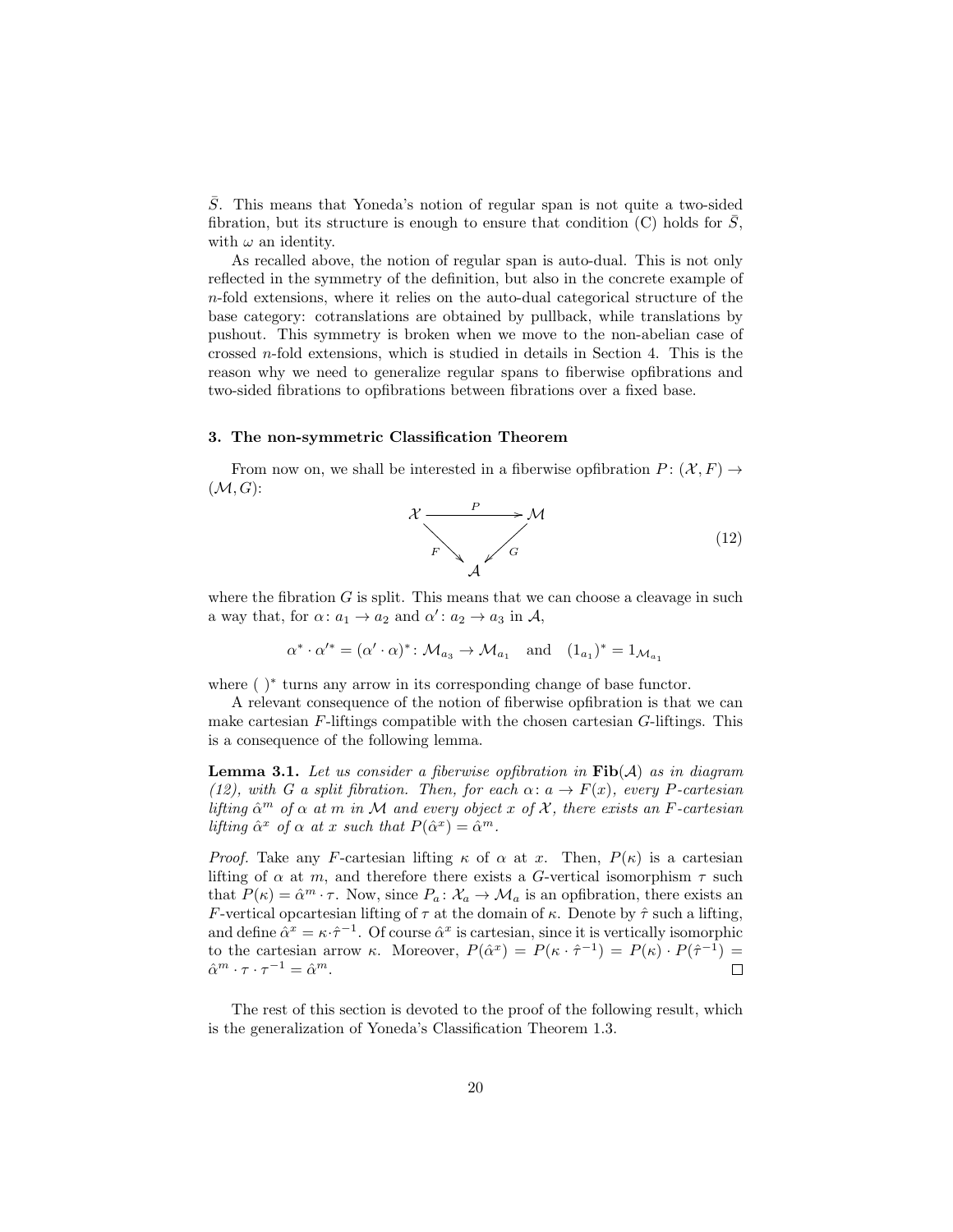Theorem 3.2 (Non-symmetric Classification Theorem). A fiberwise opfibration P in  $\text{Fib}(A)$  with codomain a split fibration can be factorized as



where  $\overline{P}$  is a discrete opfibration in  $\textbf{Fib}(\mathcal{A})$  and any fiber  $\overline{\mathcal{X}}_m$  consists of the connected components of  $\mathcal{X}_m$ .

We will construct  $Q$  as a 2-categorical analog of a quotient of a suitable 2-kernel of P, but at the same time as part of the comprehensive factorization of P in the 2-category  $\text{Fib}(\mathcal{A})$ .

## 3.1. Description of  $\overline{\mathcal{X}}$

The category  $\overline{\mathcal{X}}$  is defined as follows.

- Objects of  $\overline{X}$  are equivalence classes  $\overline{x}$  of objects of X under the following equivalence relation:  $x \sim x'$  if and only if there exists a zig-zag of Pvertical arrows connecting  $x$  to  $x'$ .
- A morphism  $\mu: \bar{x}_1 \to \bar{x}_2$  is determined by a morphism  $\mu: Px_1 \to Px_2$  of  $M$ , satisfying

$$
\overline{\beta_* x_1} = \overline{\alpha^* x_2}
$$

where:

- (i)  $\alpha = \alpha_{\mu} = G\mu$ ;
- (ii)  $\beta = \beta_{\mu}$  is the unique morphism of M such that  $P\hat{\alpha}^{x_2} \cdot \beta = \mu$ , with  $\hat{\alpha}^{x_2}$  a cartesian lifting of  $\alpha$  at  $x_2$ , and  $G\beta = 1$ .

Remark 3.3. Notice that, as a consequence of Lemma 3.1, one can always fix a lifting  $\hat{\alpha}^{Px_2}$  of  $\alpha$  at  $Px_2$  and then choose  $\hat{\alpha}^{x_2}$  in such a way that  $P\hat{\alpha}^{x_2} = \hat{\alpha}^{Px_2}$ :

$$
x_1' \xrightarrow{\hat{\alpha}^{x_2}} x_2 \qquad \qquad x
$$



$$
Fx_1 \xrightarrow[\alpha = G\mu]{} Fx_2 \qquad A
$$

We shall assume these choices throughout this section, whenever it will be necessary. We will denote both  $\hat{\alpha}^{x_2}$  and  $\hat{\alpha}^{Px_2}$  by  $\hat{\alpha}$  when no confusion is likely to happen.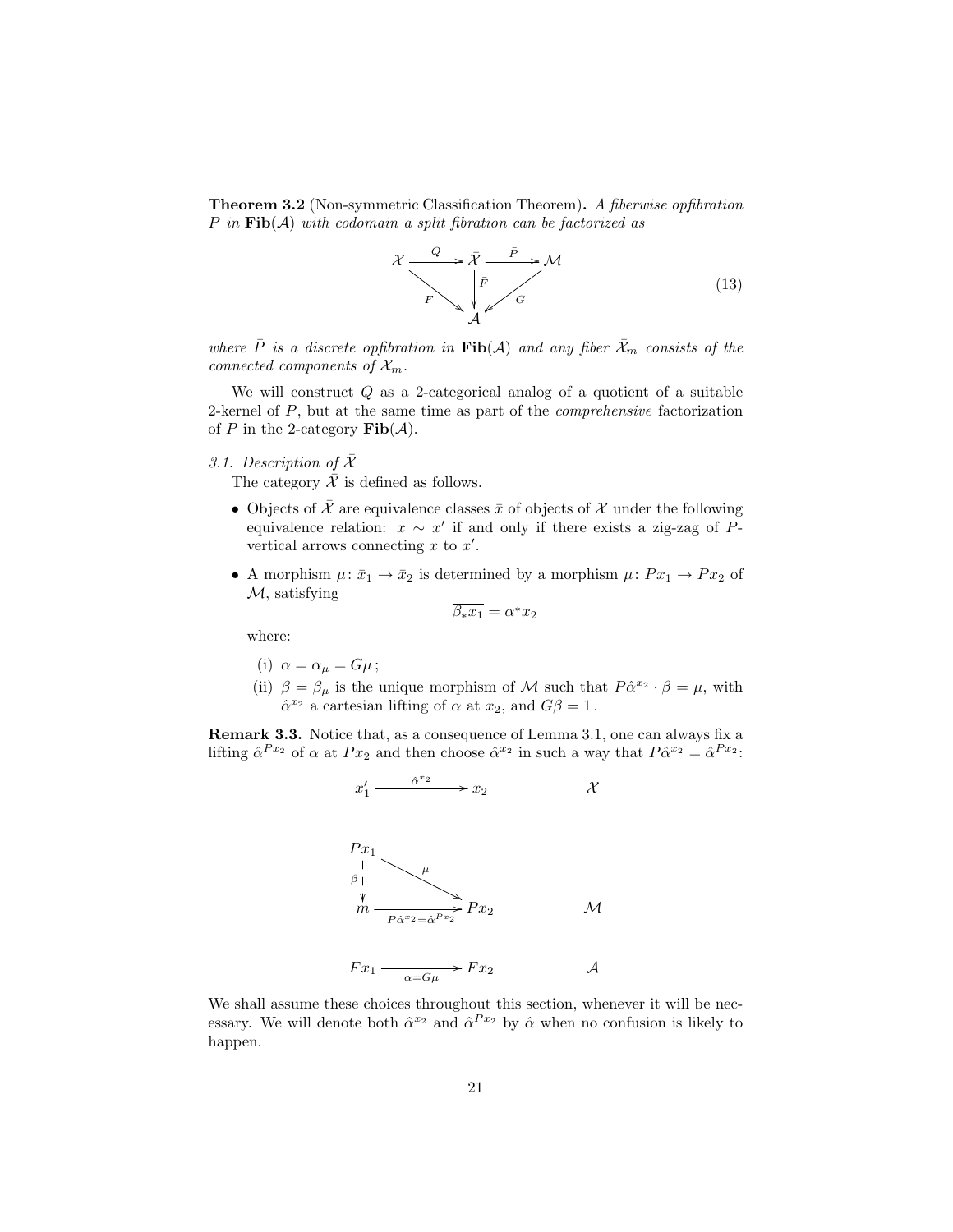Before we can describe the composition of morphisms, the next statement is in order.

## **Lemma 3.4.** Morphisms of  $\overline{X}$  are well defined.

*Proof.* Let us consider a morphism  $\mu: \bar{x}_1 \to \bar{x}_2$  as above, and choose  $y_i \in \bar{x}_i$ , with  $i = 1, 2$ . We want to prove that

$$
\overline{\beta_* y_1} = \overline{\alpha^* y_2}.
$$

We will use the following diagram.



By hypothesis, we can assume that

- (i)  $\overline{\beta_* x_1} = \overline{\alpha^* x_2}$  is realized by the zig-zag of  $\omega_i$ 's connecting  $\beta_* x_1$  with  $\alpha^* x_2$ at the centre of the diagram, with  $P\omega_i = 1$ ;
- (ii)  $y_1 \in \bar{x}_1$  is realized by the zig-zag of  $\omega_i$ 's connecting  $x_1$  with  $y_1$  at the left-hand side of the diagram, with  $P\omega_i' = 1$ ;
- (iii)  $y_2 \in \bar{x}_2$  is realized by the zig-zag of  $\omega_i''$ 's connecting  $x_2$  with  $y_2$  at the right-hand side of the diagram, with  $P\omega_i'' = 1$ .

For what concerns the left-hand side of the diagram, we can proceed in this way: since  $G\beta = 1$ , we can consider the opcartesian lifting  $\hat{\beta}^z$  of  $\beta$  at z. Hence, since  $\hat{\beta}^z$  is opcartesian over  $\beta$ , there exists a unique  $\gamma'_1$  such that  $\gamma'_1 \cdot \hat{\beta}^z = \hat{\beta}^{x_1} \cdot \omega'_1$ and  $P\gamma_1' = 1$ . Iterating the process, we obtain a zig-zag of  $\gamma_i$ 's connecting  $\beta_* x_1$ with  $\beta_* y_1$ , with  $P\gamma'_i = 1$ , i.e.  $\overline{\beta_* x_1} = \overline{\beta_* y_1}$ . For what concerns the right-hand side of the diagram, we can operate similarly: we consider the cartesian lifting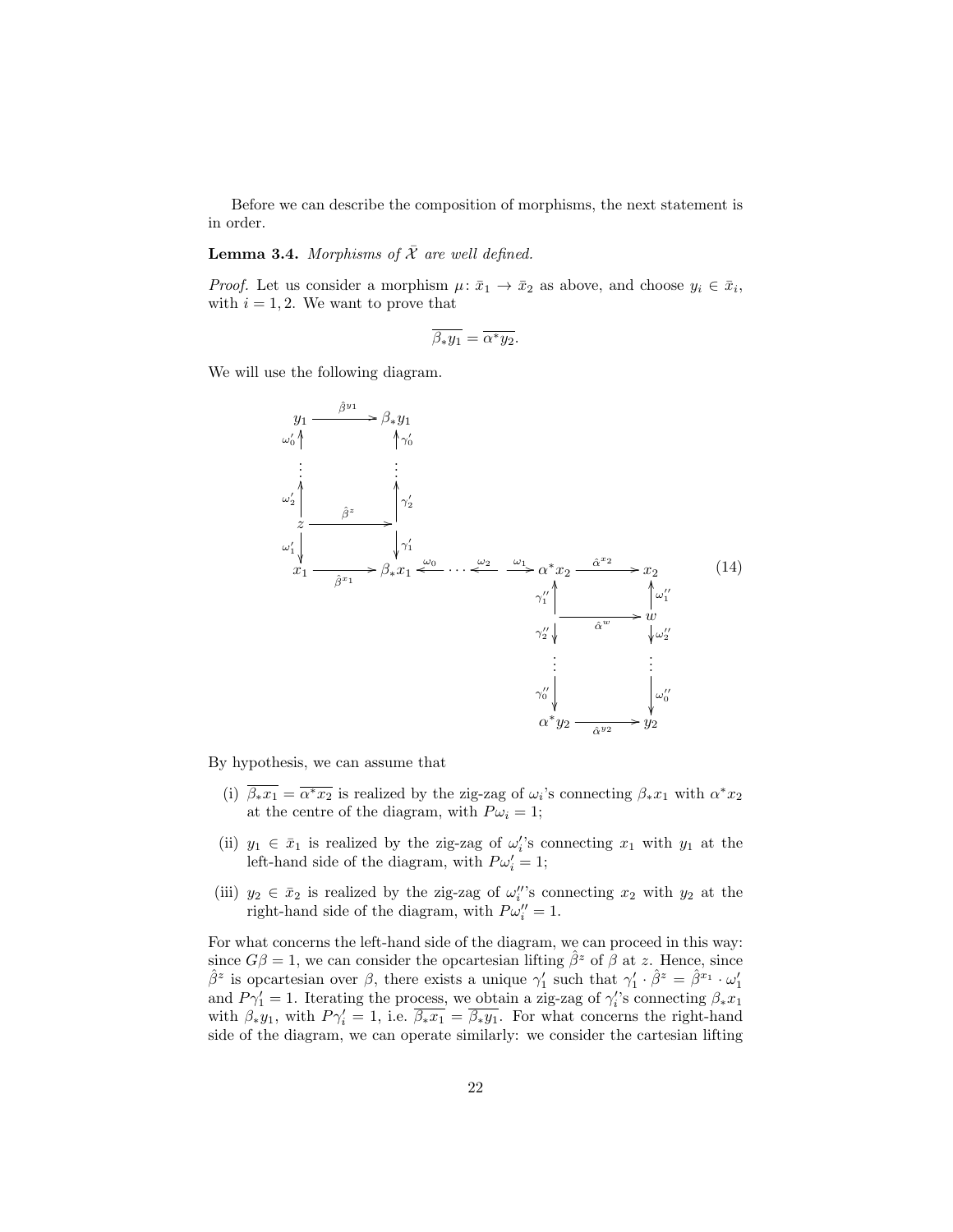$\hat{\alpha}^w$  of  $\alpha$  at w. Hence, since  $\hat{\alpha}^{x_2}$  is cartesian over  $\alpha$ , there exists a unique  $\gamma_1''$ such that  $\hat{\alpha}^{x_2} \cdot \gamma_1'' = \omega_1'' \cdot \hat{\alpha}^w$  and  $F\gamma_1'' = 1$ . Moreover,  $P\omega_1'' = 1$  and, by Remark 3.3,  $P\hat{\alpha}^{x_2} = \hat{\alpha}^{Px_2} = P\hat{\alpha}^w$  is cartesian. Therefore  $P\gamma_1'' = 1$  by uniqueness of the comparison between  $P\hat{\alpha}^{x_2}$  and  $P\hat{\alpha}^{w}$ . Iterating the process, we obtain a zig-zag of  $\gamma_i''$ 's connecting  $\alpha^* x_2$  with  $\alpha^* y_2$ , with  $P\gamma_i'' = 1$ , i.e.  $\overline{\alpha^* x_2} = \overline{\alpha^* y_2}$ . In conclusion, we obtain the result:

$$
\overline{\beta_* y_1} = \overline{\beta_* x_1} = \overline{\alpha^* x_2} = \overline{\alpha^* y_2}.
$$

 $\Box$ 

• Identities in  $\overline{\mathcal{X}}$ . Given an object  $\overline{x}$ , its identity is the morphism

$$
\bar{x} \xrightarrow{P1_x=1_{Px}} \bar{x} .
$$

• Composition in  $\overline{\mathcal{X}}$ . Given a pair of composable morphisms

$$
\bar{x}_1 \xrightarrow{\mu} \bar{x}_2 \xrightarrow{\mu'} \bar{x}_3 ,
$$

their composition is the morphism

$$
\bar{x}_1 \xrightarrow{\mu' \cdot \mu} \bar{x}_3 .
$$

**Lemma 3.5.** Composition in  $\overline{\mathcal{X}}$  is well defined.

*Proof.* We have to prove that  $\mu' \cdot \mu$  gives a legitimate morphism  $\bar{x}_1 \to \bar{x}_3$  in  $\bar{\mathcal{X}}$ . Clearly  $\alpha_{\mu',\mu} = \alpha_{\mu'} \cdot \alpha_{\mu} = \alpha' \cdot \alpha$ . On the other hand,  $\beta_{\mu',\mu}$  is precisely the vertical comparison arrow in the following diagram:



Hence, we want to prove

$$
\overline{(\alpha^*(\beta')\cdot\beta)_*x_1}=\overline{(\alpha'\cdot\alpha)^*x_3}.
$$

Let us describe the situation by means of the following diagram in  $\mathcal{X}$ 

$$
x_1 \xrightarrow{\hat{\beta}} \beta_* x_1 \xleftarrow{\omega_0} \cdots \xrightarrow{\omega_1} \alpha^* x_2 \xrightarrow{\hat{\alpha}} x_2 \xrightarrow{\hat{\beta}'} \beta'_* x_2 \xleftarrow{\omega'_1} \cdots \xrightarrow{\omega'_0} \alpha'^* x_3 \xrightarrow{\hat{\alpha}'} x_3 \tag{16}
$$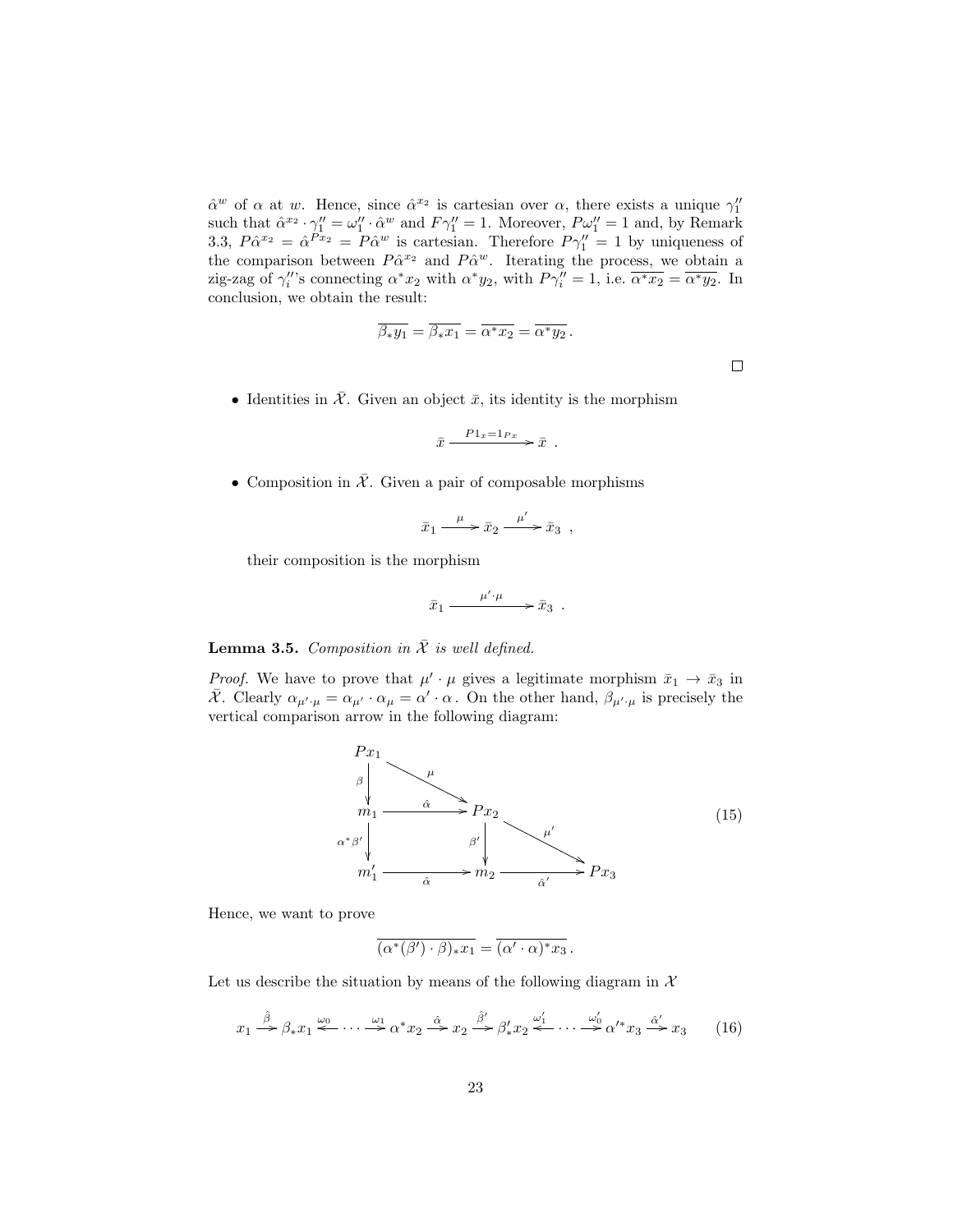and analyze the composite  $\hat{\beta}' \cdot \hat{\alpha}$ . Indeed we can lift to X the rectangle in diagram (15) in this way: first we lift  $\alpha$  and  $\beta'$  at  $x_2$ , then we lift again  $\alpha$  at  $\beta'_*x_2$ , and  $\alpha^*(\beta')$  at  $\alpha^*x_2$ . The comparison we obtain will be denoted by  $\omega$ , and obviously  $P\omega = 1$ . The following diagram represents the process we have just described:

$$
\begin{array}{ccc}\n\alpha^* x_2 & \xrightarrow{\hat{\alpha}} & x_2 \\
\hline\n\widehat{\alpha^* \beta'} & & \\
(\alpha^* \beta')_* \alpha^* x_2 & & \\
\downarrow \omega & & \\
\alpha^* \beta'_* x_2 & \xrightarrow{\hat{\alpha}} & \xrightarrow{\hat{\beta}'} x_2\n\end{array} \tag{17}
$$

Substituting this factorization in diagram (16), we can treat the resulting diagram in a similar way as we did in the proof of Lemma 3.4:

$$
x_{1} \xrightarrow{\hat{\beta}} \beta_{*} x_{1} \xrightarrow{\hat{\alpha}^{*} \beta^{'}} \rightarrow (\alpha^{*} \beta')_{*} \beta_{*} x_{1}
$$
\n
$$
\vdots
$$
\n
$$
\downarrow \gamma_{0}
$$
\n
$$
\vdots
$$
\n
$$
\omega_{2} \downarrow \qquad \qquad \downarrow \gamma_{2}
$$
\n
$$
\omega_{1} \downarrow \qquad \qquad \downarrow \gamma_{1}
$$
\n
$$
\alpha^{*} x_{2} \xrightarrow{\hat{\alpha}^{*} \beta'} (\alpha^{*} \beta')_{*} \alpha^{*} x_{2}
$$
\n
$$
\downarrow \omega
$$
\n
$$
\alpha^{*} \beta'_{*} x_{2} \xrightarrow{\hat{\alpha}} \beta'_{*} x_{2}
$$
\n
$$
\gamma_{1}' \downarrow \qquad \qquad \downarrow \omega_{1}'
$$
\n
$$
\gamma_{2}' \downarrow \qquad \qquad \hat{\alpha} \qquad \qquad \downarrow \omega_{2}'
$$
\n
$$
\vdots
$$
\n
$$
\vdots
$$
\n
$$
\gamma_{0}' \downarrow \qquad \qquad \downarrow \omega_{0}'
$$
\n
$$
\alpha^{*} \alpha'^{*} x_{3} \xrightarrow{\hat{\alpha}} \alpha'^{*} x_{3} \xrightarrow{\hat{\alpha}'} x_{3}
$$
\n
$$
\vdots
$$

and show that  $(\alpha^*)^{\prime}, \beta_* x_1 = \overline{\alpha^* \alpha^{\prime *} x_3}$ . As far as the right-hand side term of the equation is concerned, since the fibration  $G$  is split, one can always choose the liftings of  $\alpha$  and  $\alpha'$  in such a way that the canonical comparison  $\alpha^*\alpha'^*x_3 \to (\alpha'\cdot\alpha)^*x_3$  is P-vertical, hence  $\overline{\alpha^*\alpha'^*x_3} = \overline{(\alpha'\cdot\alpha)^*x_3}$ . On the other hand, although it is not possible to proceed in the same way for the left-hand side of the equation, one still gets a P-vertical comparison

$$
(\alpha^*\beta'\cdot\beta)_*x_1 \xrightarrow{\omega'} (\alpha^*\beta')_*\beta_*x_1
$$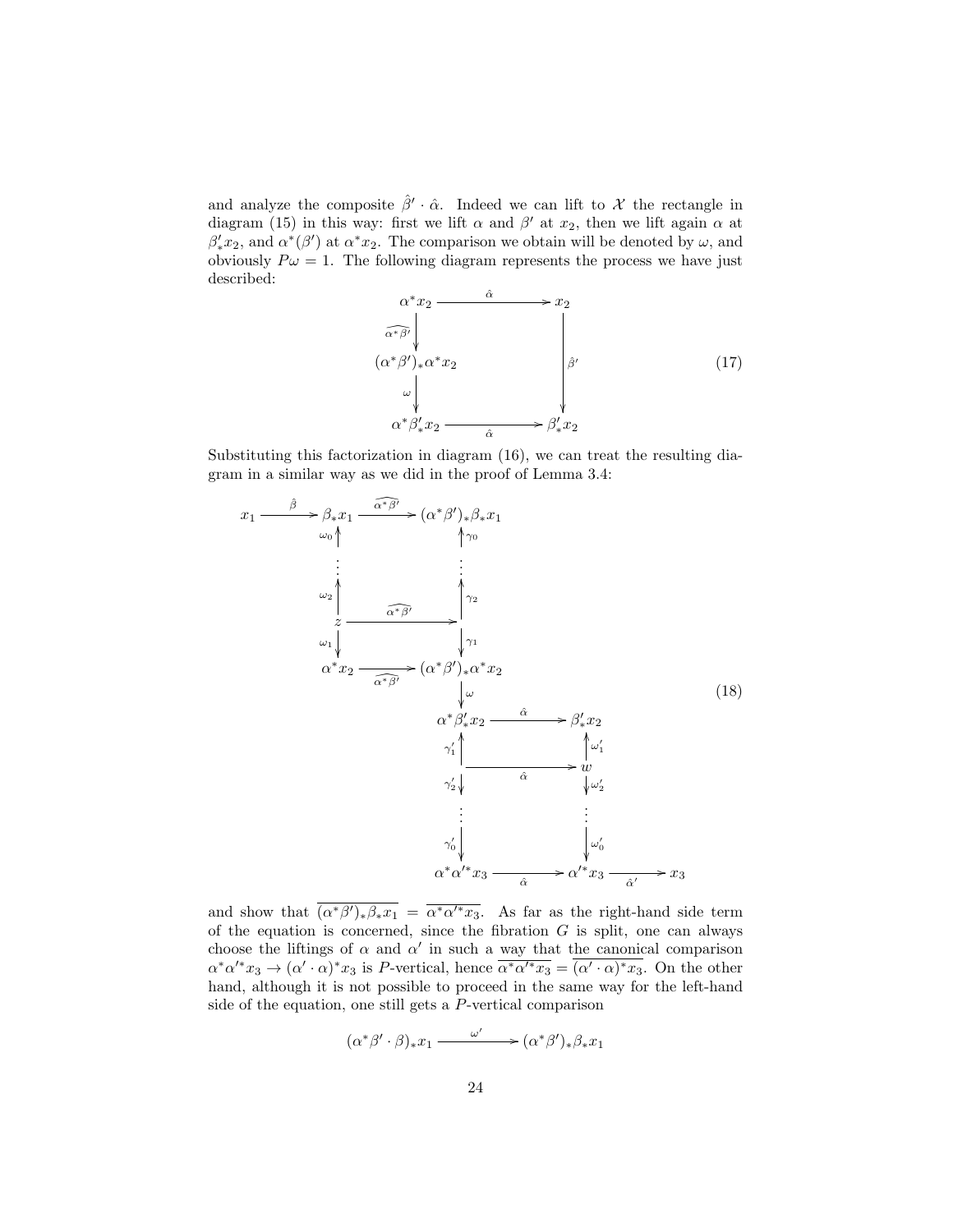so that  $\overline{(\alpha^*\beta'\cdot\beta)_*x_1} = \overline{(\alpha^*\beta')_*\beta_*x_1}$ . By assembling together the equations just obtained, we conclude our proof.  $\Box$ 

# 3.2. The functors  $Q, \bar{F}$  and  $\bar{P}$

Let us first define the functors  $Q$  and  $\overline{F}$ , and afterwards we will show that  $\bar{F}$  is a fibration and that Q is a cartesian functor, i.e., the following diagram is a morphism in  $\textbf{Fib}(\mathcal{A})$ :



The functor  $Q: \mathcal{X} \to \overline{\mathcal{X}}$  is defined as follows:

$$
Q(\ x_1 \xrightarrow{\xi} x_2) = \overline{x}_1 \xrightarrow{P\xi} \overline{x}_2 .
$$

This definition is consistent. Actually, in order to prove this statement, it suffices to compute the following factorization of  $\xi$ :

$$
\widehat{P\nu} \downarrow^{\mathcal{L}} \downarrow^{\mathcal{L}} \downarrow^{\mathcal{L}} \downarrow^{\mathcal{L}} \downarrow^{\mathcal{L}} \downarrow^{\mathcal{L}} \downarrow^{\mathcal{L}} \downarrow^{\mathcal{L}} \downarrow^{\mathcal{L}} \downarrow^{\mathcal{L}} \downarrow^{\mathcal{L}} \downarrow^{\mathcal{L}} \downarrow^{\mathcal{L}} \downarrow^{\mathcal{L}} \downarrow^{\mathcal{L}} \downarrow^{\mathcal{L}} \downarrow^{\mathcal{L}} \downarrow^{\mathcal{L}} \downarrow^{\mathcal{L}} \downarrow^{\mathcal{L}} \downarrow^{\mathcal{L}} \downarrow^{\mathcal{L}} \downarrow^{\mathcal{L}} \downarrow^{\mathcal{L}} \downarrow^{\mathcal{L}} \downarrow^{\mathcal{L}} \downarrow^{\mathcal{L}} \downarrow^{\mathcal{L}} \downarrow^{\mathcal{L}} \downarrow^{\mathcal{L}} \downarrow^{\mathcal{L}} \downarrow^{\mathcal{L}} \downarrow^{\mathcal{L}} \downarrow^{\mathcal{L}} \downarrow^{\mathcal{L}} \downarrow^{\mathcal{L}} \downarrow^{\mathcal{L}} \downarrow^{\mathcal{L}} \downarrow^{\mathcal{L}} \downarrow^{\mathcal{L}} \downarrow^{\mathcal{L}} \downarrow^{\mathcal{L}} \downarrow^{\mathcal{L}} \downarrow^{\mathcal{L}} \downarrow^{\mathcal{L}} \downarrow^{\mathcal{L}} \downarrow^{\mathcal{L}} \downarrow^{\mathcal{L}} \downarrow^{\mathcal{L}} \downarrow^{\mathcal{L}} \downarrow^{\mathcal{L}} \downarrow^{\mathcal{L}} \downarrow^{\mathcal{L}} \downarrow^{\mathcal{L}} \downarrow^{\mathcal{L}} \downarrow^{\mathcal{L}} \downarrow^{\mathcal{L}} \downarrow^{\mathcal{L}} \downarrow^{\mathcal{L}} \downarrow^{\mathcal{L}} \downarrow^{\mathcal{L}} \downarrow^{\mathcal{L}} \downarrow^{\mathcal{L}} \downarrow^{\mathcal{L}} \downarrow^{\mathcal{L}} \downarrow^{\mathcal{L}} \downarrow^{\mathcal{L}} \downarrow^{\mathcal{L}} \downarrow^{\mathcal{L}} \downarrow^{\mathcal{L}} \downarrow^{\mathcal{L}} \downarrow^{\mathcal{L}} \downarrow^{\mathcal{L}} \downarrow^{\mathcal{L}} \downarrow^{\mathcal{L}} \down
$$

first factor  $\xi$  through a cartesian lifting at  $x_2$  of  $\alpha_{P\xi} = F\xi$  in order to get an Fvertical arrow  $\nu$ , then factor  $\nu$  through an opcartesian lifting at  $x_1$  of  $\beta_{P\xi} = P\nu$ in order to get a P-vertical arrow  $\omega$ , as in the diagram above. Therefore it is clear that:

$$
\overline{(\beta_{P\xi})_*x_1} = \overline{(P\nu)_*x_1} = \overline{(F\xi)^*x_2} = \overline{(\alpha_{P\xi})^*x_2}
$$

The functor  $\bar{F}$ :  $\bar{\mathcal{X}} \to \mathcal{A}$  is defined as follows:

$$
\bar{F}(\bar{x}_1 \xrightarrow{\mu} \bar{x}_2) = Fx_1 \xrightarrow{G\mu} Fx_2 .
$$

The following statement was expected.

**Proposition 3.6.**  $(\bar{\mathcal{X}}, \bar{F})$  is an object of  $\text{Fib}(\mathcal{A})$ .

*Proof.* Given an object  $\bar{x}_2$  of  $\bar{\mathcal{X}}$ , and an arrow  $a_1 \stackrel{\alpha}{\longrightarrow} \bar{F} \bar{x}_2 = F x_2$ , first lift  $\alpha$  at  $x_2$ , and then obtain from this lifting  $\hat{\alpha} \colon x_1 \to x_2$  the morphism of  $\overline{\mathcal{X}}$ 

$$
Q(\hat{\alpha}) = \bar{x}_1 \xrightarrow{P\hat{\alpha}} \bar{x}_2 .
$$

Let us prove that such a morphism is cartesian.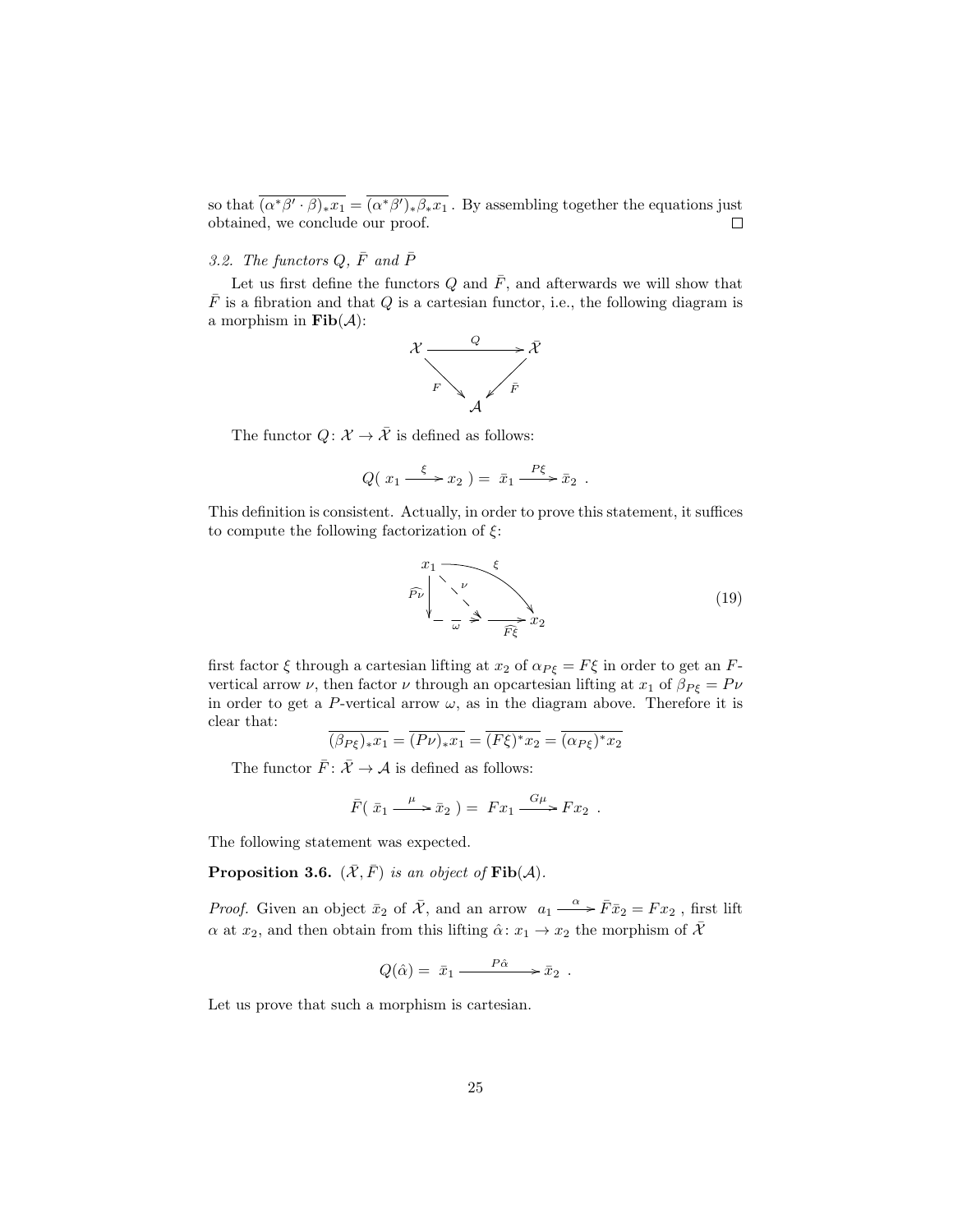Suppose we are given a morphism  $\mu' : \bar{x}_0 \to \bar{x}_2$  of  $\bar{\mathcal{X}}$  such that  $\bar{F}\mu' = \alpha \cdot \alpha''$ in A:



Since  $P\hat{\alpha}$  is G-cartesian, there exists a unique  $\mu''$  such that  $P\hat{\alpha} \cdot \mu'' = \mu'$  and  $G\mu'' = \alpha''$ . This is the arrow  $\bar{x}_0 \to \bar{x}_1$  we are looking for, provided we show that it is a legitimate arrow of  $\overline{\mathcal{X}}$ . This follows from the calculation below, right after the explicative diagram:



$$
\overline{(\alpha_{\mu^{\prime\prime}})^*x_1} = \overline{\alpha^{\prime\prime*}x_1} = \overline{(\alpha \cdot \alpha^{\prime\prime})^*x_2} = \overline{(\alpha_{\mu^\prime})^*x_2} = \overline{(\beta_{\mu^\prime})_*x_0} = \overline{(\beta_{\mu^{\prime\prime}})_*x_0}
$$
  
where we used the fact that the fibration *G* is split.

**Proposition 3.7.**  $Q: (\mathcal{X}, F) \to (\overline{\mathcal{X}}, \overline{F})$  is an arrow of  $\text{Fib}(\mathcal{A})$ .

Proof. It is an obvious corollary to the following characterization.

**Proposition 3.8.** The morphism  $\bar{x}_1 \xrightarrow{\mu} \bar{x}_2$  is  $\bar{F}$ -cartesian if and only if the arrow  $Px_1 \xrightarrow{\mu} Px_2$  is G-cartesian.

*Proof.* The sufficient condition follows easily from the proof of Proposition 3.6. As far as the necessary condition is concerned, let us be given an  $\bar{F}$ -cartesian arrow  $\bar{x}_1 \xrightarrow{\mu} \bar{x}_2$ , and consider the cartesian lifting of  $G\mu$  at  $x_2$ . Of course, P sends such a lifting to a G-cartesian arrow  $P(\widehat{G\mu})$ . Therefore, there exists a unique  $\tau: Px_1 \to Px'_1$  in M such that  $P(\widehat{G\mu}) \cdot \tau = \mu$  and  $G\tau = 1$ . It is easy to

 $\Box$ 

 $\Box$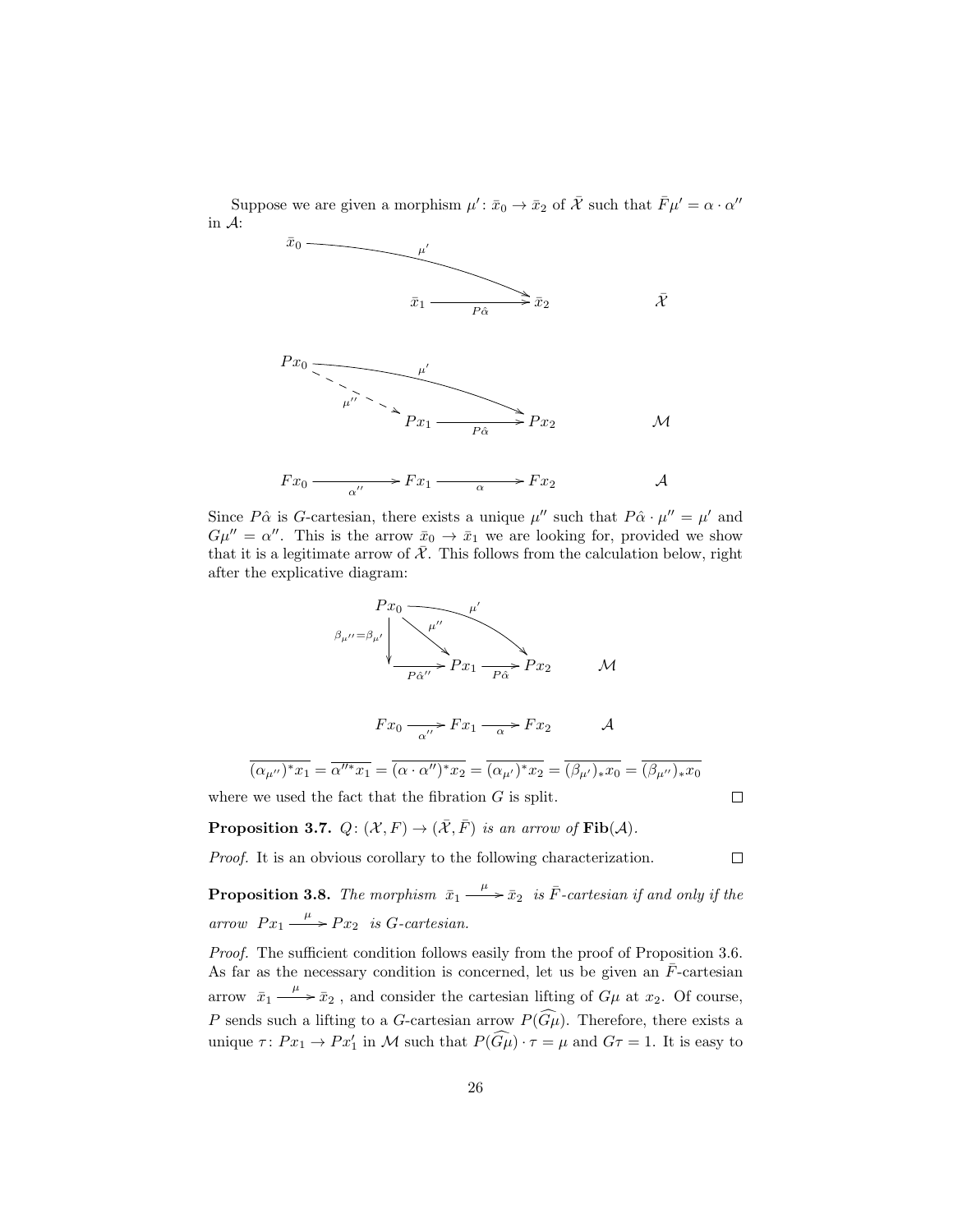see that such a  $\tau$  defines a morphism  $\bar{x}_1 \to \bar{x}'_1$  in  $\bar{\mathcal{X}}$ . On the other hand, since  $\mu$  is  $\bar{F}$ -cartesian, there exists a unique  $\sigma: \bar{x}'_1 \to \bar{x}_1$  such that  $\mu \cdot \sigma = P(\widehat{G\mu})$  in  $\overline{\mathcal{X}}$  and  $\overline{F}\sigma = 1$ . Therefore, since  $P(\widehat{G}\mu)$  is G-cartesian, we deduce  $\tau \cdot \sigma = 1_{Px'_1}$ , and since  $\mu$  is  $\bar{F}$ -cartesian,  $\sigma \cdot \tau = 1_{\bar{x}_1}$ , which in turn implies  $\sigma \cdot \tau = 1_{Px_1}$ . In conclusion,  $\tau$  is a G-vertical isomorphism, and hence  $\mu: Px_1 \to Px_2$  is Gcartesian.

Let us define the functor  $\overline{P}$ :  $\overline{X} \to M$  as follows:

$$
\bar{P}(\bar{x}_1 \xrightarrow{\mu} \bar{x}_2) = Px_1 \xrightarrow{\mu} Px_2 .
$$

By Proposition 3.8, it is clearly cartesian, and an easy computation shows  $\bar{P} \cdot Q =$ P. Moreover, the following statement holds.

**Proposition 3.9.**  $\bar{P}$ :  $(\bar{X}, \bar{F}) \rightarrow (\mathcal{M}, G)$  is a discrete opfibration in Fib(A).

Proof. Recall that, thanks to Corollary 2.9, this amounts to prove that, for every object a of A, the restriction of  $\bar{P}$  to the fiber over a

$$
\bar{P}_a\colon\thinspace\bar{\mathcal{X}}_a\longrightarrow{\mathcal M}_a
$$

is a discrete opfibration. In fact, from our general hypotheses on  $P$ , we know that the restriction of  $P$  to the fiber over  $a$ 

$$
P_a\colon\thinspace \mathcal X_a\longrightarrow \mathcal M_a
$$

is an opfibration, therefore, given an object  $\bar{x}_1$  of  $\bar{\mathcal{X}}_a$ , and a morphism  $\mu$ :  $\bar{P}\bar{x}_1 \rightarrow$  $m_2$  in  $\mathcal{M}_a$ , there exists an opcartesian lifting  $\hat{\mu}: x_1 \to x_2$  of  $\mu$  at  $x_1$ . Hence

$$
Q(\hat{\mu}) = \bar{x}_1 \xrightarrow{\mu} \bar{x}_2
$$

lifts  $\mu$  at  $\bar{x}_1$ . In fact, such a lifting is unique since  $\bar{P}$  is faithful by definition.  $\Box$ 

3.3. The comprehensive factorization of P in  $\text{Fib}(\mathcal{A})$ 

By Proposition 3.9,  $\bar{P}$  is a discrete opfibration in the 2-category Fib(A). Therefore, in order to prove that  $(Q, \overline{P})$  is the comprehensive factorization of P, we have to prove the following theorem.

**Theorem 3.10.** The functor  $Q$  is initial in  $\text{Fib}(\mathcal{A})$ .

In fact, we are going to prove that  $Q$  is the coidentifier of the identee of  $P$  and we will get the result thanks to Proposition Appendix A.2 (the reader unfamiliar with such 2-categorical notions will find it useful to consult the Appendix). Our strategy will be to prove the theorem by means of a sequence of lemmas. Here is the first one.

**Lemma 3.11.** The identee of P in CAT is also the identee of P in CAT/ $\mathcal A$ and in  $\text{Fib}(\mathcal{A})$ .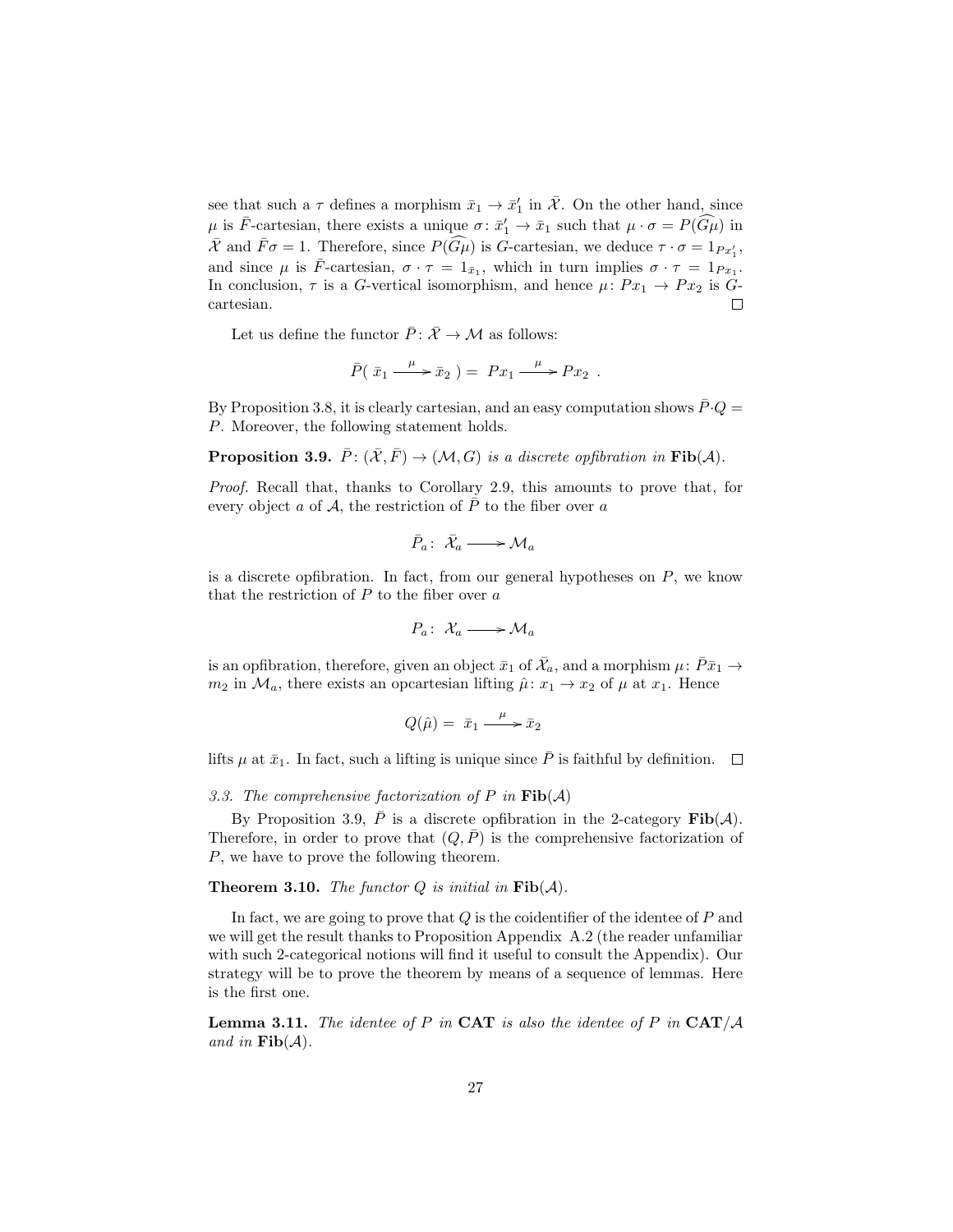*Proof.* Let  $\kappa: D \Rightarrow C: \mathcal{I}(P) \to \mathcal{X}$  be the identee of P in CAT. By the description of identees in terms of a pullback (see diagram  $(A.3)$ ), it is clear that identees are stable under slicing, so that  $\kappa$  is also the identee of P in CAT/A:



In order to prove that  $\kappa$  is in fact the identee of P also in  $\text{Fib}(\mathcal{A})$ , it suffices to prove that

- (i)  $FD = FC$  is a fibration,
- (ii)  $C$  and  $D$  are cartesian functors,
- (iii)  $\kappa$  is a F-vertical natural transformation.

Hence let us describe the left hand side of the diagram above. We start with the description of the category  $\mathcal{I}(P)$ .

The objects of  $\mathcal{I}(P)$  are the arrows of X

$$
x \xrightarrow{\omega} y
$$

such that  $P\omega = 1$ . The morphisms  $(\xi, v): \omega_1 \to \omega_2$  of  $\mathcal{I}(P)$  are pairs  $(\xi, v)$  of arrows of X such that  $v \cdot \omega_1 = \omega_2 \cdot \xi$ . In other words,  $\mathcal{I}(P)$  is the full subcategory of the comma category  $(\mathcal{X} \downarrow \mathcal{X})$  determined by the P-vertical arrows.

D, C and  $\kappa$  are obviously defined by:

$$
D: (\xi, v) \mapsto \xi, \qquad C: (\xi, v) \mapsto v, \qquad \kappa_{\omega} = \omega.
$$

Since  $F\omega_i = GP\omega_i = G1 = 1$ , for  $i = 1, 2$ , then clearly  $FD(\xi, v) = F\xi = Fv$  $FC(\xi, v)$ . Indeed, the functor  $FD = FC$  is a fibration: the reader can check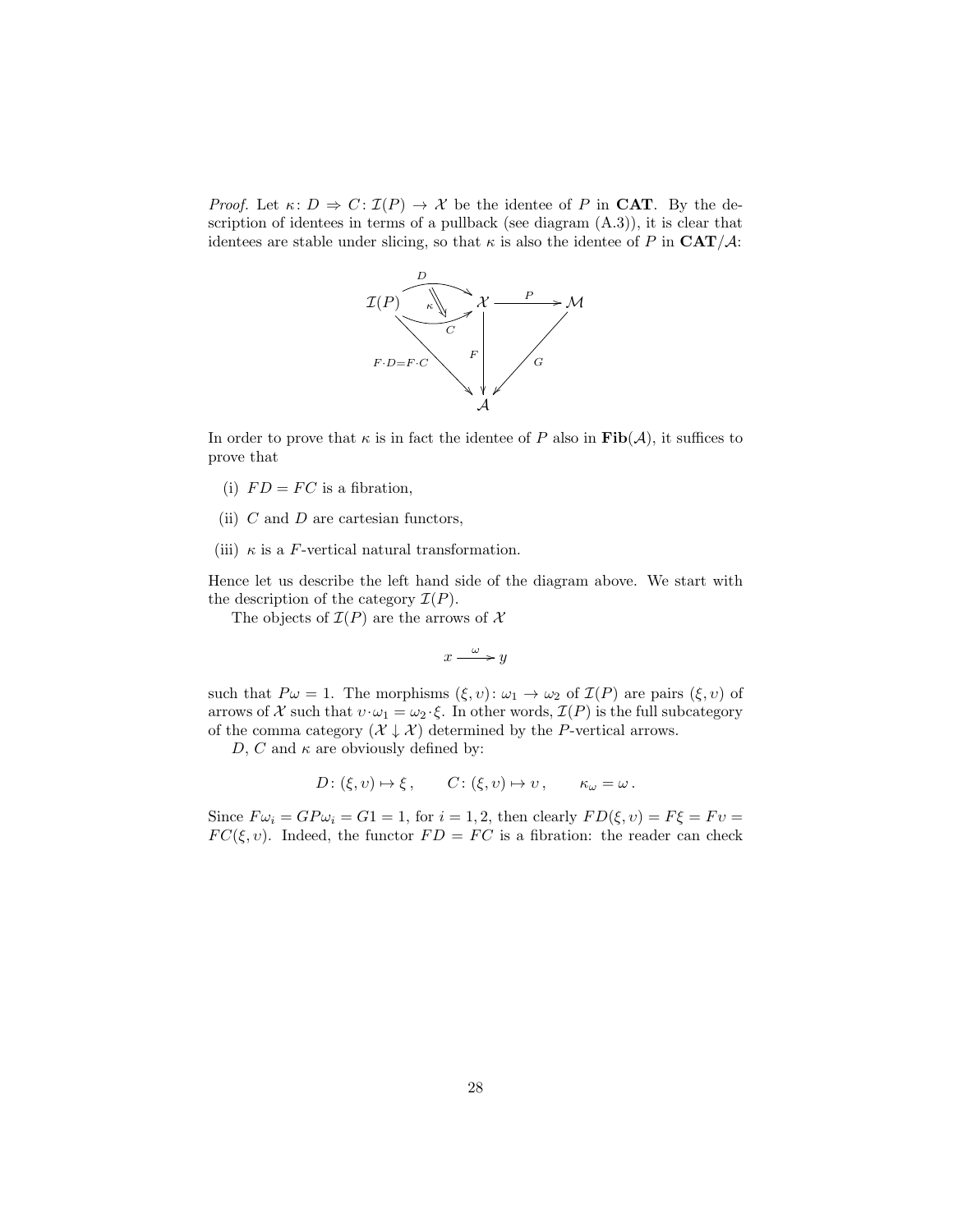this claim with the help of the following diagram:



Hence (i) is proved.

As far as (ii) is concerned, it follows from the fact that  $FD$ -cartesian morphisms in  $\mathcal{I}(P)$  are precisely those morphisms  $(\xi, v)$  with F-cartesian components. This can be easily proved by direct computation, by comparing the cartesian morphism  $(\xi, v)$  with the morphism  $(\hat{\alpha}^{x_2}, \hat{\alpha}^{y_2})$  obtained by lifting  $F\xi = Fv$ .  $\Box$ 

Finally, (iii) is obvious, since  $F\kappa_{\omega} = F\omega = 1$ .

Now we are ready to prove the following.

**Lemma 3.12.** The functor Q is the coidentifier of  $\kappa$  in CAT.

*Proof.* By definition of Q, given an object  $\omega: x \to y$  of  $\mathcal{I}(P)$ , one computes

$$
(Q\kappa)_{\omega} = Q(\kappa_{\omega}) = Q(\omega) = 1_{\bar{x}} = 1_{(QD)\omega}.
$$

In other words, Q coidentifies  $\kappa$ .

Let us check the universal property. To this end, let us consider the following diagram of solid arrows in CAT:



with  $L\kappa = id_{LD}$ . Our aim is to define a functor  $\bar{L}$ :  $\bar{\mathcal{X}} \to \mathcal{L}$  such that  $\bar{L}Q = L$ , and prove that it is unique with this property.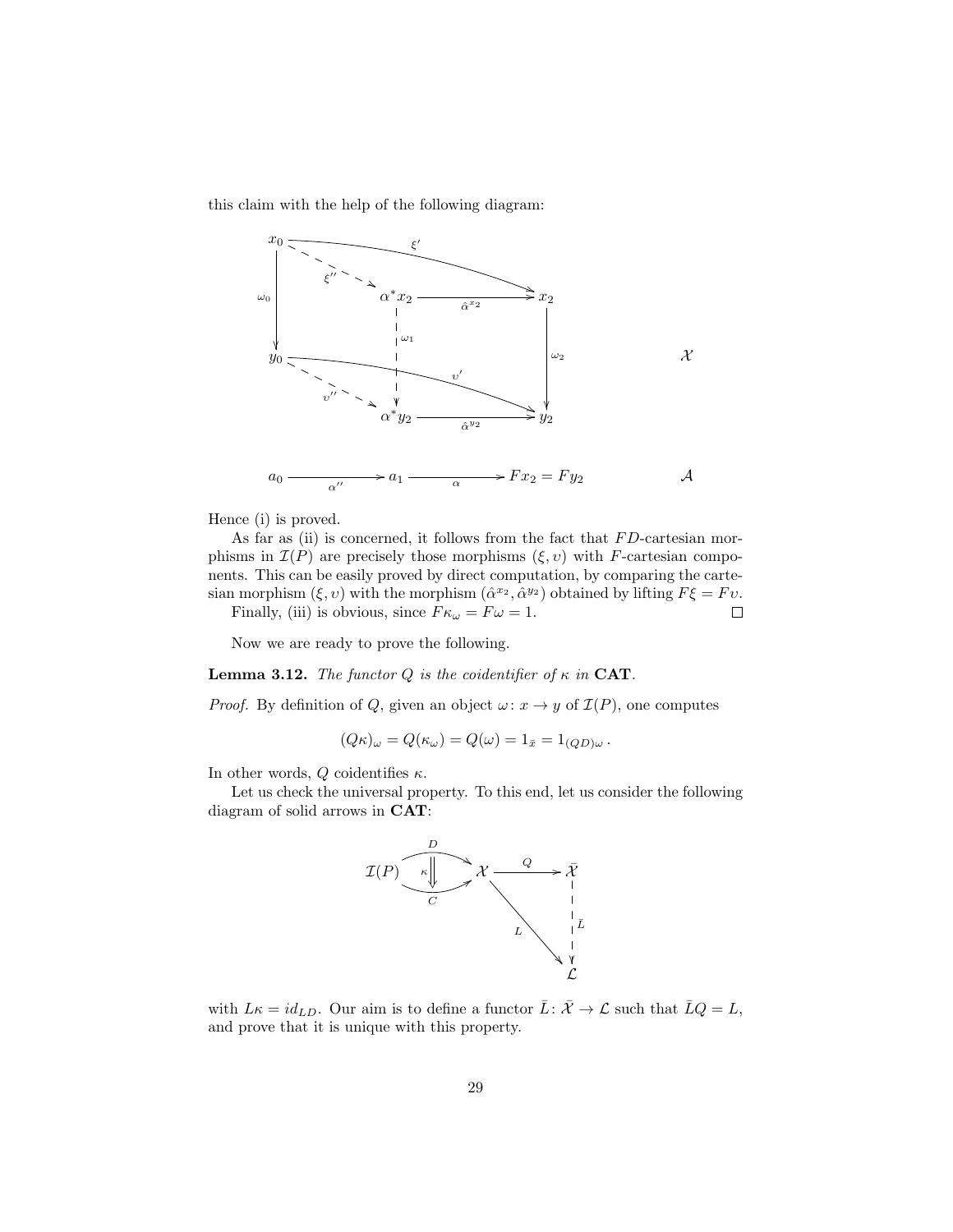On objects, the obvious definition is  $\bar{L}(\bar{x}) = Lx$ . In fact, it is well posed, since if  $y \in \bar{x}$ , then there is a zig-zag of arrows  $\omega_i$  connecting y with x, which are turned into identities by L, so that  $Ly = Lx$ .

On morphisms the situation is more sensible. We let

$$
\bar{L}(\bar{x}_1 \xrightarrow{\mu} \bar{x}_2) = L(\hat{\alpha}) \cdot L(\hat{\beta}),
$$

where  $\alpha = \alpha_{\mu}$  and  $\beta = \beta_{\mu}$  (see Section 3.1 for details). In fact, by Lemma 3.4, also this definition is well posed. Moreover, for every object  $\bar{x}$  of  $\bar{\mathcal{X}}$ ,

$$
\bar{L}(1_{\bar{x}})=1_{Lx}=1_{\bar{L}\bar{x}}.
$$

Therefore, what remains to be proved is that  $\overline{L}$  preserves the composition of morphisms of  $\overline{\mathcal{X}}$ .

To this end, let us consider a pair of composable morphisms of  $\overline{\mathcal{X}}$ :

$$
\bar{x}_1 \xrightarrow{\mu} \bar{x}_2 \xrightarrow{\mu'} \bar{x}_3
$$

together with their decomposition as in diagram (16). We are to prove that:

$$
L\hat{\alpha}' \cdot L\hat{\beta}' \cdot L\hat{\alpha} \cdot L\hat{\beta} = L(\widehat{\alpha' \cdot \alpha}) \cdot L(\widehat{\alpha^*\beta' \cdot \beta}).
$$

where  $\alpha^* \beta'$  is defined in diagram (15). Indeed, applying L to diagram (17) yields

$$
L\hat{\beta}' \cdot L\hat{\alpha} = L\hat{\alpha} \cdot L(\widehat{\alpha^*\beta'})
$$
 (20)

The rest of the proof follows from a careful analysis of diagram (18).

As far as the right-hand side of this diagram is concerned, one observes (for the top commutative rectangle) that, since  $L(\gamma_1'') = 1$  and  $L(\omega_1'') = 1$ ,

$$
L\hat{\alpha}^{\beta_*'x_2}=L\hat{\alpha}^w\,.
$$

This process can be iterated in order to show that, applied to any of the cartesian lifting of  $\alpha$  represented in diagram (18), L always assumes the same value  $L\hat{\alpha}$ . For the same reason, as far as the left hand side of the diagram is concerned, applied to any of the cartesian lifting of  $\alpha^* \beta'$ , L always assumes the same value  $\widehat{L(\alpha^*\beta')}$ . Therefore we have the calculation:

$$
L\hat{\alpha}' \cdot L\hat{\beta}' \cdot L\hat{\alpha} \cdot L\hat{\beta} = L\hat{\alpha}' \cdot L\hat{\alpha} \cdot L(\widehat{\alpha^*\beta'}) \cdot L\hat{\beta} =
$$

$$
= L(\widehat{\alpha' \cdot \alpha}) \cdot L(\widehat{\alpha^*\beta'}) \cdot L\hat{\beta} = L(\widehat{\alpha' \cdot \alpha}) \cdot L(\widehat{\alpha^*\beta'} \cdot \beta).
$$

The uniqueness is proved in this way. Let us suppose there is another functor  $L' \colon \overline{X} \to \mathcal{L}$  such that  $L' \cdot Q = L$ . Since  $\overline{F}$  is a fibration, any morphism  $\bar{x}_1 \stackrel{\mu}{\longrightarrow} \bar{x}_2$  of  $\bar{X}$  can be decomposed into a pair  $(\beta, \hat{\alpha})$ , where  $\hat{\alpha}$  is a  $\bar{F}$ -cartesian lifting of  $\alpha = \bar{F}\mu$  at  $\bar{x}_2$  and  $\beta$  is the  $\bar{F}$ -vertical comparison, then it suffices to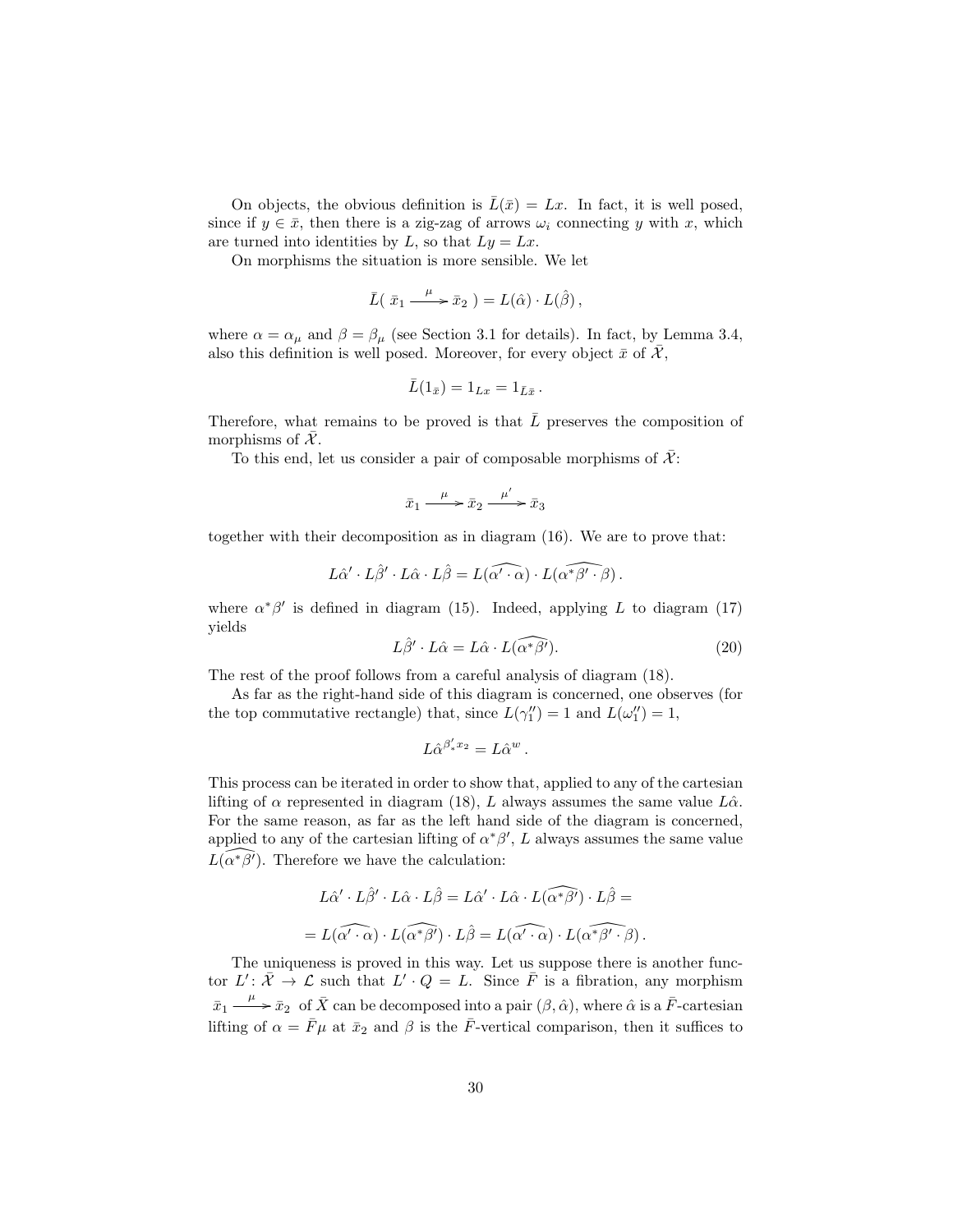check  $L' = \bar{L}$  on such classes of arrows. Actually, as seen in Proposition 3.6,  $\hat{\alpha} = Q\hat{\alpha}^{x_2}$ , so that

$$
\bar{L}\hat{\alpha} = \bar{L}Q\hat{\alpha}^{x_2} = L'Q\hat{\alpha}^{x_2} = L'\hat{\alpha}.
$$

On the other hand, given an  $\bar{F}$ -vertical arrow  $\beta$ ,  $1 = \bar{F}\beta = G(\bar{P}\beta)$ , i.e.  $G\beta = 1$ . Therefore we can consider an opcartesian lifting  $\hat{\beta}^{x_1}$  of such an arrow at  $x_1$ , and conclude the proof:

$$
\bar L\beta=\bar L Q\hat\beta^{x_1}=L'Q\hat\beta^{x_1}=L'\beta\,.
$$

 $\Box$ 

**Lemma 3.13.** The functor Q is the coidentifier of  $\kappa$  in  $\mathbf{CAT}/\mathcal{A}$ .

*Proof.* Let us consider the following diagram of solid arrows in  $CAT/A$ :



with

$$
L \cdot \kappa = id_{L \cdot D} \colon L \cdot D \Rightarrow L \cdot C \colon (\mathcal{I}(P), F \cdot D) \to (\mathcal{L}, H) .
$$

This implies that, for every object  $\omega: x \to y$  of  $\mathcal{I}(P)$ ,  $L(\kappa_{\omega}) = L\omega = 1_{Lx}$ , i.e.  $L \cdot \kappa = id$  in CAT. By Lemma 3.12 above, there exists a unique  $\overline{L}$  such that  $\bar{L} \cdot Q = L$ . But clearly  $\bar{L}$  is a morphism in  $\mathbf{CAT}/\mathcal{A}$ , since  $H \cdot \bar{L} \cdot Q = F = \bar{F} \cdot Q$ and Q is couniversal.  $\Box$ 

### **Lemma 3.14.** The functor Q is the coidentifier of  $\kappa$  in Fib(A).

*Proof.* We can repeat the argument used in the proof of Lemma 3.13, but starting with fibrations F,  $\overline{F}$  and H, and cartesian functors Q and L. What remains to prove is that the functor  $\bar{L}$  as above is cartesian. Now, by Proposition 3.8,  $\bar{F}$ cartesian morphisms in  $\mathcal X$  can be lifted to F-cartesian morphisms in  $\mathcal X$ . Therefore their image under  $\bar{L}$  coincides with the image under  $L$  of an F-cartesian morphism of  $X$ . But  $L$  is cartesian, and the proof is done.  $\Box$ 

#### 4. Some selected examples

Relevant examples of the structures investigated in the present paper arise naturally in the study of (not necessarily abelian) cohomological algebra.

As a matter of fact, a classical interpretation of cohomology groups in group cohomology are the so-called crossed n-fold extensions of groups. They are a natural generalization of Yoneda's  $\text{Ext}^n$ , therefore their assessment in our setting is in order.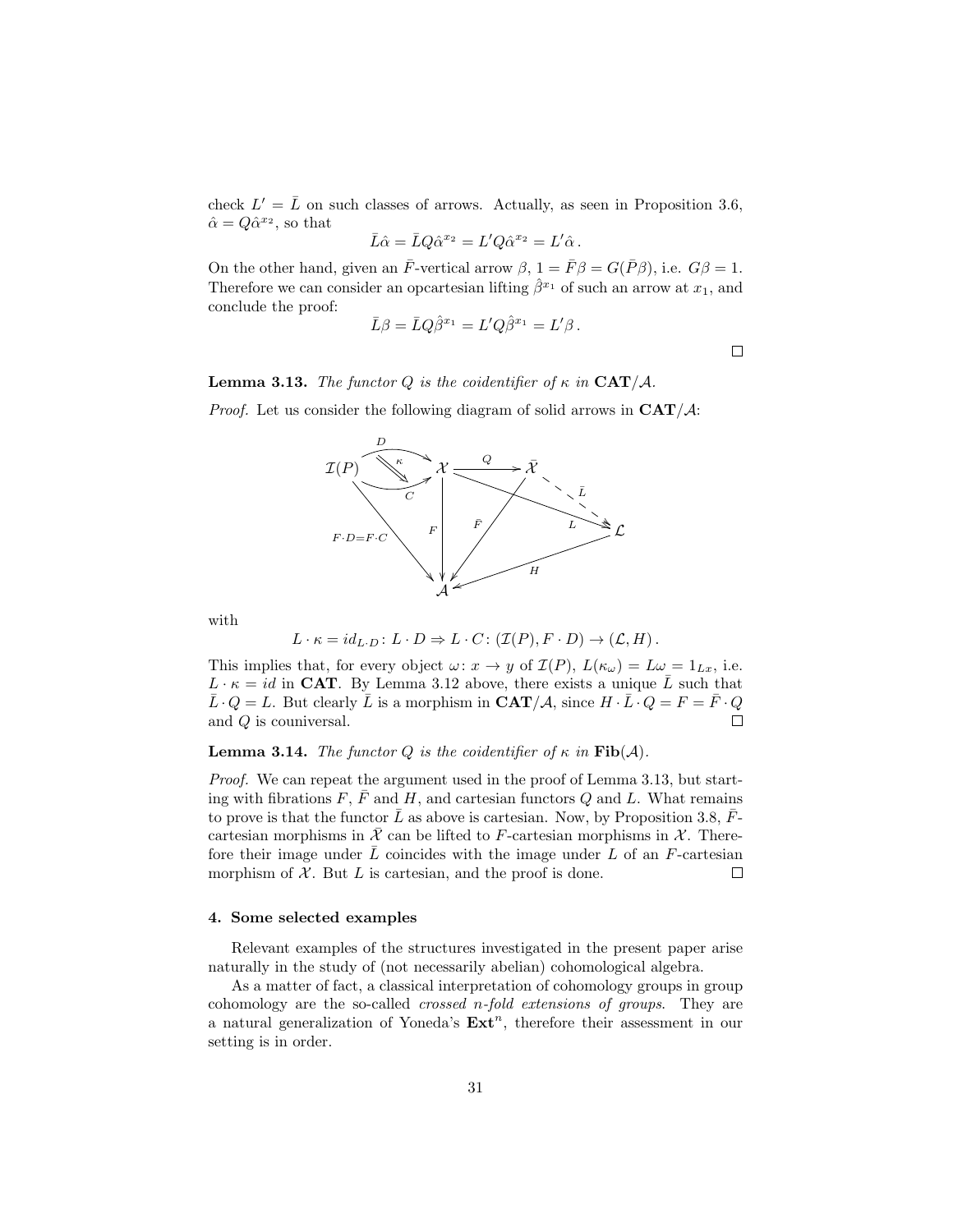#### 4.1. Crossed extensions of groups

Crossed modules of groups have been introduced by Whitehead in [39]. Later, they have been used by Mac Lane and Whitehead to represent the third cohomology group of a multiplicative group  $C$  with coefficients in a  $C$ -module  $B$ (see [27]). To this end, it is more appropriate to consider crossed modules with chosen kernel and cokernel, i.e. what is commonly known as crossed extension.

Remark 4.1. The informed reader could argue that we should have started with the simpler example of group extensions with abelian kernel. However, as it will be clearer later in this section, there are reasons for which that example is too simple to start with, and its simplicity hides features that can be appreciated only for crossed extensions of dimension  $n \geq 2$ . This is true also in the abelian case, where the similarity relation for  $n = 1$  is already an equivalence relation: by the five lemma, all morphisms of extensions with fixed kernel and cokernel are isomorphisms.

A crossed extension of groups is an exact sequence in Gp

$$
X: \qquad 0 \longrightarrow B \xrightarrow{j} G_2 \xrightarrow{\partial} G_1 \xrightarrow{p} C \longrightarrow 1 \tag{21}
$$

where the central homomorphism is a crossed module. Recall that this means that  $G_1$  acts on  $G_2$  in such a way that, for every  $g_1 \in G_1$  and  $g_2, g'_2 \in G_2$ , one has:

(i) 
$$
\partial(g_1 * g_2) = g_1 \partial(g_2) g_1^{-1}
$$
, (ii)  $\partial(g_2) * g_2' = g_2 + g_2' - g_2$ ,

where the group operation of  $G_2$  is written additively, although  $G_2$  is not necessarily abelian. Recall also that crossed modules are always proper homomorphisms, i.e.  $\partial$  factors as a regular epimorphism (a surjection, in this case) followed by a normal monomorphism, so that every crossed module together with its kernel and its cokernel always yields an exact sequence. It is easy to see that B is contained in the centre of  $G_2$ , and therefore the action of  $G_1$  on  $G_2$  induces a natural C-module structure on the abelian group  $B$ .

A morphism of crossed extensions  $(\gamma, f_1, f_2, \beta)$ :  $X \to X'$  is a morphism of exact sequences

X:  
\n
$$
0 \longrightarrow B \longrightarrow G_2 \longrightarrow G_1 \longrightarrow C \longrightarrow 1
$$
\n
$$
\downarrow \qquad \qquad \downarrow \qquad \qquad \downarrow \qquad \downarrow \qquad \downarrow \qquad \downarrow \qquad \downarrow \qquad \downarrow \qquad \downarrow \qquad \downarrow \qquad \downarrow \qquad \downarrow \qquad \downarrow \qquad \downarrow \qquad \downarrow \qquad \downarrow \qquad \downarrow \qquad \downarrow \qquad \downarrow \qquad \downarrow \qquad \downarrow \qquad \downarrow \qquad \downarrow \qquad \downarrow \qquad \downarrow \qquad \downarrow \qquad \downarrow \qquad \downarrow \qquad \downarrow \qquad \downarrow \qquad \downarrow \qquad \downarrow \qquad \downarrow \qquad \downarrow \qquad \downarrow \qquad \downarrow \qquad \downarrow \qquad \downarrow \qquad \downarrow \qquad \downarrow \qquad \downarrow \qquad \downarrow \qquad \downarrow \qquad \downarrow \qquad \downarrow \qquad \downarrow \qquad \downarrow \qquad \downarrow \qquad \downarrow \qquad \downarrow \qquad \downarrow \qquad \downarrow \qquad \downarrow \qquad \downarrow \qquad \downarrow \qquad \downarrow \qquad \downarrow \qquad \downarrow \qquad \downarrow \qquad \downarrow \qquad \downarrow \qquad \downarrow \qquad \downarrow \qquad \downarrow \qquad \downarrow \qquad \downarrow \qquad \downarrow \qquad \downarrow \qquad \downarrow \qquad \downarrow \qquad \downarrow \qquad \downarrow \qquad \downarrow \qquad \downarrow \qquad \downarrow \qquad \downarrow \qquad \downarrow \qquad \downarrow \qquad \downarrow \qquad \downarrow \qquad \downarrow \qquad \downarrow \qquad \downarrow \qquad \downarrow \qquad \downarrow \qquad \downarrow \qquad \downarrow \qquad \downarrow \qquad \downarrow \qquad \downarrow \qquad \downarrow \qquad \downarrow \qquad \downarrow \qquad \downarrow \qquad \downarrow \qquad \downarrow \qquad \downarrow \qquad \downarrow \qquad \downarrow \qquad \downarrow \qquad \downarrow \qquad \downarrow \qquad \downarrow \qquad \downarrow \qquad \downarrow \qquad \downarrow \qquad \downarrow \qquad \downarrow \qquad \downarrow \qquad \downarrow \qquad \downarrow \qquad \downarrow \qquad \downarrow \qquad \downarrow \qquad \downarrow \qquad \downarrow \qquad \downarrow \qquad \downarrow \qquad \downarrow \qquad \downarrow \
$$

such that  $(f_1, f_2)$  is a morphism of crossed modules, i.e., equivariant with respect to the actions. As a consequence, the pair  $(\gamma, \beta)$  is a morphism of group-modules.

Let us denote by **XExt** the category of crossed extensions of groups and their morphisms, and by Mod the category of group-modules and their morphisms. In fact, we have just defined the forgetful functor  $\Pi: \mathbf{X} \mathbf{Ext} \to \mathbf{Mod}$ , where  $\Pi(\gamma, f_1, f_2, \beta) = (\gamma, \beta).$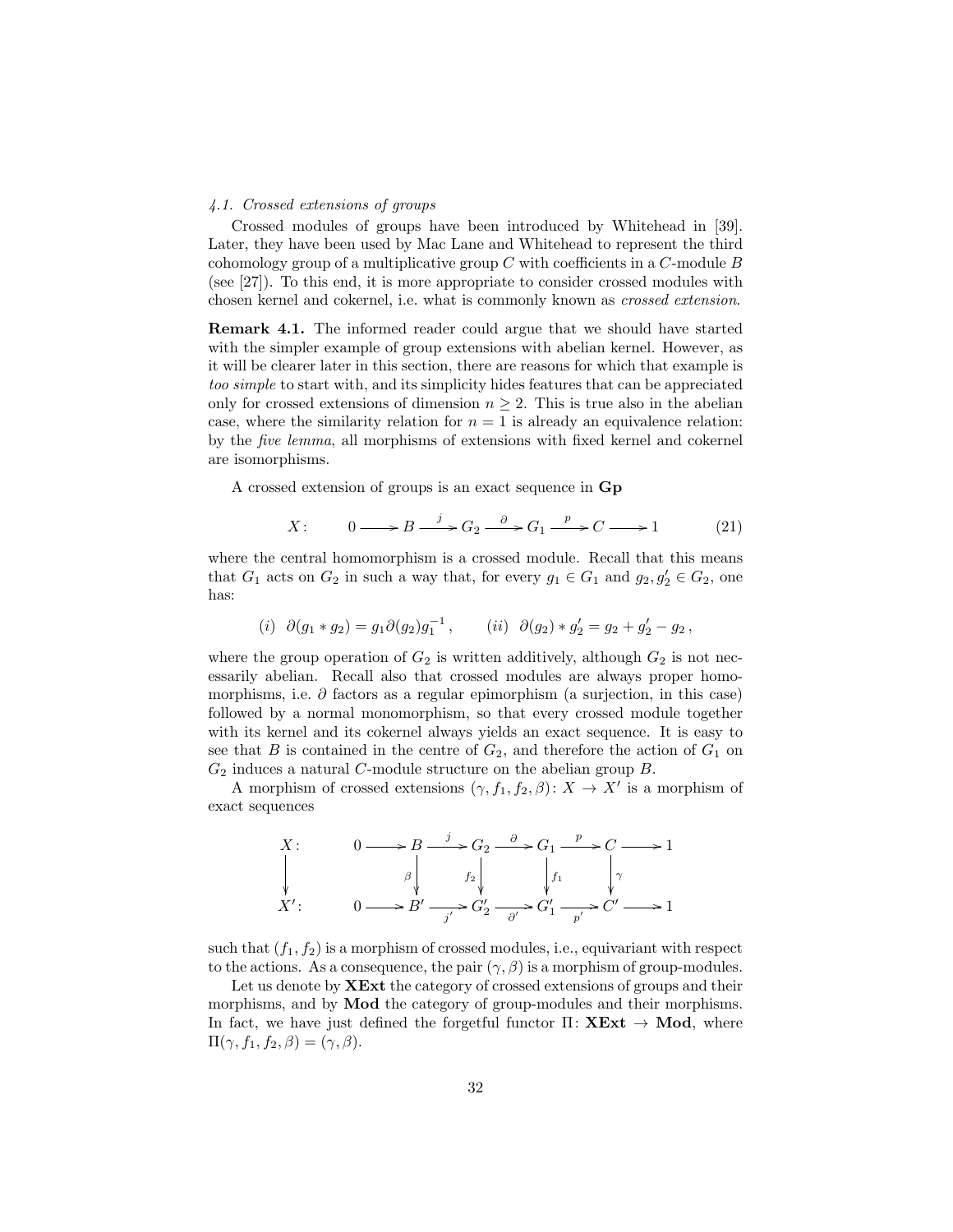Theorem 4.2. The commutative diagram of categories and functors



is a fiberwise opfibration in  $\text{Fib}(Gp)$ , where  $\Pi$  has been defined above, and  $\Box_0$ is the functor that assigns the group  $C$  to the C-module  $B$ .

Proof. We only sketch the proof, since all the ingredients are well-known facts in the literature concerning crossed modules and extensions.

(i)  $\Pi_0$  is a fibration. Indeed, given a crossed extension X' as above, and a group homomorphism  $\gamma: C \to C'$ , its cartesian lifting  $\hat{\gamma}: \gamma^* X' \to X'$  is given by the following construction:

$$
\gamma^* X': \qquad 0 \longrightarrow B' \xrightarrow{j'} G_2' \xrightarrow{\langle \partial', 0 \rangle} G_1' \times_{C'} C \xrightarrow{pr_2} C \longrightarrow 1
$$
  
\n
$$
\downarrow \qquad \qquad \downarrow
$$
  
\n
$$
X': \qquad 0 \longrightarrow B' \xrightarrow{j'} G_2' \xrightarrow{\partial'} G_1' \xrightarrow{p'} C' \longrightarrow 1
$$

where the rightmost square is a pullback in  $G_p$  (sometimes called fibered product of groups). Calculations show that the comparison  $\langle \partial', 0 \rangle$  inherits a crossed module structure such that the four-tuple  $(\gamma, pr_1, 1, 1)$  is a morphism of crossed extensions, cartesian with respect to  $\Pi_0$ . Let us notice that the fibration  $\Pi_0$  is not split.

(ii)  $\langle$ )<sub>0</sub> is a split fibration. This is straightforward, since for a C'-module B', and a group homomorphism  $\gamma: C \to C'$ , one obtains a cartesian lifting by precomposition:

$$
\begin{array}{ccc}\n\gamma^* M' : & C \times B' \longrightarrow B' \\
(\gamma, 1) & & \gamma \times 1 \\
M' : & C' \times B' \longrightarrow B'\n\end{array}
$$

- (iii) One easily checks that  $\Pi$  is a cartesian functor.
- (iv) Let us fix a group C; the restriction to the fiber  $\Pi_C: \mathbf{XExt}_C \to \mathbf{Mod}_C$  is an opfibration. In order to prove this, let us consider a crossed extension X as above and a C-module homomorphism  $(1_C, \beta)$ :  $B \to B'$ . In this case, the strategy to produce an opcartesian lifting of  $\beta$  at X is similar to the one we realized in (i), but not strictly dual as one might think. As a matter of fact, if we would compute a pushout of j along  $\beta$  (sometimes called amalgamated sum of groups), we would possibly lose left exactness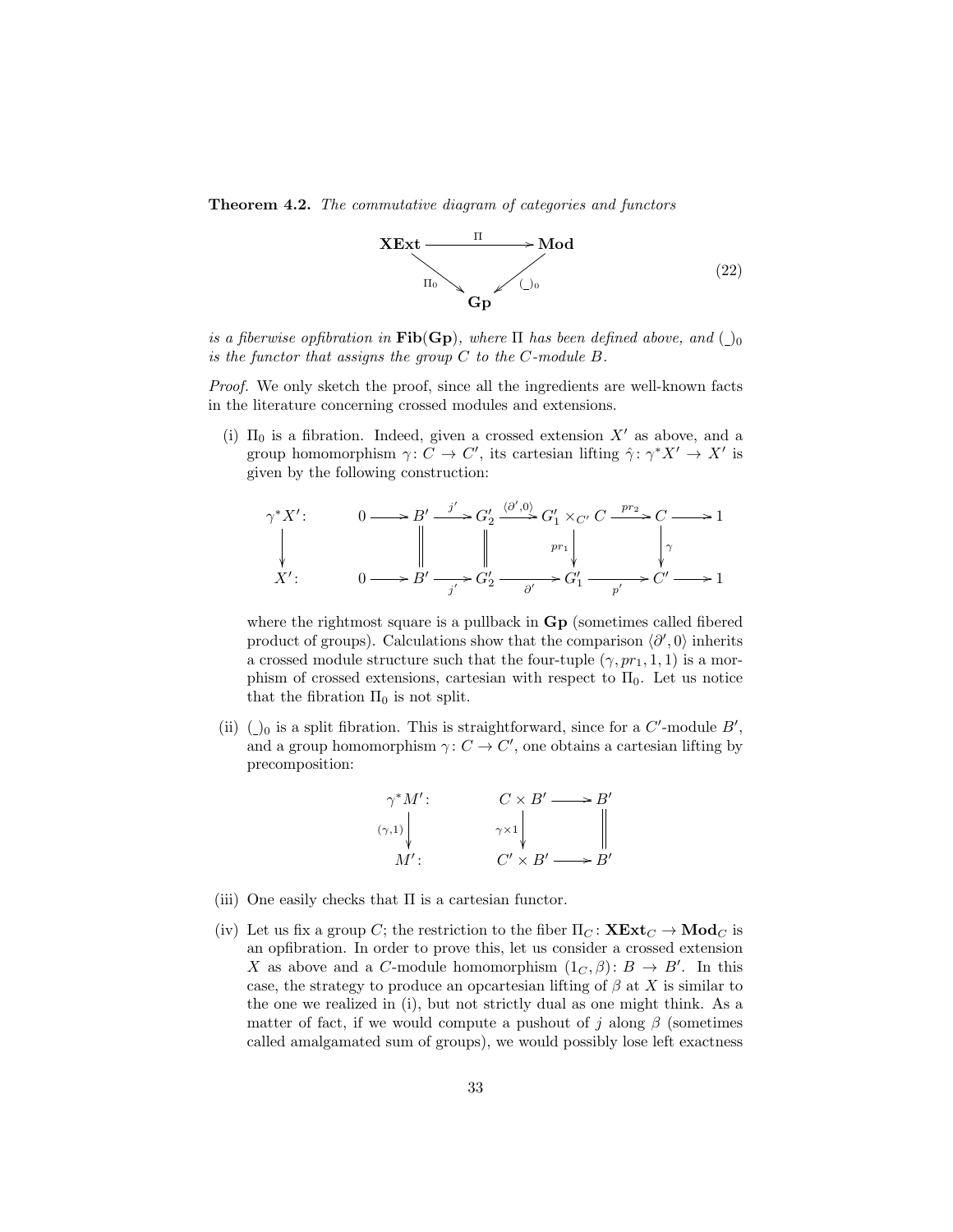of the resulting sequence, because the pushout of a monomorphism is not a monomorphism in general. This fact does not happen in the abelian setting, and this is why Yoneda could set up the opfibration dualizing the fibration. The categorical construction we need here is called *push forward* in [14]; it generalizes the one proposed by Mac Lane in [26, Exercises IV.4.3-4], and in this case it specializes the one described in  $[31]$  for j any crossed module. Explicitly, let us consider the pair  $(\rho, B' \times^B G_2)$ , defined by the following short exact sequence of groups:

$$
0 \longrightarrow B \xrightarrow{\langle \beta, -j \rangle} B' \times G_2 \xrightarrow{\rho} B' \times^B G_2 \longrightarrow 0
$$

where the normal monomorphism  $\langle \beta, -j \rangle$  is given by the assignment

$$
b \mapsto (\beta(b), -j(b)).
$$

The following diagram displays the relevant constructions.

X: 
$$
0 \rightarrow B
$$
  
\n
$$
\downarrow \qquad \qquad \downarrow \qquad \downarrow \qquad \downarrow \qquad \downarrow \qquad \downarrow \qquad \downarrow \qquad \downarrow \qquad \downarrow \qquad \downarrow \qquad \downarrow \qquad \downarrow \qquad \downarrow \qquad \downarrow \qquad \downarrow \qquad \downarrow \qquad \downarrow \qquad \downarrow \qquad \downarrow \qquad \downarrow \qquad \downarrow \qquad \downarrow \qquad \downarrow \qquad \downarrow \qquad \downarrow \qquad \downarrow \qquad \downarrow \qquad \downarrow \qquad \downarrow \qquad \downarrow \qquad \downarrow \qquad \downarrow \qquad \downarrow \qquad \downarrow \qquad \downarrow \qquad \downarrow \qquad \downarrow \qquad \downarrow \qquad \downarrow \qquad \downarrow \qquad \downarrow \qquad \downarrow \qquad \downarrow \qquad \downarrow \qquad \downarrow \qquad \downarrow \qquad \downarrow \qquad \downarrow \qquad \downarrow \qquad \downarrow \qquad \downarrow \qquad \downarrow \qquad \downarrow \qquad \downarrow \qquad \downarrow \qquad \downarrow \qquad \downarrow \qquad \downarrow \qquad \downarrow \qquad \downarrow \qquad \downarrow \qquad \downarrow \qquad \downarrow \qquad \downarrow \qquad \downarrow \qquad \downarrow \qquad \downarrow \qquad \downarrow \qquad \downarrow \qquad \downarrow \qquad \downarrow \qquad \downarrow \qquad \downarrow \qquad \downarrow \qquad \downarrow \qquad \downarrow \qquad \downarrow \qquad \downarrow \qquad \downarrow \qquad \downarrow \qquad \downarrow \qquad \downarrow \qquad \downarrow \qquad \downarrow \qquad \downarrow \qquad \downarrow \qquad \downarrow \qquad \downarrow \qquad \downarrow \qquad \downarrow \qquad \downarrow \qquad \downarrow \qquad \downarrow \qquad \downarrow \qquad \downarrow \qquad \downarrow \qquad \downarrow \qquad \downarrow \qquad \downarrow \qquad \downarrow \qquad \downarrow \qquad \downarrow \qquad \downarrow \qquad \downarrow \qquad \downarrow \qquad \downarrow \qquad \downarrow \qquad \downarrow \qquad \downarrow \qquad \downarrow \qquad \downarrow \qquad \downarrow \qquad \downarrow \qquad \downarrow \qquad \downarrow \qquad \downarrow \qquad \downarrow \qquad \downarrow \qquad \downarrow \qquad \downarrow \qquad \downarrow \qquad \downarrow \qquad \downarrow \qquad \
$$

On the left-hand side of the diagram, the arrows  $\iota_1$  and  $\iota_2$  are given by the assignments  $\iota_1(b') = (b', 0)$  and  $\iota_2(g_2) = (0, g_2)$ . Of course there is no reason why  $\iota_1 \cdot \beta = \iota_2 \cdot j$ , in general. However, the square of vertexes B,  $G_2$ , B' and  $B' \times^B G_2$  does commute, since in fact  $\rho$  is the coequalizer of the pair  $(\iota_1 \cdot \beta, \iota_2 \cdot j)$ . The homomorphism  $\rho \cdot \iota_1$  is the push forward of j along  $\beta$  [14]. It is possible to prove that the  $\rho \cdot \iota_1$  is in fact a normal monomorphism and that it has the same (isomorphic) cokernel as  $j$  so that we can obtain a homomorphism  $\delta$  such that  $\delta \cdot \rho \cdot \iota_2 = \partial$ . Moreover,  $\delta$  is a crossed module, with action induced from both the C-module structure of B' and the crossed module structure of  $\partial$ . Namely, for  $g_1 \in G_1$  and  $[b', g_2] \in B' \times^B G_2$ , we have (classes denoted by square brackets):

$$
g_1 * [b', g_2] = [p(g_1) * b', g_1 * g_2].
$$

Routine calculations show that the crossed extension  $\beta_* X = (p, \delta, \rho \cdot \iota_1)$  is  $\Pi_C$ -opcartesian.

 $\Box$ 

Even if the above theorem is what we need in order to have crossed extensions of groups fitting into our general scheme, it may be interesting to observe that actually Π fulfills condition (C) of Section 2.2, i.e. the following proposition holds.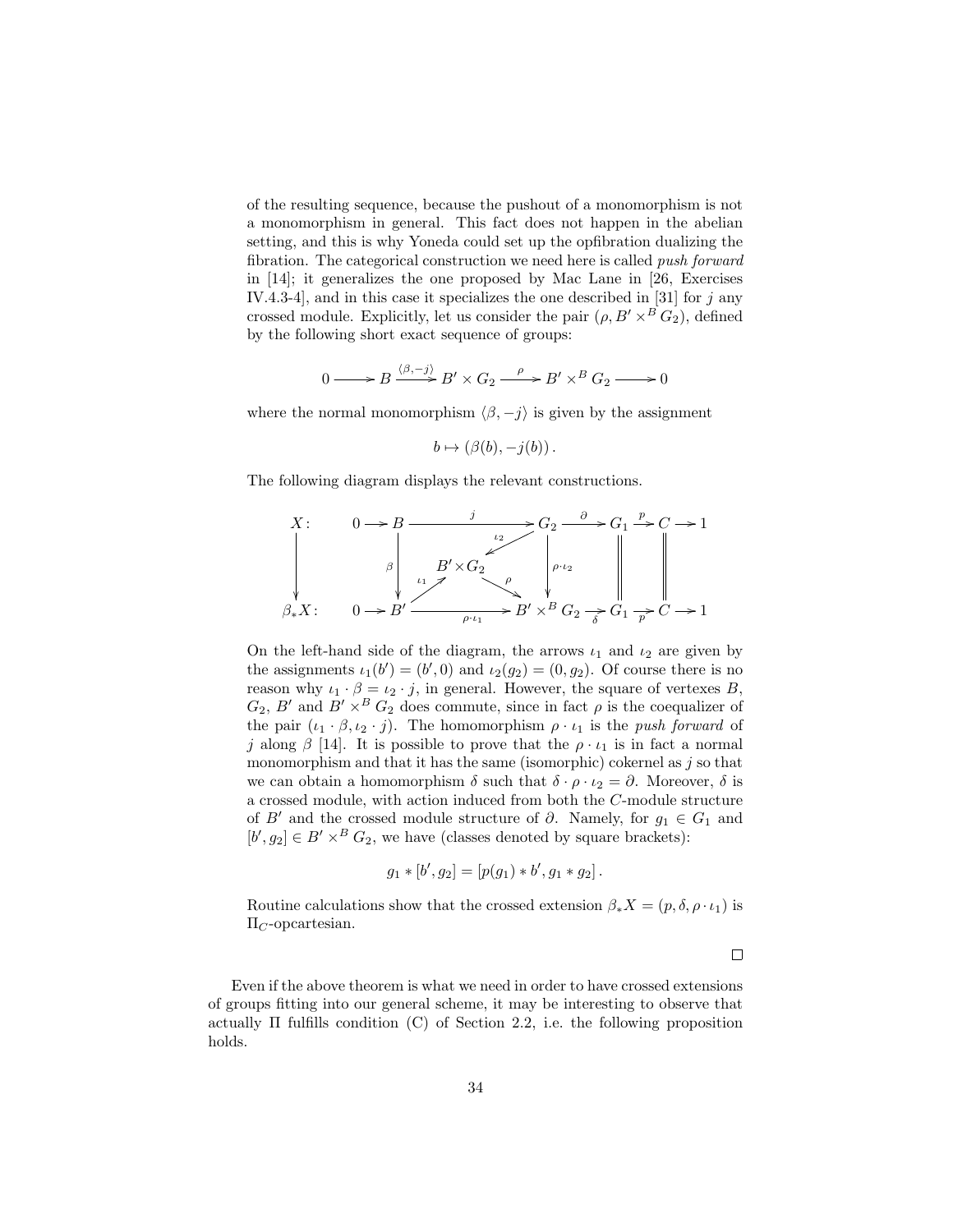### **Proposition 4.3.** The morphism  $\Pi$  of diagram (22) is an opfibration in Fib(Gp).

Proof. Thanks to Theorem 2.8 and Theorem 4.2 above, we only have to show that condition  $(C)$  holds for  $\Pi$ . Let us consider the following diagram, displaying the cartesian and opcartesian lifting of a crossed extension  $X$  along a group homomorphism  $\gamma$  and a C-module homomorphism  $\beta$  respectively:



We have to prove that  $\gamma^*\beta_*X \cong (\gamma^*\beta)_*\gamma^*X$ . It suffices to observe that if we define the dashed arrow  $\partial'$  as the composite of the cokernel of  $j'$  with the kernel of p', the sequence  $(p', \partial', j')$  gives a crossed extension which is at the same time the pullback of  $\beta_* X$  along  $\gamma$  and the push forward of  $\gamma^* X$  along  $\gamma^* \beta$ . This can be checked by means of the description of cartesian and opcartesian liftings provided in the proof of Theorem 4.2.  $\Box$ 

Once we proved that crossed extensions of groups fit into our general scheme, several issues can be considered.

To start with, let us examine for  $\mathcal{X} = \mathbf{X} \mathbf{Ext}$ , the standard factorization of diagram (19) applied to a morphism  $(\gamma, f_1, f_2, \beta)$  of crossed extensions as above. The result is the three-fold factorization represented below:

$$
\begin{array}{ccc}\nX & 0 \longrightarrow B \xrightarrow{j} G_2 \xrightarrow{\partial} G_1 \xrightarrow{p} C \longrightarrow 1 \\
(1,1,f'_2,\beta) & \beta & \gamma' \\
\beta \downarrow X & 0 \longrightarrow B' \xrightarrow{k} P_2 \xrightarrow{\delta} G_1 \xrightarrow{p} C \longrightarrow 1 \\
(1,\omega_1,\omega_2,1) & \gamma^* X' & 0 \longrightarrow B' \xrightarrow{j'} G'_2 \xrightarrow{\delta} P_1 \longrightarrow C \longrightarrow 1 \\
(\gamma, f'_1,1,1) & \beta & \gamma^* G'_2 \xrightarrow{j'} G'_2 \xrightarrow{\delta'} P_1 \longrightarrow C \longrightarrow 1 \\
X': & 0 \longrightarrow B' \longrightarrow G'_2 \longrightarrow G'_1 \longrightarrow C' \longrightarrow 1\n\end{array}
$$

where:

$$
P_1 = G'_1 \times_{C'} C
$$
,  $P_2 = B' \times^B G_2$ .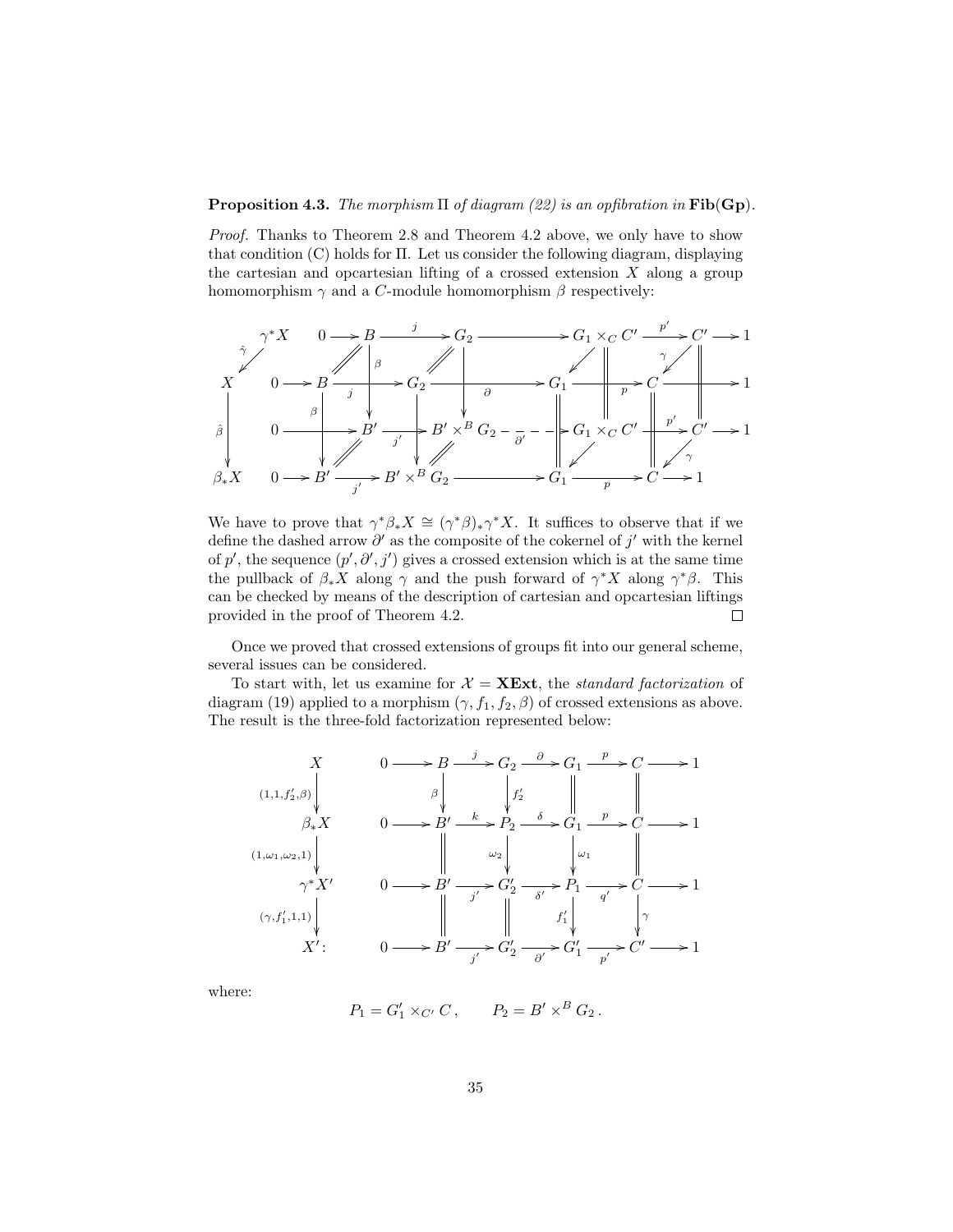The morphism has been factored into an opcartesian one, followed by a weak equivalence, followed by a cartesian one:

$$
(\gamma, f_1, f_2, \beta) = (\gamma, f'_1, 1, 1) \cdot (1, \omega_1, \omega_2, 1) \cdot (1, 1, f'_2, \beta)
$$

(recall that a morphism of crossed extensions  $(\gamma, f_1, f_2, \beta)$  is a weak equivalence if  $\beta = 1$  and  $\gamma = 1$ ).

A classification theorem for (possibly weak) morphisms of crossed extensions, based on this three-fold factorization, is the main theme of the forthcoming article [15].

Notice that condition (C) means precisely that in the above factorization applied to the morphism of crossed extensions

$$
\gamma^\ast X \overset{\hat{\gamma}}{\xrightarrow{\quad \ }} X \overset{\hat{\beta}}{\xrightarrow{\quad \ }} \beta_\ast X
$$

of Proposition 4.3, the corresponding middle arrow  $(1, \omega_1, \omega_2, 1)$  is in fact an isomorphism.

Another interesting investigation that can be based on our theory is a structural analysis of the category  $\mathcal{X} = \overline{\mathbf{X} \mathbf{Ext}}$ . Following the general case already developed in Section 3.1, objects are connected components of Π-fibers, i.e. equivalence classes of crossed extensions under a similarity relation defined in the same way as the one introduced by Yoneda. Given two crossed extensions X and X' as above, an arrow  $\bar{X} \to \bar{X}'$  can be described as a morphism of group-modules  $\Pi X \to \Pi X'$ , satisfying the condition that we are going to spell out. Let us be given a morphism of group-modules  $(\gamma, \beta)$ . Using the standard factorization determined by the fibration  $($ )<sub>0</sub>, we immediately obtain  $(\gamma, \beta) = (\gamma, 1) \cdot (1, \beta)$ :

$$
\begin{array}{ccc}\nM & C \times B \longrightarrow B \\
(1,\beta) & & 1 \times \beta & \beta \\
\gamma^* M' & & C \times B' \longrightarrow B' \\
(\gamma,1) & & \gamma \times 1 & \beta \\
M' & & C' \times B' \longrightarrow B'\n\end{array}
$$

Now, recall that any equivalence class of crossed extensions  $\bar{X}$  can be identified with an element  $\chi$  of the third cohomology group  $H^3(C, B)$ , where B is the C-module determined by X. Then the group module morphism  $(\gamma, \beta)$  gives a morphism  $\bar{X} \to \bar{X}'$  in the sense of Section 3.1 if and only if the following cohomological condition holds in  $H^3(C, B')$ :

$$
\beta_*(\chi_X) = \gamma^*(\chi_{X'}).
$$

**Remark 4.4.** The set  $XExt_{(C,B)}$ , with B a C-module, underlies a well known structure, called Baer sum, of abelian group (which turns out to be isomorphic to the third cohomology group of C with coefficients in  $B$ , see [17]). Changes of base determine group homomorphisms between such abelian groups.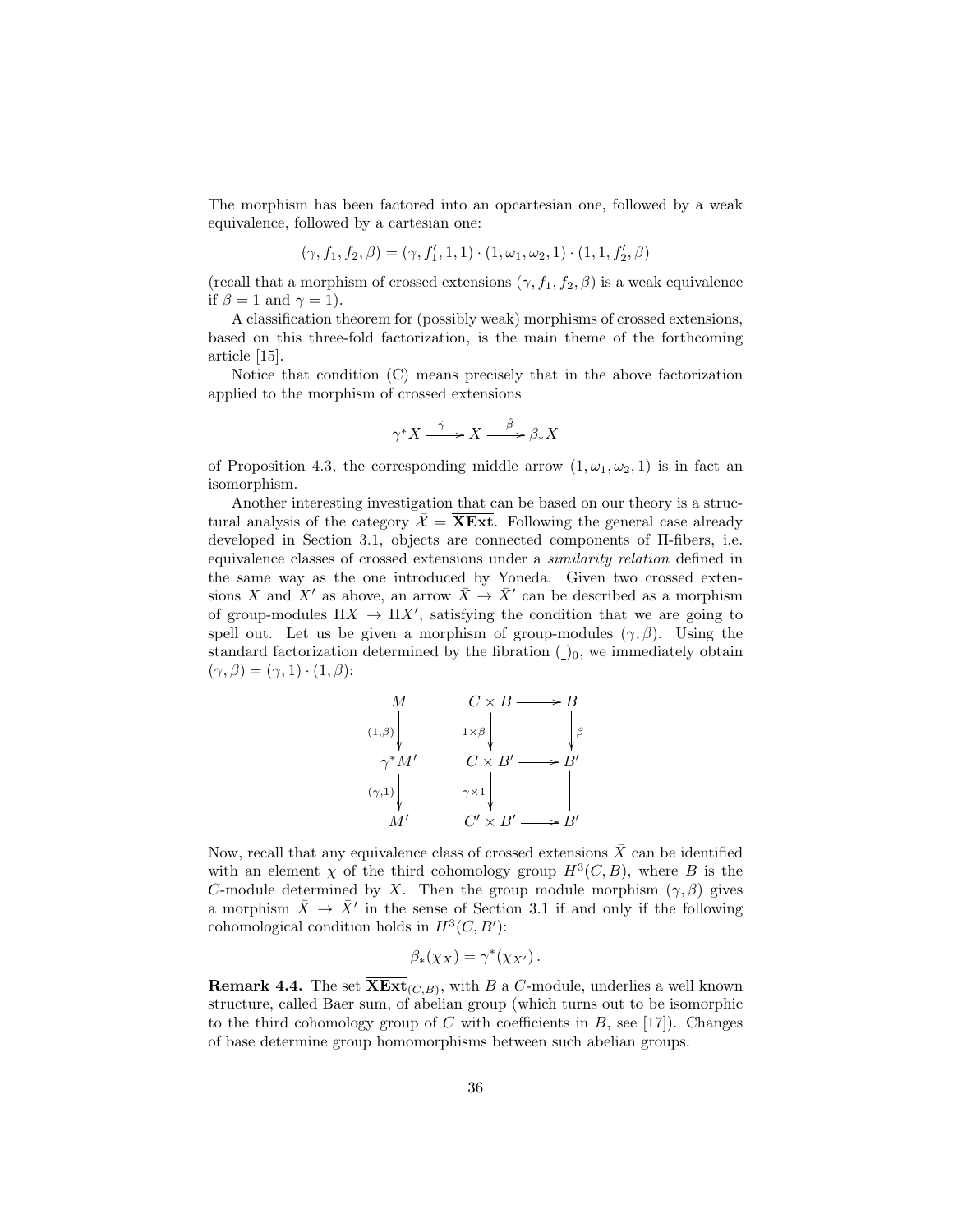#### 4.2. Crossed n-fold extensions of groups

The interpretation of cohomology groups in terms of crossed extensions was extended from  $n = 2$  to all positive integers n by Holt in [20], and independently by Huebschmann in  $[21]$ . The crossed extensions they adopted are *n*-fold. We recall here their definition for the reader's convenience.

A crossed *n*-fold extension of groups is an exact sequence in  $\mathbf{Gp}$ 

$$
X: \qquad 0 \longrightarrow B \stackrel{j}{\longrightarrow} G_n \stackrel{d_{n-1}}{\longrightarrow} \cdots \stackrel{d_2}{\longrightarrow} G_2 \stackrel{\partial}{\longrightarrow} G_1 \stackrel{p}{\longrightarrow} C \longrightarrow 1 \tag{23}
$$

where

- $\cdot$  ∂:  $G_2 \rightarrow G_1$  is a crossed module,
- $B, G_n, \ldots, G_3$  are C-modules,
- $\vdots$  *i*,  $d_{n-1}, \dots, d_2$  are *C*-equivariant.

Crossed extension morphisms are obviously described, and the category  $\mathbf{X} \mathbf{Ext}^n$ is defined.

Theorem 4.5. The commutative diagram of categories and functors below is a fiberwise opfibration in  $\text{Fib}(\text{Gp})$ :



where  $\Pi$  is the forgetful functor that sends a crossed n-fold extension  $X$  as above to the C-module B, and  $\bigcirc$  is the functor that assigns the group C to the Cmodule B.

*Proof.* One can prove that  $\Pi_0$  is a fibration in the same way as we did in Theorem 4.2 for the case  $n = 2$ . Namely,  $\Pi_0$ -cartesian liftings are obtained by pullback, and Π is obviously a cartesian functor.

It remains to prove that, for each group C, the restriction  $\Pi_C \colon \mathbf{XExt}^n_C \to$  $\mathbf{Mod}_{\mathbb{C}}$  is an opfibration. The case  $n = 1$  is well-known and concerns the category  $XExt^1 = OpExt$  of group extensions with abelian kernel. A hint on the opcartesian behaviour can be found in [26, Exercises IV.4.3-4]. The case  $n = 2$  is treated in Theorem 4.2. As for the case  $n > 2$ , given a crossed n-fold extension as (23) and a C-module morphism  $\beta: B \to B'$ , it suffices to take the pushout (∗) of C-modules in the diagram

 $\overline{d}$ 

$$
0 \longrightarrow B \xrightarrow{j} G_n \xrightarrow{\text{coker}(j)} G_n/B \longrightarrow G_{n-1} \cdots \xrightarrow{d_2} G_2 \xrightarrow{\partial} G_1 \xrightarrow{p} C \longrightarrow 1
$$
  
\n
$$
\downarrow
$$
\n
$$
0 \longrightarrow B' \xrightarrow{j'} G'_n \xrightarrow{\text{coker}(j')} G'_n/B' \longrightarrow G_{n-1} \cdots \xrightarrow{d_2} G_2 \xrightarrow{\partial} G_1 \xrightarrow{p} C \longrightarrow 1.
$$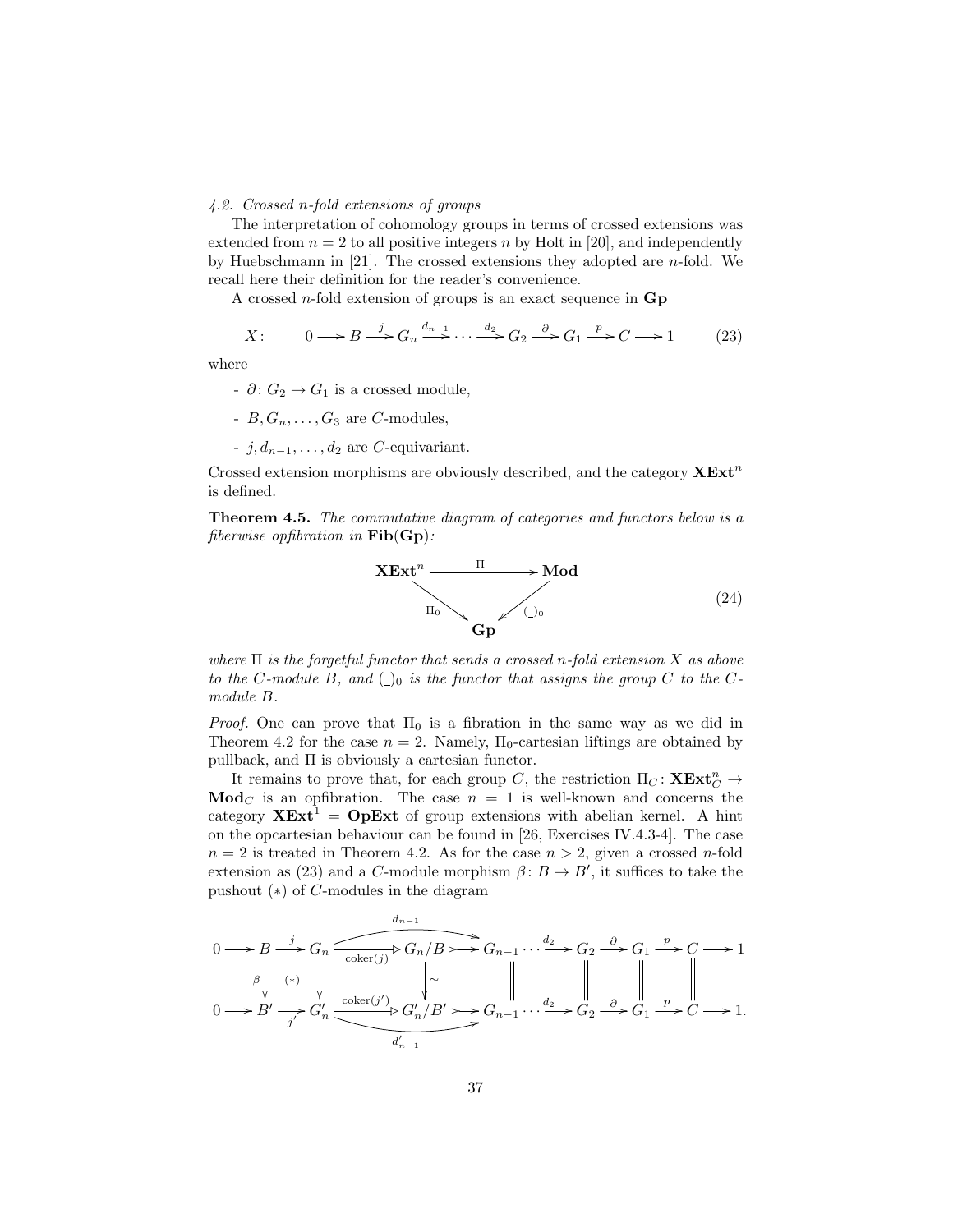Notice that, by the characterization given in [14, Proposition 2.13],  $(*)$  is also a push forward of j along  $\beta$ . Now observing that the cokernels of j and j' are isomorphic, one can complete the lower crossed  $n$ -fold extension by copying the queue of the upper one and then take vertical identites to yield a morphism of crossed  $n$ -fold extensions. Opcartesianness follows trivially by the universal property of (∗).  $\Box$ 

As for crossed extensions, also in this general case condition (C) for Π holds for any n, so that  $\Pi$  is actually an opfibration in  $\text{Fib}(\text{Gp})$ .

Similarity relations can be set up just in the same way as we did for crossed extensions. Namely, we consider the equivalence relation generated by the morphisms

$$
(1,f_1,f_2,\ldots,f_n,1).
$$

Then, the corresponding category of equivalence classes is denoted by  $\overline{\text{XExt}}^r$ (notice that,  $XExt^2 = XExt$  and  $\overline{XExt}^2 = \overline{XExt}$ ). Moreover, the constructions performed for crossed extensions can be easily adapted to crossed  $n$ -fold extensions, as for instance the three-fold factorization of a morphism and the description of morphisms in  $\overline{\mathbf{X}\mathbf{Ext}}^n$  we just saw.

**Remark 4.6.** Recall that, fixed a  $C$ -module  $B$ , the set of similarity classes of crossed *n*-fold extensions over the  $C$ -module  $B$  gives an interpretation of the  $(n+1)$ -th cohomology group  $H^{n+1}(C, B)$  (see [26]). In our context, such groups (or better their underlying sets) are recovered as the fibers of  $\overline{\Pi}$  arising from the comprehensive factorization:



#### 4.3. Crossed n-fold extensions in strongly semi-abelian categories

In this section, we show that the example of crossed  $n$ -fold extensions of groups can be extended all at once to many other concrete categories of nonabelian algebraic structures, working in a semi-abelian context [23].

In fact, we require  $C$  to be *strongly semi-abelian*. Let us recall that a category is strongly semi-abelian (see [6]) if it is pointed, finitely complete, Barr-exact [1], it has coproducts and it is strongly protomodular [9]. In our context, strong protomodularity can be characterized as follows: for any morphism of split short exact sequences  $(1_B, \varphi, \psi)$ 

$$
X \xrightarrow{\kappa} A \xrightarrow{\alpha} B
$$
  
\n
$$
\begin{array}{c}\n\downarrow \\
\downarrow \\
X' \xrightarrow{\kappa'} A' \xrightarrow{\alpha'} B \\
B\n\end{array}
$$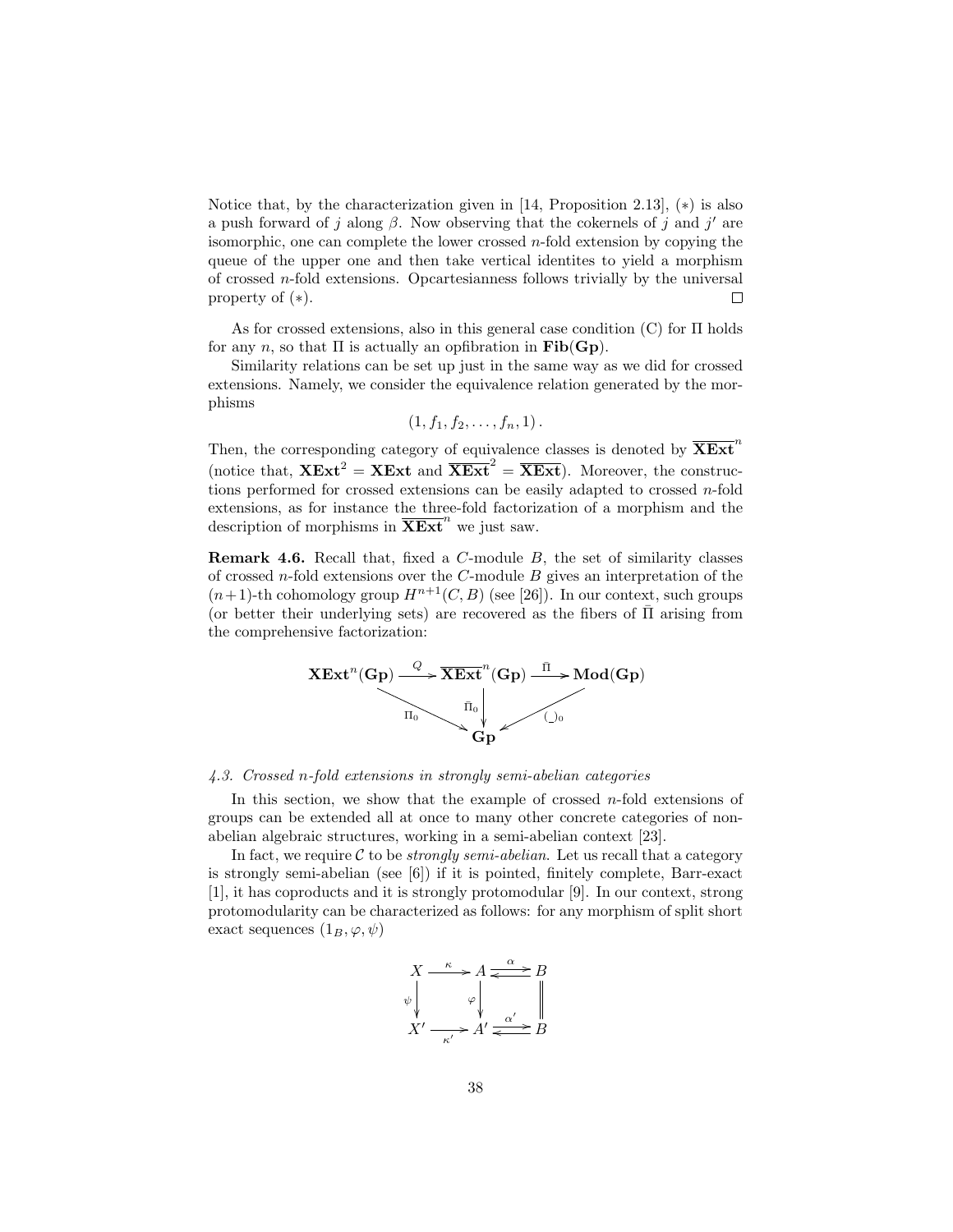- (p) If  $\psi$  is an isomorphism, then  $\varphi$  is an isomorphism as well.
- (sp) If  $\psi$  is a normal monomorphism, then  $\varphi \cdot \kappa = \kappa' \cdot \psi$  is a normal monomorphism as well.

The notion of strongly semi-abelian category encompasses several varietal examples: for instance, all the categories of groups with operations in the sense of [32, 33], such as the categories of groups, of rings, of associative algebras, Poisson algebras, Lie and Leibniz algebras over a field, etc. [28].

Strongly semi-abelian categories are a convenient setting for working with internal actions. We recall their definition from [7]. For a fixed object  $B$  in  $\mathcal{C}$ , let us consider the category  $\mathbf{Pt}_B(\mathcal{C}) = 1_B \downarrow (\mathcal{C} \downarrow B)$  of points over B, whose objects are pairs

$$
A \xrightarrow[s]{p} B
$$

with  $p \cdot s = 1_B$ . The kernel functor  $\text{Ker}_B : \textbf{Pt}_B(\mathcal{C}) \to \mathcal{C}$ , sending any such object to the kernel of p, is monadic and the corresponding monad, denoted by  $B\flat(-)$ , is defined, for any object  $X$  of  $C$ , by the kernel diagram:

$$
B\natural X \xrightarrow{\kappa_{B,X}} B + X \xrightarrow{[1,0]} B.
$$

The  $B\flat(-)$ -algebras are called *internal* B-actions [7] and the category of such algebras is denoted by  $\text{Act}(B, -)$ . For an action  $\xi : B\ni X \to X$ , the semi-direct product  $X \rtimes_{\xi} B$  of X with B via  $\xi$  was introduced in [11] as the split epimorphism corresponding to ξ via the canonical comparison equivalence  $\Xi\colon \mathbf{Pt}_B(\mathcal{C}) \to$  $\textbf{Act}(B, -)$ . It can be computed explicitly (see [28]) via the coequalizer:

$$
B\natural X \xrightarrow[t_X,\xi]{\kappa_{B,X}} B + X \xrightarrow{q_{\xi}} X \rtimes_{\xi} B,
$$

where  $\iota_X$  is the canonical injection of X into  $B + X$ . Examples of internal actions follow:

 $\bullet$  the *trivial action* of  $B$  on  $X$  is given by the composite

$$
\tau\colon B\flat X \xrightarrow{\kappa_{B,X}} B + X \xrightarrow{[0,1]} X ;
$$

 $\bullet$  the *conjugation action* of X is given by the composite

$$
\chi\colon X\flat X \xrightarrow{\kappa_{X,X}} X + X \xrightarrow{[1,1]} X ;
$$

• for any action  $\xi: B\ni X \to X$  and any morphism  $f: A \to B$ , the composite

$$
f^*(\xi): A\nflat X \xrightarrow{f\nflat_X} B\nflat X \xrightarrow{\xi} X
$$

defines an action, called the *pullback action* of  $\xi$  along f (indeed, the above composition amounts to a pullback via the canonical comparison Ξ).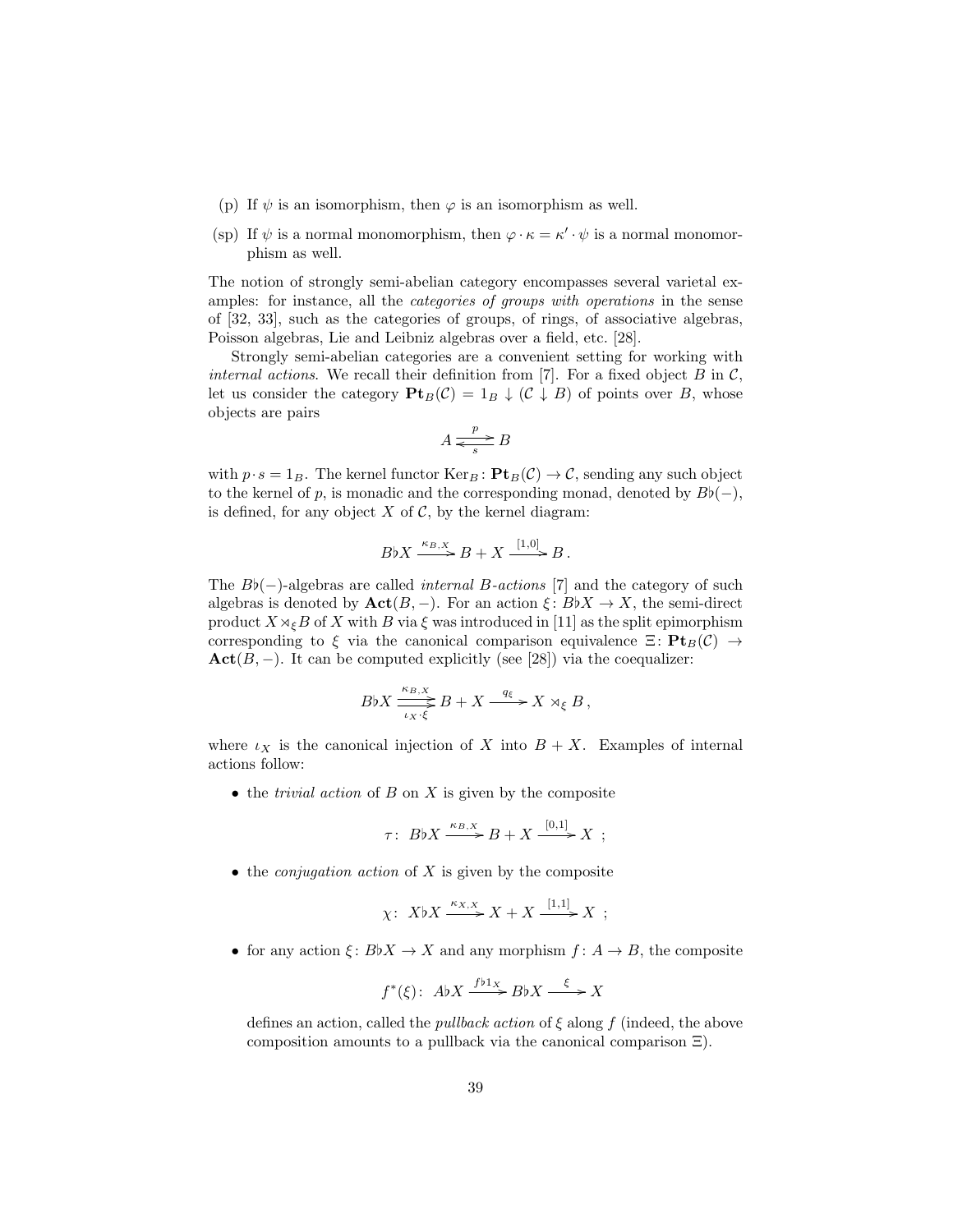Internal actions allow, in a semi-abelian category  $C$ , to define internal crossed modules, introduced in [22] as a category equivalent to  $\mathbf{Cat}(\mathcal{C}) = \mathbf{Gpd}(\mathcal{C})$ . When our base category is strongly semi-abelian, they can be described as follows (see [29, 28]). An internal *crossed module*  $(\partial, \xi)$  in C is a map  $\partial$  together with an action  $\xi$ 

G1[G<sup>2</sup> ξ /G<sup>2</sup> <sup>∂</sup> /G<sup>1</sup>

such that the following two diagrams commute:

$$
G_1 \flat G_2 \xrightarrow{\xi} G_2 \qquad G_2 \flat G_2 \xrightarrow{\chi} G_2
$$
  
\n
$$
\downarrow \delta \qquad \qquad \downarrow \delta \qquad \qquad \delta \flat \downarrow \qquad \qquad \parallel
$$
  
\n
$$
G_1 \flat G_1 \xrightarrow{\chi} G_1 \qquad G_1 \flat G_2 \xrightarrow{\xi} G_2
$$

The semi-direct product construction explained above serves as a main tool to produce the equivalence between internal crossed modules and internal categories. Every crossed module  $(\partial: G_2 \to G_1, \xi)$  yields an internal category, whose underlying graph is

$$
G_2 \rtimes G_1 \xrightarrow[0,1]{\pi_2} G_1
$$

where  $\pi_2$  and  $i_2$  are the canonical projection and injection respectively and  $\ket{\partial, 1}$ is the unique arrow making the following diagram commute (where  $i_1 = \ker \pi_2$ ):



The left hand side commutative triangle provides the construction of an internal crossed module starting from an internal category.

A large part of the theory of crossed modules of groups can be carried on internally in the strongly semi-abelian context (see [34, 30]). For instance, one can prove that the kernel B of  $\partial$  is abelian (in fact, central in  $G_2$ ) and that the cokernel C of  $\partial$  acts internally on B, so that  $\partial$  induces on B a structure of C-module. Following these lines, we can adapt the following definition from [34, Definition 8.1].

**Definition 4.7.** A crossed n-fold extension is an exact sequence in  $\mathcal{C}$ 

$$
X: \qquad 0 \longrightarrow B \stackrel{j}{\longrightarrow} G_n \stackrel{d_{n-1}}{\longrightarrow} \cdots \stackrel{d_2}{\longrightarrow} G_2 \stackrel{\partial}{\longrightarrow} G_1 \stackrel{p}{\longrightarrow} C \longrightarrow 1 \tag{25}
$$

where

- 
$$
\partial: G_2 \to G_1
$$
 is an internal crossed module,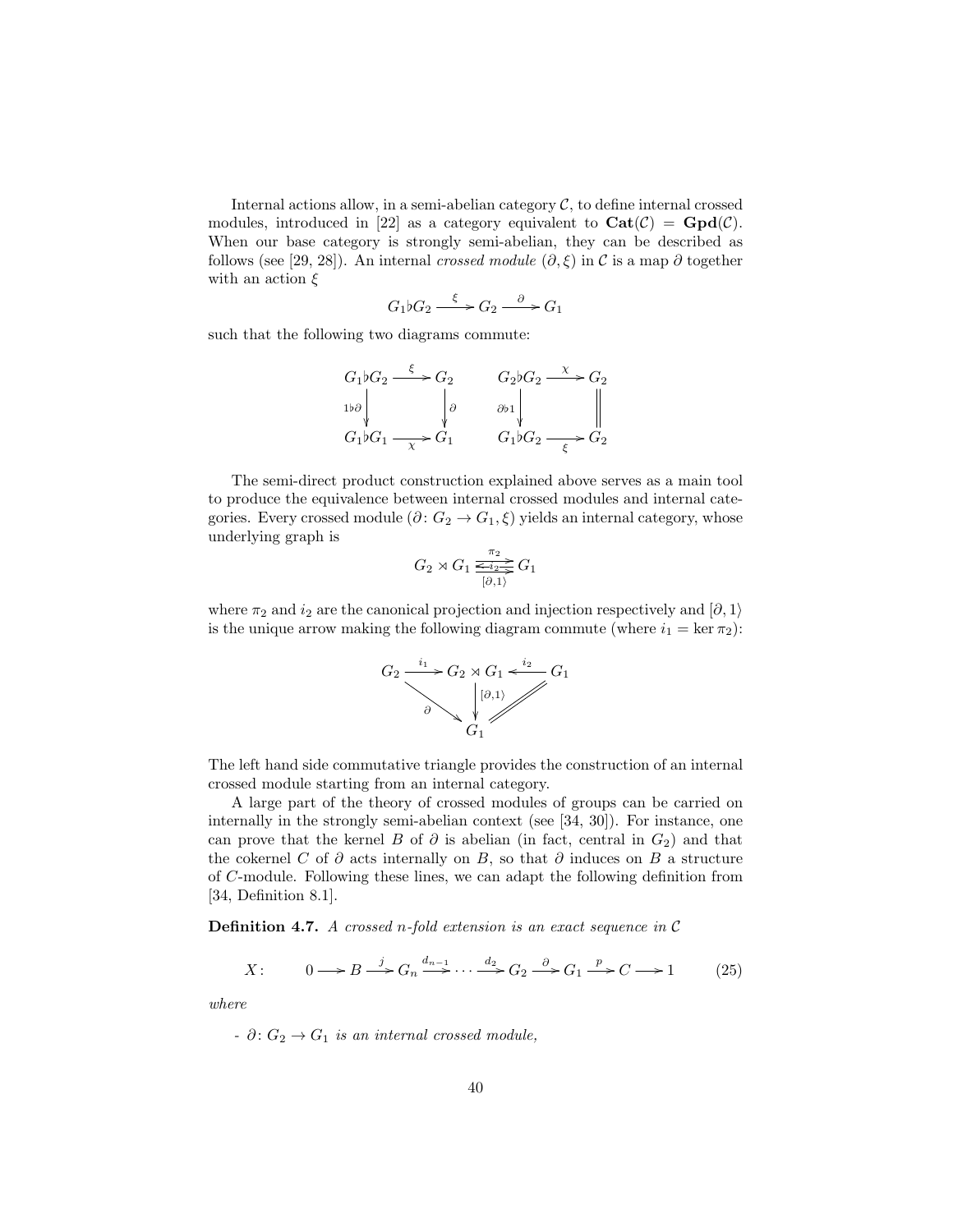-  $B, G_n, \ldots, G_3$  are internal C-modules,

 $-$  j,  $d_{n-1}, \ldots, d_2$  are C-equivariant, i.e. morphisms of internal C-actions.

**Remark 4.8.** By saying that  $d_2$  is C-equivariant we make a little abuse of language, since C does not act on  $G_2$ , but on the image of  $d_2$ . Let us notice that a related issue will appear also in the case of associative algebras, see Definition 4.17.

Morphisms of crossed  $n$ -fold extensions are defined mimicking the group case, and they organize in the category  $\mathbf{X} \mathbf{Ext}^n(\mathcal{C})$ . Moreover, we denote by  $\mathbf{XExt}(\mathcal{C})$ ,  $\mathbf{Mod}(\mathcal{C})$  the categories of crossed 2-fold extensions in  $\mathcal{C}$  and that of C-modules, respectively.

In [34, Proposition 8.6], the authoress defines, for an object C of C, an n-th order direction functor

$$
d_{n,C}\colon \operatorname{\mathbf{XExt}}^n_C(\mathcal{C})\longrightarrow \operatorname{\mathbf{Mod}}_C(\mathcal{C})
$$

that assigns to a crossed *n*-fold extension  $X$  as in (25), the  $C$ -module structure on B induced by X. In fact,  $d_{n,C}$  is nothing but the restriction to fibers of a functor  $\Pi: \mathbf{X} \mathbf{Ext}^n(\mathcal{C}) \to \mathbf{Mod}(\mathcal{C})$ , which is actually a 1-morphism in  $\mathbf{Fib}(\mathcal{C})$ .

**Theorem 4.9.** Let  $C$  be strongly semi-abelian. The commutative diagram of categories and functors below is a fiberwise opfibration in  $\text{Fib}(\mathcal{C})$ :



where  $\Pi$  is the forgetful functor that sends a crossed n-fold extension X as above to the C-module B, and  $\bigcirc$  is the functor that assigns to the C-module B, the object C.

Proof. The proof follows the lines of the group theoretical case. The fact that  $\Pi$  is a 1-morphism in  $\text{Fib}(\mathcal{C})$  is proved in the same way as in Theorem 4.2, since also in  $\mathbf{X} \mathbf{Ext}^n(\mathcal{C})$  cartesian morphisms are obtained by pullback.

The fact that, for any object C in C, the restriction  $\Pi_C = d_{n,C}$  to fibers is an opfibration can be deduced from the properties of the direction functor in Section 4.3 of [34]. However, the constructions provided in [loc.cit.] are not always explicit. Actually, a notion of push forward is available in semiabelian categories (see [14] for a full treatment). This allows us to describe the opcartesian liftings by the same strategy as in the group case, by replacing group theoretical constructions with internal ones. For the case  $n = 1$  of extensions with abelian kernels, the opcartesian aspect can also be deduced from [12]. An alternative proof that uses the push forward can be found in [14, Proposition 5.1]. For the reader's convenience, we provide an explicit and self-contained proof for the cases  $n \geq 2$  in the following lemma.  $\Box$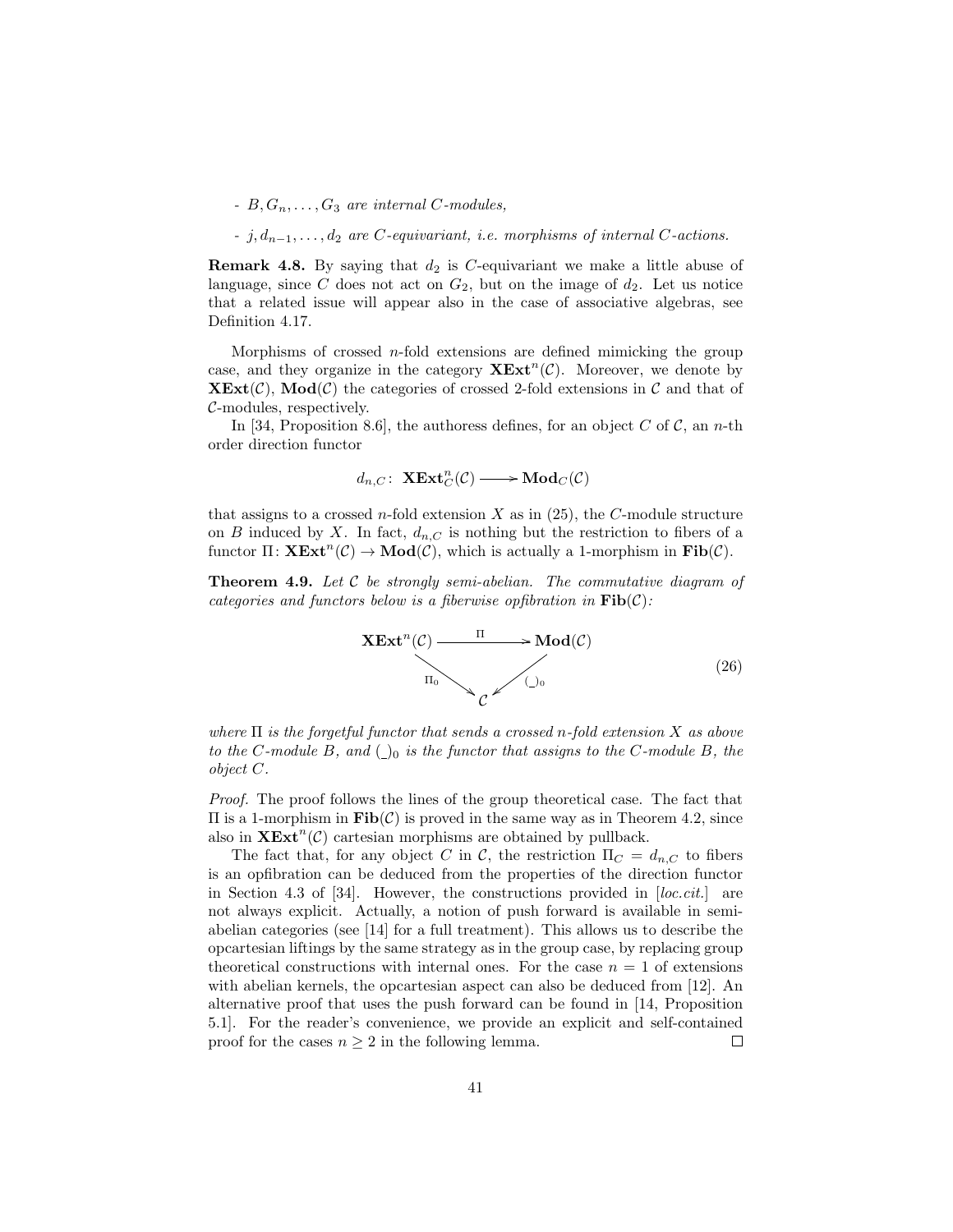Lemma 4.10 (Push forward of a crossed extension). Given a crossed n-fold extension

$$
X: \qquad 0 \longrightarrow B \stackrel{j}{\longrightarrow} G_n \stackrel{d_{n-1}}{\longrightarrow} \cdots \stackrel{d_2}{\longrightarrow} G_2 \stackrel{\partial}{\longrightarrow} G_1 \stackrel{p}{\longrightarrow} C \longrightarrow 1
$$

and a C-module morphism  $\beta: B \to B'$ , there exists an opcartesian lifting of  $\beta$  at X. In other words, the functor  $d_{n,C} \colon \mathbf{XExt}^n_C(\mathcal{C}) \to \mathbf{Mod}_C(\mathcal{C})$  is an opfibration.

We denote by  $\beta_* X$  the codomain of this opcartesian morphism and we call *it the* push forward *of* X along  $\beta$ .

*Proof.* We already discussed the case  $n = 1$  above. Let us now suppose  $n > 2$ . Precisely as in the group theoretical case, it suffices to take the pushout (∗) of C-modules in the diagram

$$
0 \longrightarrow B \longrightarrow G_n
$$
  
\n
$$
\downarrow
$$
  
\n
$$
\downarrow
$$
  
\n
$$
0 \longrightarrow B' \longrightarrow G_n
$$
  
\n
$$
\downarrow
$$
  
\n
$$
\downarrow
$$
  
\n
$$
\downarrow
$$
  
\n
$$
\downarrow
$$
  
\n
$$
\downarrow
$$
  
\n
$$
\downarrow
$$
  
\n
$$
\downarrow
$$
  
\n
$$
\downarrow
$$
  
\n
$$
\downarrow
$$
  
\n
$$
\downarrow
$$
  
\n
$$
\downarrow
$$
  
\n
$$
\downarrow
$$
  
\n
$$
\downarrow
$$
  
\n
$$
\downarrow
$$
  
\n
$$
\downarrow
$$
  
\n
$$
\downarrow
$$
  
\n
$$
\downarrow
$$
  
\n
$$
\downarrow
$$
  
\n
$$
\downarrow
$$
  
\n
$$
\downarrow
$$
  
\n
$$
\downarrow
$$
  
\n
$$
\downarrow
$$
  
\n
$$
\downarrow
$$
  
\n
$$
\downarrow
$$
  
\n
$$
\downarrow
$$
  
\n
$$
\downarrow
$$
  
\n
$$
\downarrow
$$
  
\n
$$
\downarrow
$$
  
\n
$$
\downarrow
$$
  
\n
$$
\downarrow
$$
  
\n
$$
\downarrow
$$
  
\n
$$
\downarrow
$$
  
\n
$$
\downarrow
$$
  
\n
$$
\downarrow
$$
  
\n
$$
\downarrow
$$
  
\n
$$
\downarrow
$$
  
\n
$$
\downarrow
$$
  
\n
$$
\downarrow
$$
  
\n
$$
\downarrow
$$
  
\n
$$
\downarrow
$$
  
\n
$$
\downarrow
$$
  
\n
$$
\downarrow
$$
  
\n
$$
\downarrow
$$
  
\n
$$
\downarrow
$$
  
\n
$$
\downarrow
$$
  
\n
$$
\downarrow
$$
  
\n
$$
\downarrow
$$
  
\n
$$
\downarrow
$$
  
\n
$$
\downarrow
$$
  
\n
$$
\downarrow
$$

and observe that the cokernels of  $j$  and  $j'$  are isomorphic. One can then complete the lower crossed n-fold extension by copying the queue of the upper one and then take vertical identites to yield a morphism of crossed  $n$ -fold extensions, which is trivially opcartesian by the universal property of  $(*)$ .

The case  $n = 2$  is much more involved. Let us consider a crossed extension

$$
X: \qquad 0 \longrightarrow B \xrightarrow{j} G_2 \xrightarrow{\partial} G_1 \xrightarrow{p} C \longrightarrow 1,
$$

a C-module morphism  $\beta: B \to B'$ , and fix some notation.

- $\xi: G_2\ni G_1 \to G_1$  is the action endowing  $\partial$  of a crossed module structure;
- $\phi: C \flat B \to B$  is the action of C on B induced by the crossed module  $(\partial, \xi)$ and making B a C-module;
- $\phi' : C \flat B' \to B'$  is the action endowing B' with a C-module structure.

The push forward of X along  $\beta$  can be obtained by means of the push forward construction provided in [14], applied to the normal monomorphism  $j$  and the C-module morphism  $\beta$ . Let us first observe that j is a central monomorphism, being the kernel of a crossed module, hence the conjugation action of  $G_2$  on B is trivial. If we also regard  $B'$  as a trivial  $G_2$ -module, then  $\beta$  is clearly equivariant with respect to the  $G_2$ -actions and the semidirect product  $B' \rtimes G_2$  is in fact a direct product. It is immediate then to see that the conditions for the push forward are fulfilled and we can describe explicitly the construction following the lines of Section 2.3 in [14].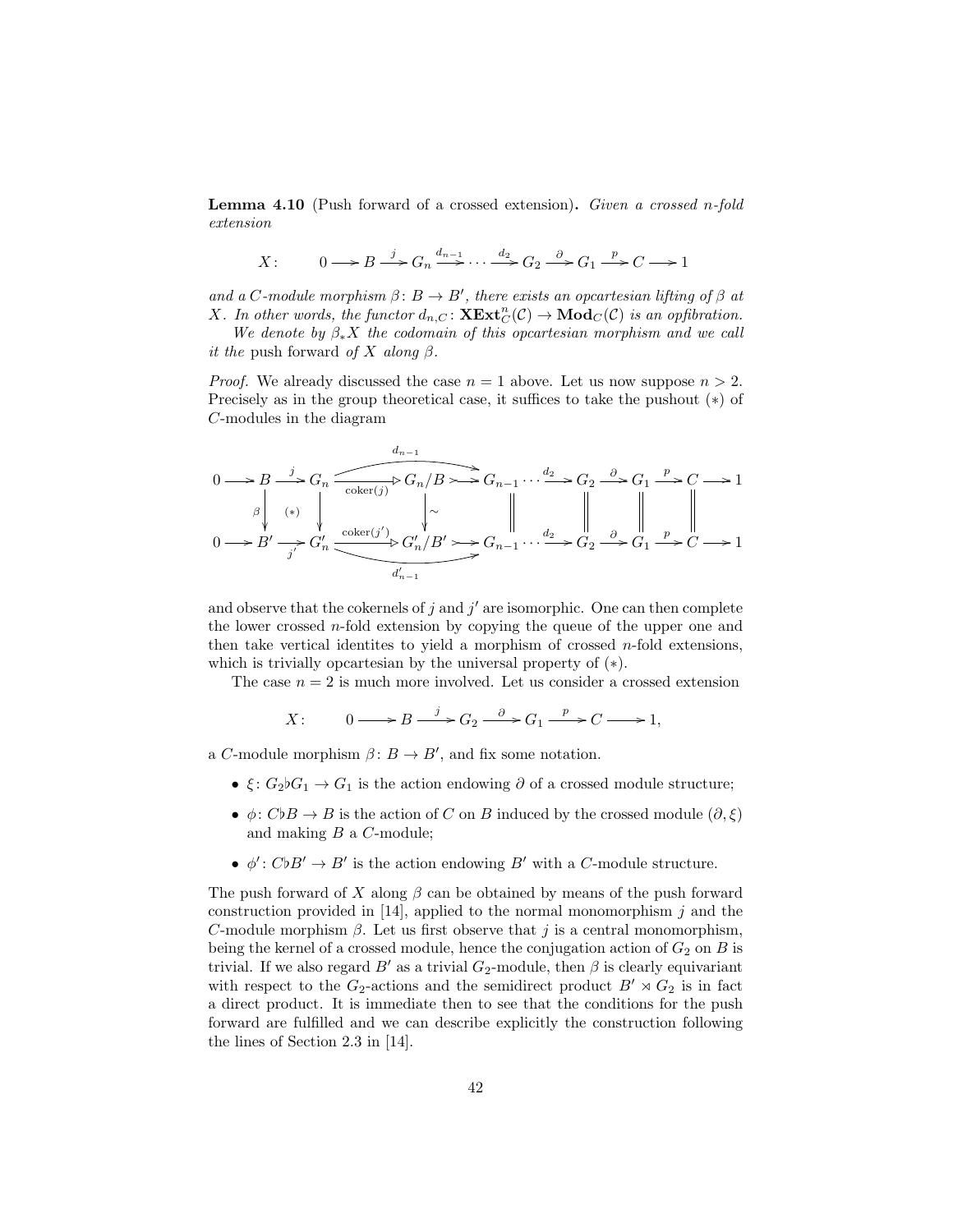The precrossed module of Lemma 2.11 in [14] reduces, in our case, to the morphism  $\langle \beta, -j \rangle: B \to B' \times G_2$ , which is monomorphic (since its second projection  $-j$  is), hence it is a kernel (notice that the existence of  $-j$  is ensured by the centrality of B in  $G_2$ ). So, denoting by q its cokernel, we have a short exact sequence

$$
B \xrightarrow{\langle \beta, -j \rangle} B' \times G_2 \xrightarrow{q} B' \times^B G_2.
$$

The composite  $j' = q \cdot \langle 1, 0 \rangle : B' \to B' \times^B G_2$  provides the push forward of j along  $\beta$ :



As a consequence of Theorem 2.13 in  $[14]$ ,  $j'$  is a normal monomorphism and the morphism  $(\beta, q \cdot \langle 0, 1 \rangle)$  of crossed modules induces an isomorphism on cokernels.

We can now compose the cokernel of  $j'$  with the monomorphic part in the (regular epi, mono) factorization of  $\partial$ , to obtain a morphism  $\partial' : B' \times^B G_2 \to G_1$ . It is immediate to observe that the following is then an exact sequence:

$$
0 \longrightarrow B \xrightarrow{j'} B' \times^B G_2 \xrightarrow{\partial'} G_1 \xrightarrow{p} C \longrightarrow 1.
$$

It remains to prove that  $\partial'$  is a crossed module.

First of all, let us notice that  $G_1$  acts on B with the action

$$
p^*(\phi): G_1 \flat B \xrightarrow{pb1} C \flat B \xrightarrow{\phi} B.
$$

Moreover, it acts on  $B'$  with  $p^*(\phi')$  and on  $G_2$  with  $\xi$ , hence a compatible action of  $G_1$  on the product  $B' \times G_2$  is also defined (corresponding to the product in **Pt**<sub> $G_1$ </sub>(C)). Let us denote the latter by  $\psi$ . It turns out that  $\langle \beta, -j \rangle$  is equivariant with respect to the  $G_1$ -actions, i.e. the following diagram commutes:

$$
G_1 b B \xrightarrow{\psi(\beta, -j)} G_1 b (B' \times G_2)
$$
\n
$$
p^*(\phi)
$$
\n
$$
B \xrightarrow{\langle \beta, -j \rangle} B' \times G_2
$$

To prove this, it suffices to compose with product projections and verify that both  $\beta$  and  $-j$  are equivariant. Projecting on the first component, we get the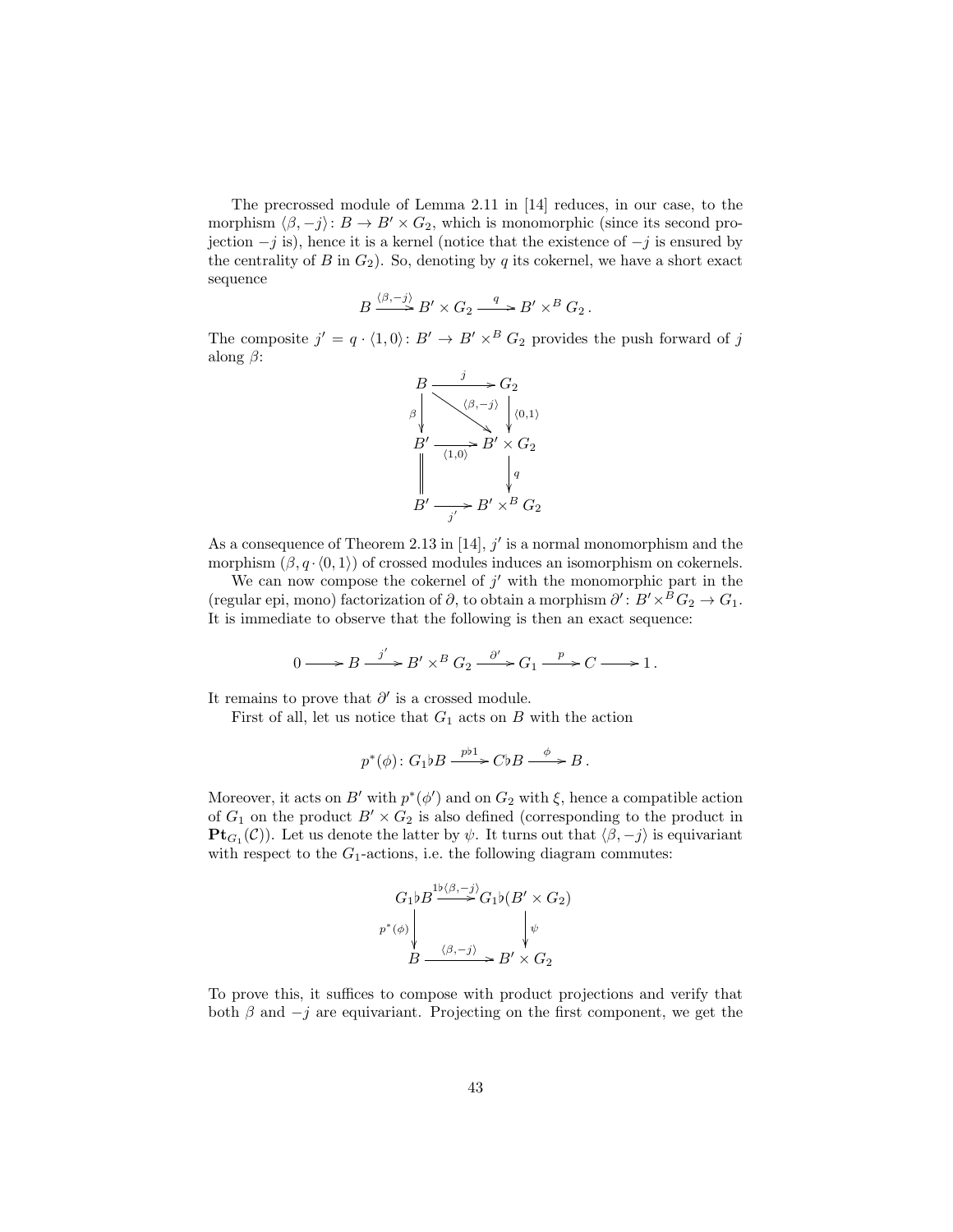diagram

$$
G_1 \flat B \xrightarrow{1 \flat \beta} G_1 \flat B'
$$
  
\n
$$
C \flat B \xrightarrow{1 \flat \beta} C \flat B'
$$
  
\n
$$
\phi \qquad \qquad \phi'
$$
  
\n
$$
B \xrightarrow{\beta} B'
$$

which commutes by equivariance of  $\beta$ . Projecting on the second component we get the following:

$$
G_1 \flat B \xrightarrow{\text{1b}(-j)} G_1 \flat G_2
$$
\n
$$
p^*(\phi) \downarrow \qquad \qquad \downarrow \xi
$$
\n
$$
B \xrightarrow{\qquad \qquad -j} G_2 \qquad (27)
$$

We prove it commutes by means of the equivalences between actions and points, groupoids and crossed modules. Recall that the action  $\phi$  is induced by the crossed module structure on  $\partial$ , i.e. it is nothing but the action induced by the direction of the groupoid corresponding to  $\partial$ , whose construction is displayed below:

B o (G<sup>2</sup> o G1) <sup>1</sup>oπ<sup>2</sup> / 1o[∂,1i / π<sup>2</sup> [i1j,1i B o G<sup>1</sup> π<sup>2</sup> π<sup>2</sup> 1op <sup>1</sup>o<sup>i</sup> / <sup>2</sup> o B o C π<sup>2</sup> π<sup>2</sup> G<sup>2</sup> o G<sup>1</sup> <sup>π</sup><sup>2</sup> / [∂,1i / i2 OO G<sup>1</sup> <sup>p</sup> i / <sup>2</sup> o i2 OO C i2 OO

The leftmost vertical reflexive pair of arrows is in fact the kernel relation of the map  $\langle \langle \partial, 1 \rangle, \pi_2 \rangle : G_2 \rtimes G_1 \to G_1 \times G_1$  induced by the projections of the groupoid  $G_2 \rtimes G_1$  over  $G_1$ . In other words, it is the equivalence relation associated with the normal subobject  $\ker(d) \cap \ker(c)$  of  $G_2 \rtimes G_1$ , which is nothing but B. The outer upward rectangle is constructed as a pushout and the resulting rightmost vertical reflexive pair is the direction of this groupoid, corresponding to the Cmodule B. Notice that not all the squares on the left are commutative, and in particular  $[i_1j, 1/(1 \times i_2)]$  is different from  $i_2\pi_2$ . It is easy to see now that the following is a morphism of points over  $G_1$ :

$$
B \rtimes G_1^{\{i_1, j, 1\}(1 \rtimes i_2)} G_2 \rtimes G_1
$$
  
\n
$$
\downarrow i_2 \qquad \qquad i_2 \qquad \qquad i_2 \qquad \qquad \downarrow \qquad \qquad \pi_2
$$
  
\n
$$
G_1 \longrightarrow G_1
$$

Indeed,  $[i_1j, 1\rangle(1 \times i_2)i_2 = [i_1j, 1\rangle i_2 = i_2 : G_1 \to G_2 \rtimes G_1$  and  $\pi_2[i_1j, 1\rangle(1 \rtimes i_2) =$  $\pi_2(1 \rtimes \pi_2)(1 \rtimes i_2) = \pi_2 \colon B \rtimes G_1 \to G_1$ . Moreover, the induced restriction to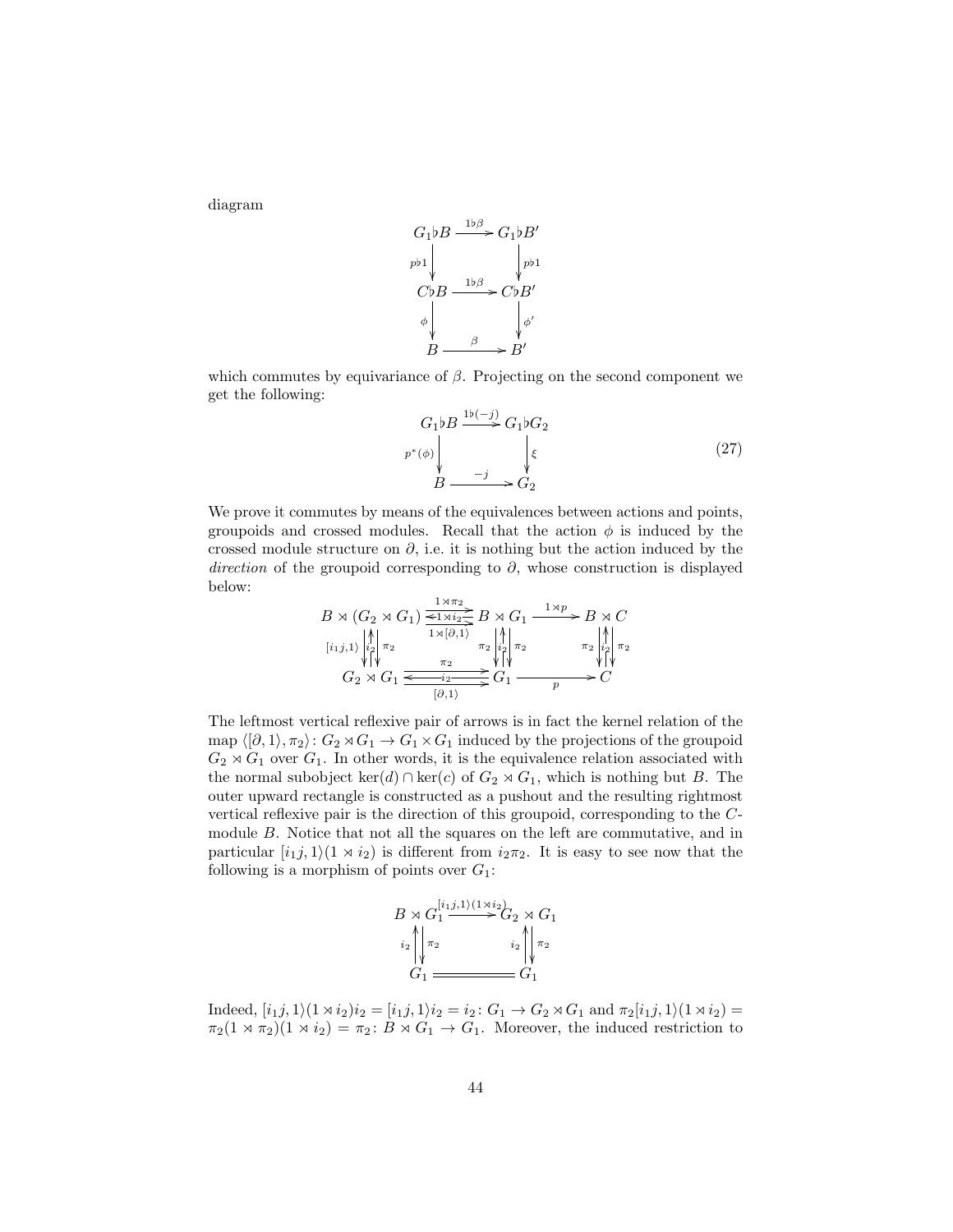the kernels of the split epimorphisms is j, since  $[i_1j, 1\rangle(1 \times i_2)i_1 = [i_1j, 1\rangle i_1 =$  $i_1j: B \to G_2 \rtimes G_1$ . Equivalently, we have a morphism of actions



yielding the desired (27) by composition with the inversion map of B.

So far, we have proved that  $\langle \beta, -j \rangle$  is equivariant with respect to the  $G_1$ actions. Hence, by Theorem 5.5 in [30], the quotient is also equivariant and  $B' \times^B G_2$  is endowed with a  $G_1$ -action, that we denote by  $\xi'$ . We are going to see that this action gives rise to a crossed module structure on  $\partial'$ . First, let us observe that  $\partial' q = \partial \pi_2 \colon B' \times G_2 \to G_1$ , this equality being easily proved by composition with the jointly epimorphic pair of inclusions in the product  $B' \times G_2$ .

In order to prove that  $(\partial', \xi')$  is a crossed module, we have to check the validity of the precrossed module and Peiffer conditions, i.e. the commutativity of the following diagrams, where  $\chi$  denotes conjugation action in both cases:

$$
G_1\nb(B' \times^B G_2) \xrightarrow{\text{1b}\partial' \sim} G_1\nbG_1
$$
\n
$$
\begin{array}{ccc}\n(B' \times^B G_2)\n\end{array}\n\begin{array}{ccc}\n(B' \times^B G_2)\n\end{array}\n\begin{array}{ccc}\n(B' \times^B G_2)\n\end{array}\n\begin{array}{ccc}\n(B' \times^B G_2) & \xrightarrow{\partial' \flat 1} G_1\n\end{array}\n\begin{array}{ccc}\n(B' \times^B G_2) & \xrightarrow{\text{1b}\n\end{array}\n\begin{array}{ccc}\n(B' \times^B G_2) & \xrightarrow{\text{1b}\n\end{array}\n\begin{array}{ccc}\n(B' \times^B G_2) & \xrightarrow{\text{1b}\n\end{array}\n\begin{array}{ccc}\n(B' \times^B G_2) & \xrightarrow{\text{1b}\n\end{array}\n\begin{array}{ccc}\n(B' \times^B G_2) & \xrightarrow{\text{1b}\n\end{array}\n\begin{array}{ccc}\n(B' \times^B G_2) & \xrightarrow{\text{1b}\n\end{array}\n\begin{array}{ccc}\n(B' \times^B G_2) & \xrightarrow{\text{1b}\n\end{array}\n\begin{array}{ccc}\n(B' \times^B G_2) & \xrightarrow{\text{1b}\n\end{array}\n\begin{array}{ccc}\n(B' \times^B G_2) & \xrightarrow{\text{1b}\n\end{array}\n\begin{array}{ccc}\n(B' \times^B G_2) & \xrightarrow{\text{1b}\n\end{array}\n\begin{array}{ccc}\n(B' \times^B G_2) & \xrightarrow{\text{1b}\n\end{array}\n\begin{array}{ccc}\n(B' \times^B G_2) & \xrightarrow{\text{1b}\n\end{array}\n\begin{array}{ccc}\n(B' \times^B G_2) & \xrightarrow{\text{1b}\n\end{array}\n\end{array}
$$

For the first one, we can compose with  $1bq: G_1b(B' \times G_2) \to G_1b(B' \times^B G_2)$ , which is a regular epimorphism since q is. Then, recalling that  $\partial' q = \partial \pi_2$ , we get the following diagram

$$
G_1 \flat (B' \times G_2) \xrightarrow{1 \flat \pi_2} G_1 \flat G_2 \xrightarrow{1 \flat \partial} G_1 \flat G_1
$$
  
\n
$$
\downarrow \qquad (a) \qquad \qquad \downarrow \xi \qquad (b) \qquad \downarrow \chi
$$
  
\n
$$
B' \times G_2 \xrightarrow{\pi_2} G_2 \xrightarrow{\partial} G_1
$$

where (a) commutes by definition of the action  $\psi$  and the commutativity of (b) is nothing but the precrossed module condition on  $\partial$ . So (PX) commutes by cancellation.

For the second one, we compose with  $q\bar{q}q$  which is again a regular epimorphism. Then, again by means of the equality  $\partial' q = \partial \pi_2$ , we get the following:

$$
(B' \times G_2) \flat (B' \times G_2) \xrightarrow{\pi_2 \flat 1} G_2 \flat (B' \times G_2) \xrightarrow{\partial \flat 1} G_1 \flat (B' \times G_2) \xrightarrow{1 \flat q} G_1 \flat (B' \times^B G_2)
$$
  
\n
$$
\times \downarrow \qquad (c) \qquad \langle 0,1 \rangle^* \times \downarrow \qquad (d) \qquad \psi \downarrow \qquad (e) \qquad \downarrow \varepsilon'
$$
  
\n
$$
B' \times G_2 \xrightarrow{B' \times G_2} B' \times G_2 \xrightarrow{q} B' \times^B G_2
$$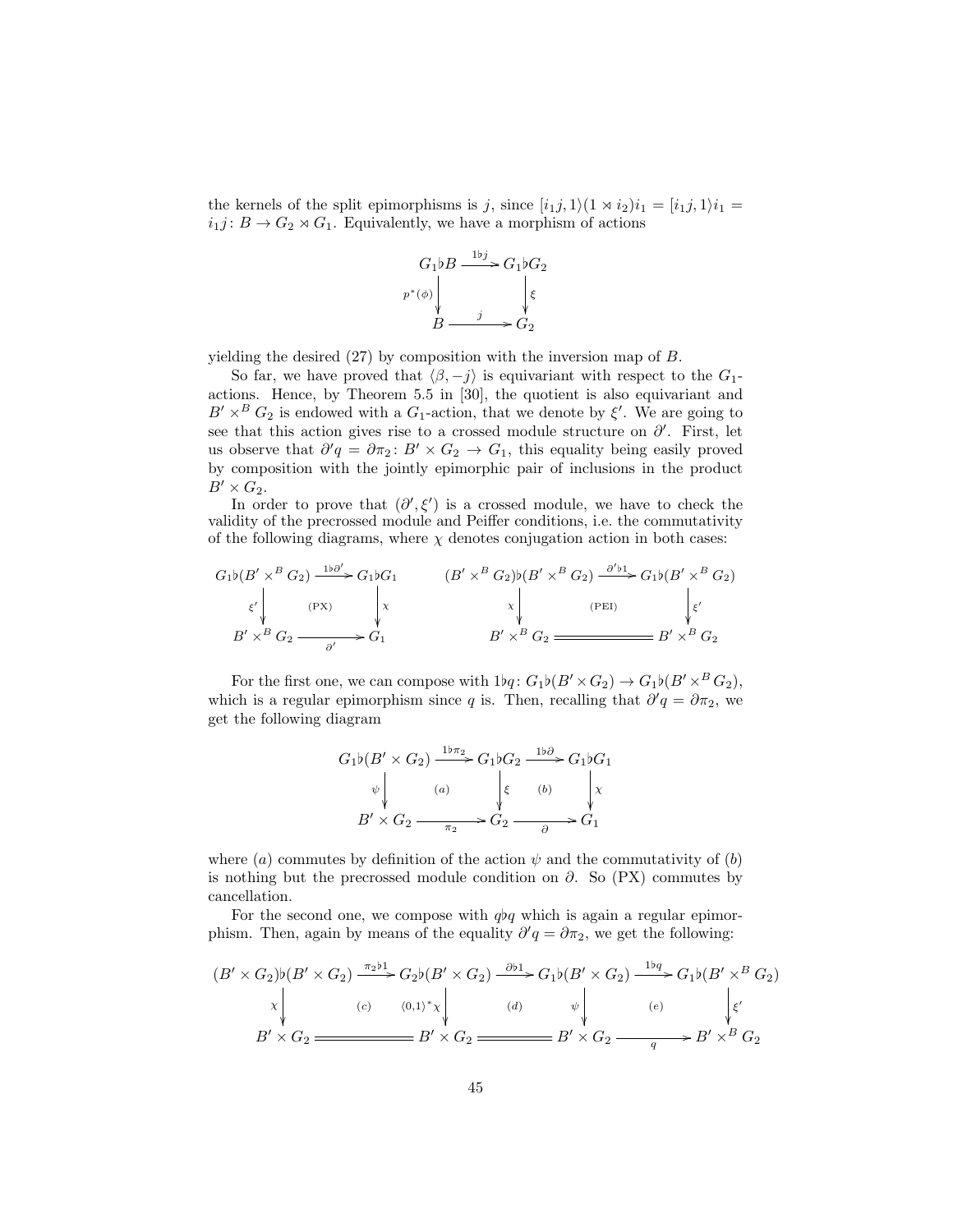where  $(e)$  commutes by definition of the action  $\xi'$ , and  $(c)$  commutes essentially by abelianness of  $B'$ . We finally prove the commutativity of  $(d)$  by composing with product projections.

Projecting on the first component we get the following diagram:

$$
G_2\nb(B' \times G_2) \xrightarrow{\partial b1} G_1\nb(B' \times G_2) \xrightarrow{1b\pi_1} G_1\nb B' \xrightarrow{p b1} C\nb B'
$$
  
\n
$$
\langle 0,1 \rangle^* \chi \Big|_{A'} \qquad\n(d) \qquad\n\psi \Big|_{B'} \qquad\n(f) \qquad\np^* \phi' \Big|_{B'} \qquad\n(g) \qquad\n\psi'
$$
  
\n
$$
B' \times G_2 \xrightarrow{\pi_1} B' \xrightarrow{\pi_1} B' \xrightarrow{\pi_2} B'
$$

which commutes if and only if the following commutes:

$$
G_2\nb(B' \times G_2) \xrightarrow{1b\pi_1} G_2\nb B' \xrightarrow{\quad 0b1} C\nb B'
$$
  
\n
$$
\langle 0,1 \rangle^* \times \begin{vmatrix} \n\langle 0,1 \rangle^* & \langle 0,1 \rangle^* & \langle 0,1 \rangle^* \langle 0,1 \rangle^* \langle 0,1 \rangle^* \langle 0,1 \rangle^* \langle 0,1 \rangle^* & \langle 0,1 \rangle^* \langle 0,1 \rangle^* \langle 0,1 \rangle^* \langle 0,1 \rangle^* \langle 0,1 \rangle^* \langle 0,1 \rangle^* \langle 0,1 \rangle^* \langle 0,1 \rangle^* \langle 0,1 \rangle^* \langle 0,1 \rangle^* \langle 0,1 \rangle^* \langle 0,1 \rangle^* \langle 0,1 \rangle^* \langle 0,1 \rangle^* \langle 0,1 \rangle^* \langle 0,1 \rangle^* \langle 0,1 \rangle^* \langle 0,1 \rangle^* \langle 0,1 \rangle^* \langle 0,1 \rangle^* \langle 0,1 \rangle^* \langle 0,1 \rangle^* \langle 0,1 \rangle^* \langle 0,1 \rangle^* \langle 0,1 \rangle^* \langle 0,1 \rangle^* \langle 0,1 \rangle^* \langle 0,1 \rangle^* \langle 0,1 \rangle^* \langle 0,1 \rangle^* \langle 0,1 \rangle^* \langle 0,1 \rangle^* \langle 0,1 \rangle^* \langle 0,1 \rangle^* \langle 0,1 \rangle^* \langle 0,1 \rangle^* \langle 0,1 \rangle^* \langle 0,1 \rangle^* \langle 0,1 \rangle^* \langle 0,1 \rangle^* \langle 0,1 \rangle^* \langle 0,1 \rangle^* \langle 0,1 \rangle^* \langle 0,1 \rangle^* \langle 0,1 \rangle^* \langle 0,1 \rangle^* \langle 0,1 \rangle^* \langle 0,1 \rangle^* \langle 0,1 \rangle^* \langle 0,1 \rangle^* \langle 0,1 \rangle^* \langle 0,1 \rangle^* \langle 0,1 \rangle^* \langle 0,1 \rangle^* \langle 0,1 \rangle^* \langle 0,1 \rangle^* \langle 0,1 \rangle^* \langle 0,1 \rangle^* \langle 0,1 \rangle^* \langle 0,1 \rangle^* \langle 0,1 \rangle^*
$$

where  $\tau$  denotes the trivial action. But in the latter  $(h)$  commutes since the conjugation action of one factor on another in a direct product is trivial, and (i) commutes because  $0^*(-)$  of any action is also trivial.

Projecting on the second component we get the following diagram

$$
G_2\nb(B' \times G_2) \xrightarrow{(0,1)\uparrow 1} (B' \times G_2)\n\begin{array}{c}\n\text{(0,1)} \downarrow \\
\downarrow \\
\downarrow \\
\downarrow \\
B' \times G_2 \xrightarrow{\pi_2} G_2 \xrightarrow{\pi_2 \uparrow \pi_2} G_2\n\end{array}\n\begin{array}{c}\nG_2\nb G_2 \xrightarrow{\partial \uparrow 1} G_1\n\end{array}\nG_2\n\begin{array}{c}\nG_1\n\downarrow G_2 \\
\downarrow \\
\downarrow \\
\downarrow \\
G_2 \xrightarrow{\pi_2} G_2 \xrightarrow{\pi_2} G_2\n\end{array}
$$

where the left square commutes by definition, the middle one commutes because morphisms are equivariant with respect to conjugation actions, and the right square is nothing but the Peiffer condition on  $\partial$ .  $\Box$ 

Remark 4.11. Let us observe that the statement of Lemma 4.10 can be easily deduced from the more general result proved by Bourn in [10, Proposition 10] for internal groupoids. On the other hand, the proof provided in [loc.cit.], as well as its normalization given in [34], is hard to unfold if one wants to describe explicitly the opcartesian liftings. However, the main point of Lemma 4.10 (and of its proof) is to give a recipe to determine the opcartesian liftings by means of a construction that can be effectively performed in several categories of algebraic varieties, namely the push forward referred above. For instance, in [14] it is shown how to construct the push forward in the category of rings, in the category of Lie algebras and in the category of Leibniz algebras. In the next section, the case of associative algebras is analyzed.

As a matter of fact, likewise in the case of group extensions considered in Sections 4.1 and 4.2, also in the strongly semi-abelian context the fibrewise opfibration Π above enjoys condition (C), so that the following statement holds.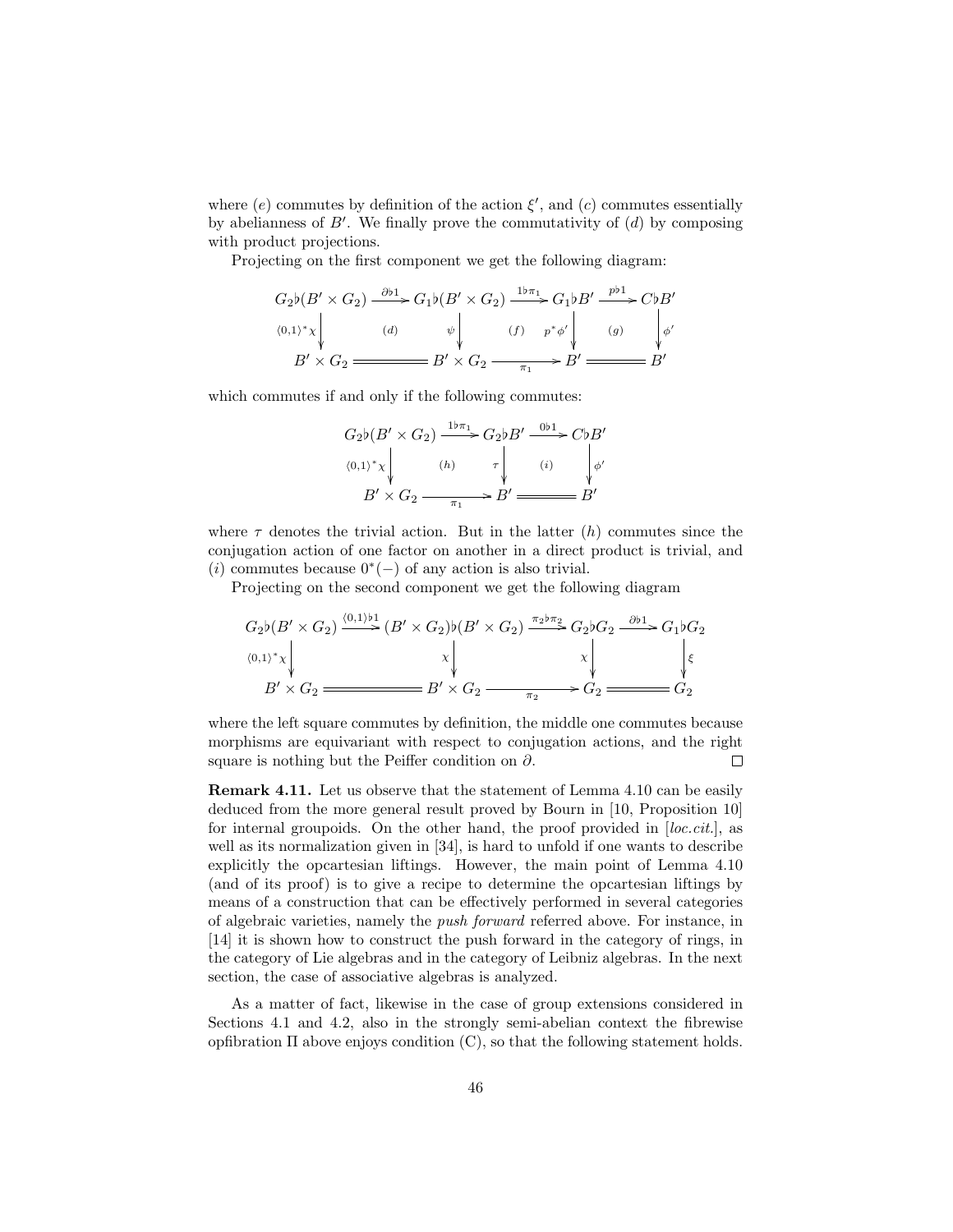**Proposition 4.12.** The morphism  $\Pi$  in diagram (26) is an opfibration in  $\mathbf{Fib}(\mathcal{C}).$ 

Finally, Theorem 4.9 above allows us to gather in a unified framework various cohomology theories present in the literature, as the following remark explains.

Remark 4.13. Recall that, fixed a C-module B, the set of equivalence classes of crossed  $n$ -fold extensions over the  $C$ -module  $B$  gives an interpretation of the n-th Bourn cohomology group  $H^n(C, B)$  ([8], see also [34] for the special case of Moore categories). In our context, such groups (or better, their underlying sets) are recovered as the fibers of  $\overline{\Pi}$  in the comprehensive factorization:



### 4.4. Case study: associative algebras and Hochschild cohomology

Let k be a field. The category  $\text{AssAlg} = k\text{-AssAlg}$  of associative algebras over  $k$  is a category of groups with operations (see [33]). Hence, it is strongly semi-abelian, so that one can consider the specialization of diagram (26) to the fiberwise opfibration



Different cohomology theories for associative algebras have been introduced by many authors, see for instance [3]. In this section we briefly recall a notion of crossed n-fold extension that has been used for an interpretation of Hochschild cohomology of unital associative algebras in [2]. Then, we show how such a theory can be described by a fiberwise opfibration, and how this is related to the general setting of diagram (28).

Unital associative algebras (over  $k$ ) are associative algebras endowed with multiplicative unit, and their morphisms are algebra morphisms that preserve such units. If we denote the category of unital associative algebras and their morphisms by  $\text{AssAlg}_1$ , there is a non-full inclusion of categories

# $\operatorname{AssAlg}_1 \to \operatorname{AssAlg}$  .

Since AssAlg is a category of groups with operations, we can make explicit the definition of a B-action on A. From [33], a B-action on  $A$  (B-structure in [loc.cit.]) is a pair of bilinear operations  $B \times A \to A$  and  $A \times B \to A$  (both denoted by ∗ as well as the algebra multiplication) satisfying: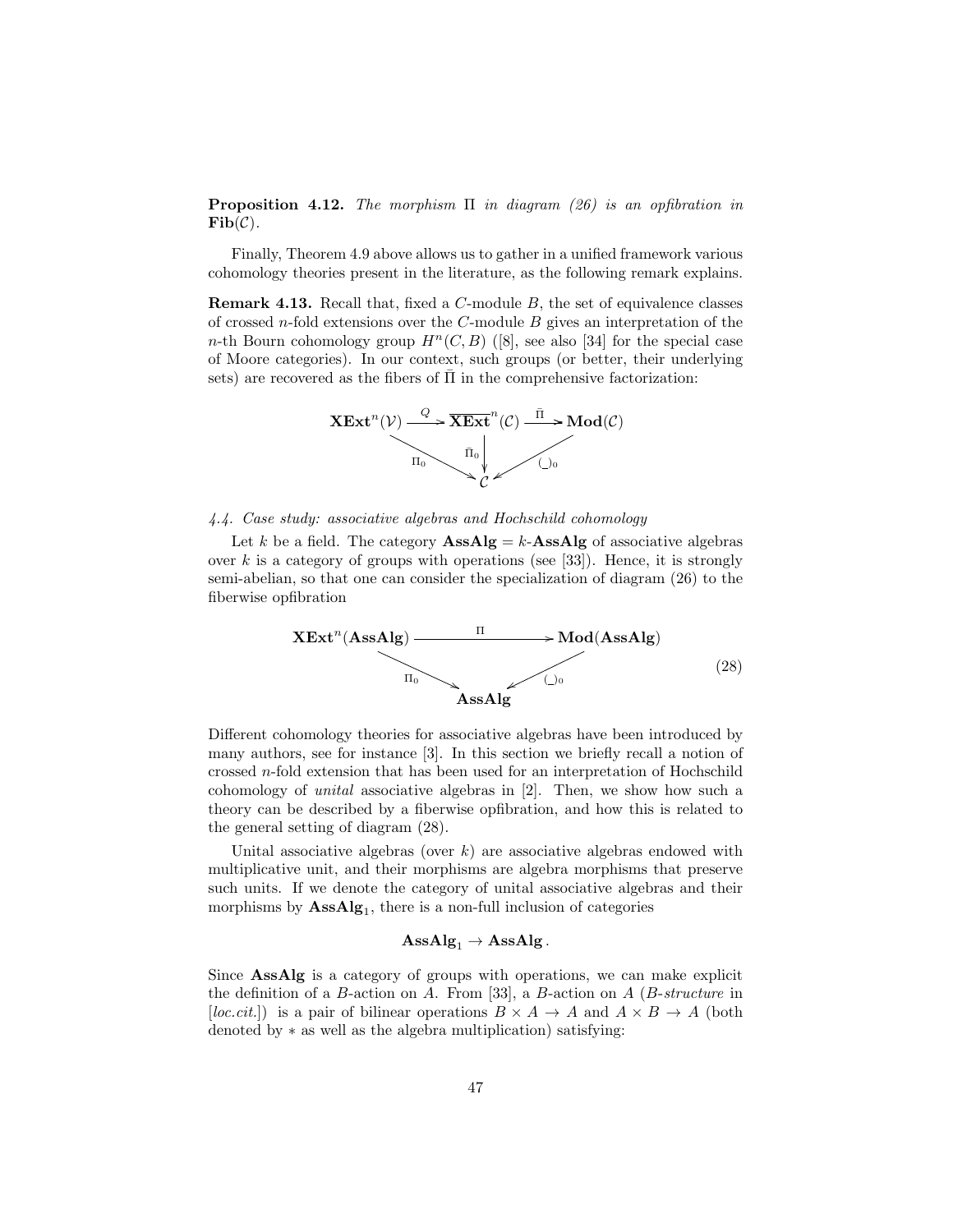- (S1)  $(a * a') * b = a * (a' * b)$   $b * (a * a') = (b * a) * a'$
- (S2)  $a * (b * b') = (a * b) * b'$   $(b * b') * a = b * (b' * a)$
- (S3)  $(b * a) * b' = b * (a * b')$ )  $a * (b * a') = (a * b) * a'$

for all  $a, a' \in A$  and  $b, b' \in B$ . As explained in [33], a B-action on A corresponds to a split epimorphism over B with kernel A.

On the other hand, although  $\text{AssAlg}_1$  is not a category of groups with operations (since it has two constants  $0 \neq 1$ ) still it makes sense to speak of  $B$ -actions for  $B$  a unital algebra, but in this case,  $B$  would act on a non-unital algebra A. Let us consider a split epimorphism with its section

$$
E \xrightarrow[s]{p} B
$$

in  $\text{AssAlg}_1$  and consider it as a split epimorphism in  $\text{AssAlg}$ . This corresponds to a B-action on the ideal  $A = \text{Ker}(p)$ , which is not, in general, an object of AssAlg<sup>1</sup> . Notice that, in this case, the two bilinear operations corresponding to this kind of actions satisfy the following additional axioms:

(S4)  $1 * a = a$ ,  $a * 1 = a$ .

We shall call such actions *unital actions*.

Let C be a unital associative algebra. A *bimodule M* over C is a k-vector space endowed with left and right unital C-actions such that for  $c, c' \in C$  and  $m \in M$  we have  $(c*m)*c' = c*(m*c')$ . Morphisms of bimodules are obviously defined, and they give rise to a category denoted by Bimod. We can state the following lemma (where a 0-algebra is an algebra where the multiplication is trivial).

**Lemma 4.14.** If  $M$  is a bimodule over a unital associative algebra  $C$ , then the corresponding  $C$ -action gives rise to a unital  $C$ -action on  $M$ , considered as a  $0$ -algebra in AssAlg. As a consequence, we can identify the category **Bimod** of bimodules with a non full subcategory of  $Mod(AssAlg)$ .

Proof. The proof follows from the description of the unital actions above and from the fact that a C-action on a 0-algebra has both equations in  $(S1)$  and the second one of (S3) identically zero, while both equations in (S2) and the first one of (S3) give right-, left- and bi- module conditions respectively. The last statement follows from the fact that abelian objects in AssAlg are precisely k-vector spaces endowed with a trivial multiplication.  $\Box$ 

Let us remark that, in general, a  $C$ -action on a 0-algebra  $M$  does not give a bimodule, unless the action is unital.

Let  $B$  be a unital associative algebra. A *crossed bimodule* is a morphism of B-bimodules

 $\partial: A \to B$ ,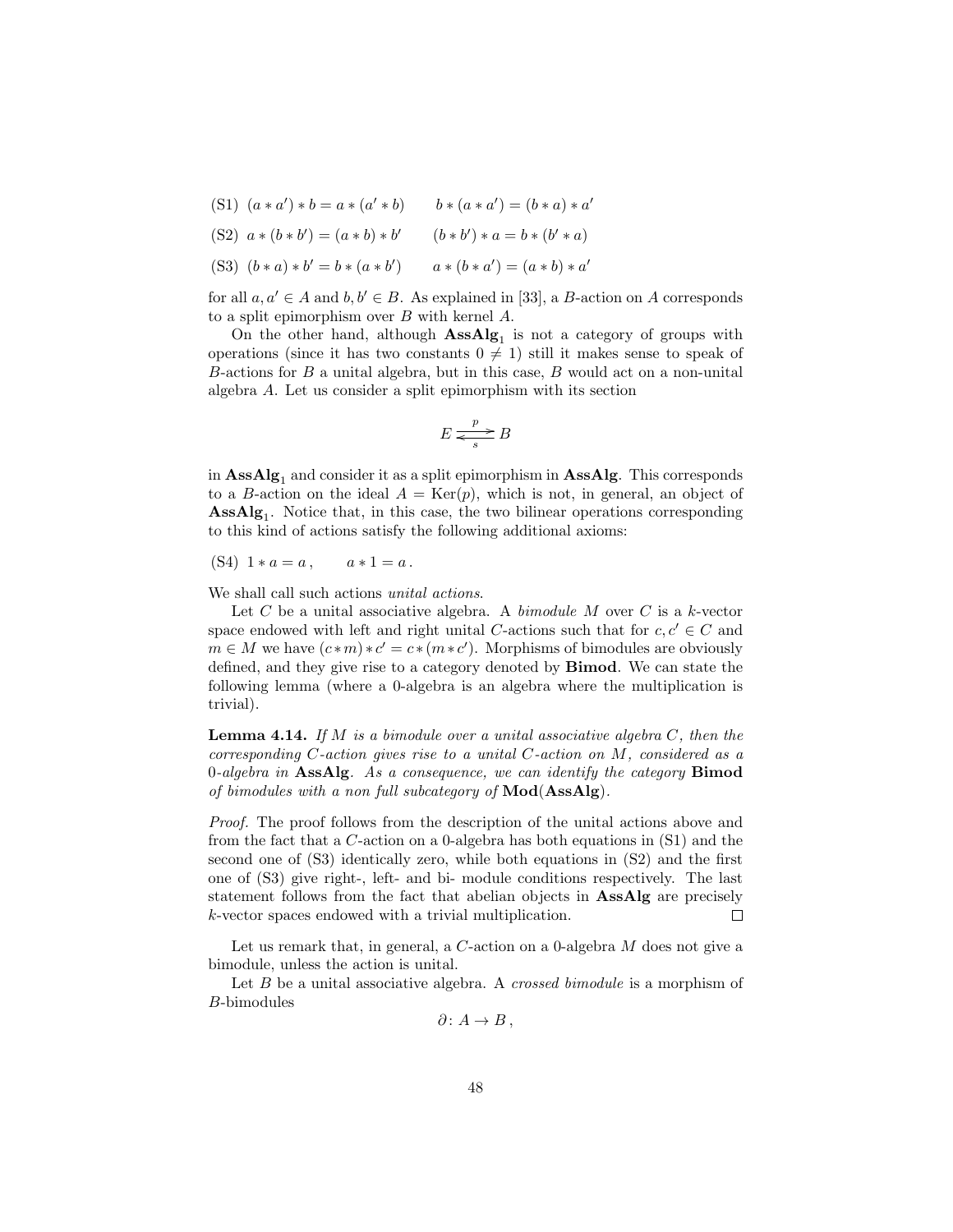(where  $B$  is considered as a  $B$ -bimodule via the multiplication in  $B$ ) satisfying

$$
\partial(a) * a' = a * \partial(a'),
$$

for all  $a, a' \in A$ . Crossed bimodules are called just crossed modules in [2, Definition 5.9]. It is possible to show (see [3]) that the product defined by  $a_1 * a_2 = \partial(a_1) * a_2$  gives A a structure of a not (necessarily) unital associative algebra, in such a way that  $\partial$  is a morphism in **AssAlg**. As a matter of fact, any crossed bimodule  $\partial$  as above determines a crossed module in **AssAlg**. This is easily proved by specializing the description of crossed modules in [33] to the case of associative algebras as follows. A morphism of associative algebras  $\partial: A \to B$ , together with a B-action on A is a crossed module if it satisfies (compare with conditions (iii) and (iv) in [33, Proposition 2]):

$$
(XM1) \quad \partial(a_1)*a_2 = a_1*a_2 = a_1*\partial(a_2),
$$

$$
(XM2)
$$
  $\partial(b*a) = b*\partial(a)$  and  $\partial(a*b) = \partial(a)*b$ .

Indeed, given a crossed bimodule, conditions (XM2) follow from left/rightmodule axioms, and conditions (XM1) come from the definition of the multiplication on the B-bimodule A given above.

Let us denote by **XBimod** the category of crossed bimodules of associative unital algebras, where a morphism between two crossed bimodules

$$
\partial: A \to B
$$
 and  $\partial': A' \to B'$ ,

is a morphism  $(\beta, \alpha)$  of bimodules such that  $\beta : B \to B'$  is also a morphism of unital algebras. By the discussion above, XBimod can be identified with a non full subcategory of XMod(AssAlg).

Our discussion plainly extends to crossed extensions. Indeed, given a crossed bimodule  $\partial: A \to B$ , one can form the following exact sequence of k-vector spaces

$$
0 \longrightarrow M \xrightarrow{j} A \xrightarrow{\partial} B \xrightarrow{p} C \longrightarrow 0
$$
 (29)

and prove the following facts [3, Lemma 3.2.1]:

- $C$  has a natural structure of associative algebra with unit, that makes  $p$  a morphism in  $\text{AssAlg}_1$ ,
- the image of  $\partial$  is an ideal of B, i.e. the kernel of p in AssAlg,
- $M * A = 0 = A * M$ , i.e. M, considered as a subalgebra of A in AssAlg, is central in A,
- the action of  $B$  on  $A$  determines a well-defined unital action of  $C$  on  $M$ , making  $M$  a  $C$ -bimodule.

We are led to the following definition.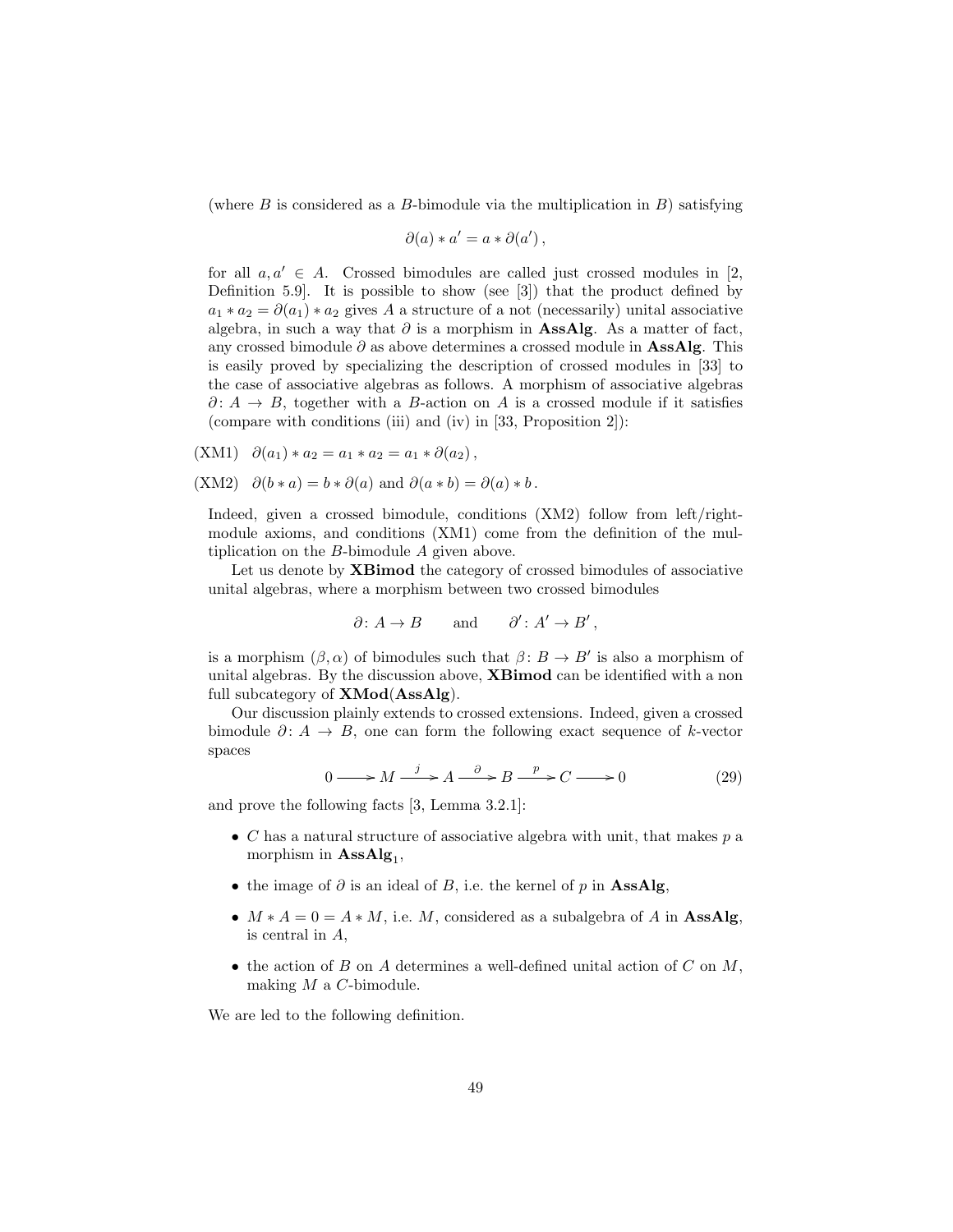**Definition 4.15.** Given a unital associative algebra  $C$  and a  $C$ -bimodule  $M$ , a crossed biextension of  $C$  by  $M$  is an exact sequence

 $0 \longrightarrow M \xrightarrow{j} A \xrightarrow{\partial} B \xrightarrow{p} C \longrightarrow 0$ 

in k-Vect, where  $\partial$  is a crossed bimodule, p is a morphism of unital algebras and the action of C on M determined by the crossed bimodule structure of  $\partial$ coincides with the given C-bimodule structure on M.

Morphisms of crossed biextensions are obviously defined, and the category of crossed biextensions will be denoted by XBiext.

Let us observe that, since any crossed bimodule determines a crossed module in AssAlg as described above and the exactness of a sequence in AssAlg can be checked in  $k$ -Vect, any crossed biextension can be seen also as a crossed extension in AssAlg.

Notice that in [3] crossed biextensions are called crossed extensions, but here we prefer to avoid using the same terminology since we want to keep it for crossed extensions of not (necessarily) unital algebras.

Theorem 4.16. The fiberwise opfibration in Fib(AssAlg) determined by Theorem 4.9

$$
XExt(AssAlg) \longrightarrow Mod(AssAlg)
$$
\n
$$
T_0 \longrightarrow Mod(AssAlg)
$$
\n(30)

restricts to a fiberwise opfibration in  $\text{Fib}(\text{AssAlg}_1)$ :



*Proof.* By the identifications described in the discussion above, diagram  $(31)$ is consistently a restriction of diagram (30). Moreover, it is easy to show that it is a diagram in  $\text{Fib}(AssAlg_1)$ , since the  $\Pi_0$ -cartesian morphisms in **XBiext** are precisely those morphisms of **XBiext** which are  $\Pi_0$ -cartesian in XExt(AssAlg), i.e. those of the form:



with p and  $\gamma$  in  $\text{AssAlg}_1$ . The rest of the proof is straightforward.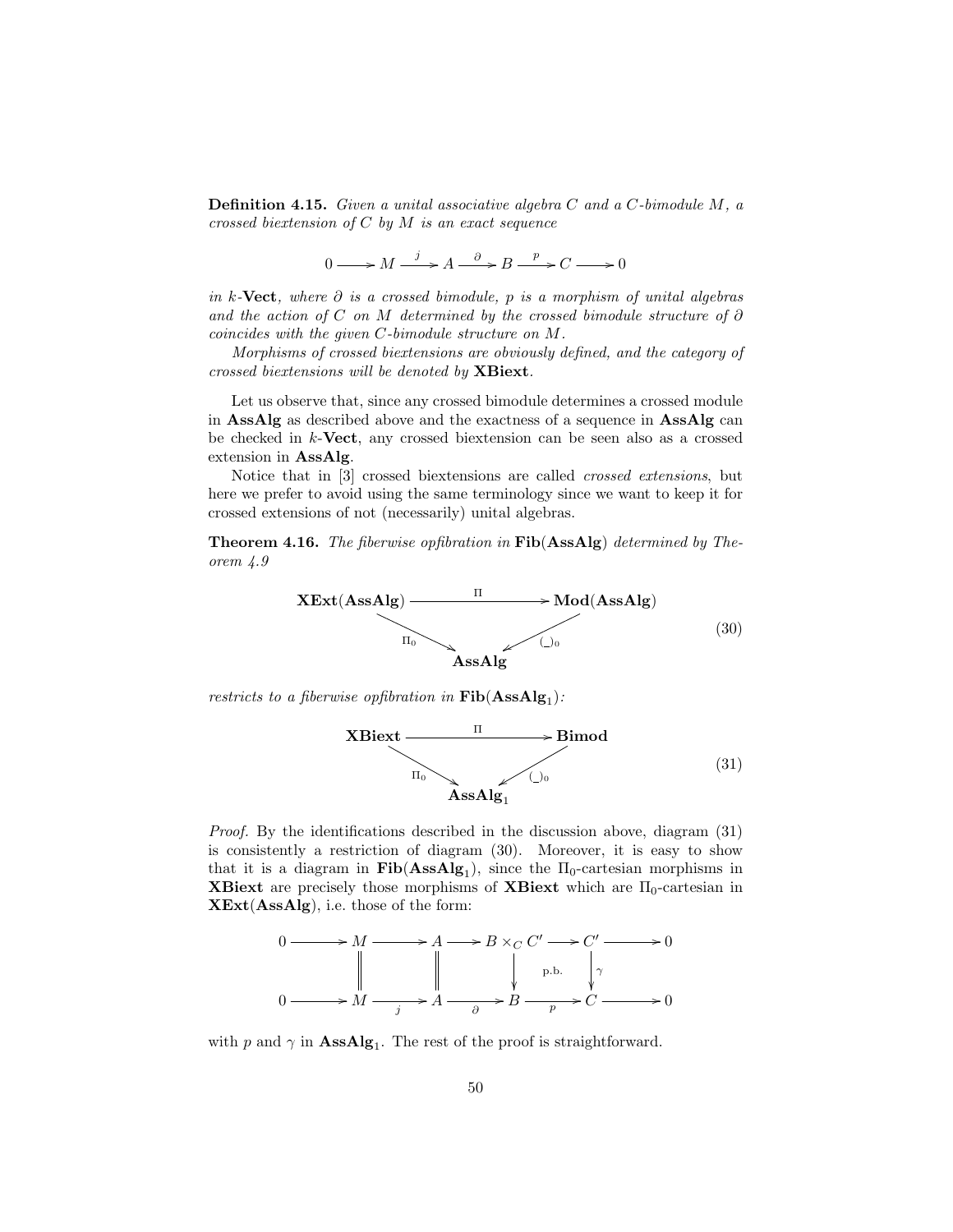Furthermore it is a fiberwise opfibration, as one could deduce from [2, Proposition 4.6]. However, it is worth analyzing the construction of opcartesian liftings, in order to fill some missing details in the proof provided in [loc.cit.]. Let us consider a crossed biextension  $(p, \partial, j)$  as above, together with a C-bimodule morphism  $\mu: M \to M'$ . First we compute the pushout of j along  $\mu$  in the category of k-vector spaces, thus obtaining the following morphism of exact sequences in  $k$ -Vect:

$$
0 \longrightarrow M \xrightarrow{j} A \xrightarrow{\partial} B \xrightarrow{p} C \longrightarrow 0
$$
  
\n
$$
\downarrow \qquad p.o. \qquad \downarrow \alpha \qquad \qquad \parallel \qquad \qquad \parallel
$$
  
\n
$$
0 \longrightarrow M' \xrightarrow{j'} M' + M A \xrightarrow{\partial'} B \xrightarrow{p} C \longrightarrow 0
$$

Now, since k-Vect is an abelian category, the vector space  $M' + M A$  can be described as the space of equivalence classes of pairs  $(m', a) \in M' \times A$ , with  $(m'_2, a_2) \in [m'_1, a_1]$  if  $a_2 - a_1 \in M$  and  $\mu(a_2 - a_1) = m'_2 - m'_1$ . In fact,  $M' + M$  A is a B-bimodule. The left/right module structure is well-defined by:

$$
b * [m', a] = [p(b) * m', b * a], \qquad [m', a] * b = [m' * p(b), a * b].
$$

Indeed, for  $(m'_2, a_2) \in [m'_1, a_1]$  and any  $b \in B$ , one has

$$
b*[m'_2, a_2] \stackrel{(def)}{=} [p(b)*m'_2, b*a_2] = [p(b)*(m'_2 - m'_1), b*(a_2 - a_1)] + [p(b)*m'_1, b*a_1] =
$$
  
\n
$$
= [p(b)*\mu(a_2 - a_1), b*(a_2 - a_1)] + [p(b)*m'_1, b*a_1] =
$$
  
\n
$$
= [\mu(p(b)*(a_2 - a_1)), b*(a_2 - a_1)] + [p(b)*m'_1, b*a_1] =
$$
  
\n
$$
= [0, 0] + [p(b)*m'_1, b*a_1] = [p(b)*m'_1, b*a_1] \stackrel{(def)}{=} b*[m'_1, a_1]
$$

where in the fourth equality we have used the equivariance of  $\mu$ . Similarly for the right action. Moreover,

$$
b_1 * ([m', a] * b_2) = b_1 * [m' * p(b_2), a * b_2] = [p(b_1) * (m' * p(b_2)), b_1 * (a * b_2)] =
$$
  
= 
$$
[(p(b_1) * m') * p(b_2), (b_1 * a) * b_2)] = [p(b_1) * m', b_1 * a] * b_2 = (b_1 * [m', a]) * b_2
$$
  
where in the third equality we have used that A is a B-bimodule and M' is a

is a C-bimodule.

The k-linear map  $\partial'$  is determined by the universal property of coproducts in k-Vect:  $\partial'([m', a]) = \partial(a)$ . In fact,  $\partial'$  is a crossed bimodule, as the following calculations show. It is a morphism of B-bimodules:

$$
\partial'(b* [m',a]) = \partial'([p(b)*m',b*a]) = \partial(b*a) = b*\partial(a) = b*\partial'([m',a])
$$

Moreover,

$$
\partial'([m'_1,a_1]) * [m'_2,a_2] = \partial(a_1) * [m'_2,a_2] = [(p\partial)(a_1) * m'_2, \partial(a_1) * a_2] =
$$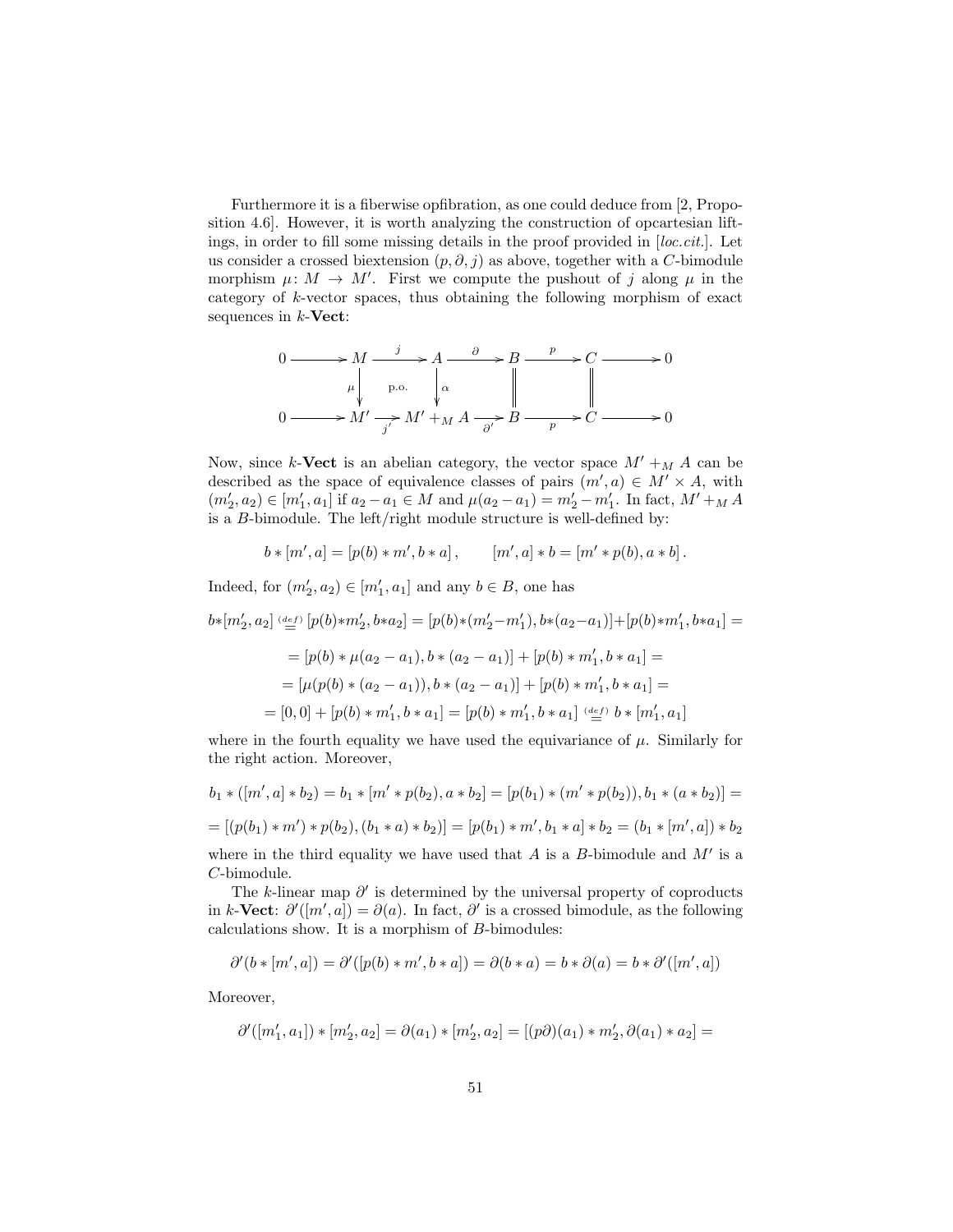$$
= [0 * m'_2, \partial(a_1) * a_2] = [0, \partial(a_1) * a_2] = [0, a_1 * \partial(a_2)] = [m'_1 * 0, a_1 * \partial(a_2)] =
$$
  
= 
$$
[m'_1 * (p\partial)(a_2), a_1 * \partial(a_2)] = [m'_1, a_1] * \partial(a_2) = [m'_1, a_1] * \partial'([m'_2, a_2])
$$

where the central equality follows from the crossed bimodule condition on  $\partial$ .

Now it is routine to check that  $(p, \partial', j')$  is a crossed biextension, and that  $(1<sub>C</sub>, 1<sub>B</sub>, \alpha, \mu)$  is a morphism of crossed biextensions.

Moreover,  $(1_C, 1_B, \alpha, \mu)$  is opcartesian over  $\mu$  in **XBiext**. This can be checked directly, or by the fact that it is opcartesian also in  $XExt(AssAlg)$ . With reference to the general case of strongly semi-abelian categories, one observes that the pushout computed in  $k$ -Vect in the above diagram, turns out to be a push forward when the diagram is considered in AssAlg. This can be proved by means of the characterization of push forwards given in [14, Theorem 2.13: the square  $\alpha \cdot j = j' \cdot \mu$  presents j' as the push forward of j along  $\mu$ since  $(\alpha, \mu)$  induces an isomorphism between the cokernels of j and j' (both are kernels of  $p$ ) and a regular epimorphism between the kernels (in fact, the last is an isomorphism too, since  $j$  and  $j'$  are monomorphisms).  $\Box$ 

As a matter of fact,  $[2]$  treats the more general case of crossed *n*-fold biextensions. It actually fits in our general theory as well as the case of crossed biextensions we have just seen, i.e. with  $n = 2$ .

Here we only quote the definition [2, Definition 4.1] (compare with Definition 4.7) and state the following theorem, the proof being essentially the same as in the case  $n = 2$ .

Definition 4.17. Given an associative unital algebra C, and a C-bimodule M, a crossed n-fold biextension of  $C$  by  $M$  is an exact sequence in  $k$ -Vect:

$$
X: \qquad 0 \longrightarrow M \stackrel{j}{\longrightarrow} A_n \stackrel{d_{n-1}}{\longrightarrow} \cdots \stackrel{d_2}{\longrightarrow} A_2 \stackrel{\partial}{\longrightarrow} B \stackrel{p}{\longrightarrow} C \longrightarrow 0 \tag{32}
$$

where

- $\partial : A_2 \rightarrow B$  is a crossed bimodule,
- p is a morphism of unital commutative algebras,
- $M, A_n, \ldots, A_3$  are C-bimodules,
- $\vdots$  *i*,  $d_{n-1}, \dots, d_2$  are *C*-equivariant.

According to Remark 4.8, the last condition on  $d_2$  means that

$$
d_2(c * a_3) = c * d_2(a_3),
$$
  $d_2(a_3 * c) = d_2(a_3) * c,$ 

for  $c \in C$  and  $a_3 \in A_3$ . Notice that, right sides of both equations make sense, since C acts on  $d_2(A_3) = \text{Ker}(\partial)$ . In the case of crossed biextensions,  $d_2 = j$ , and the condition is trivially verified.

An obvious generalization of the previous discussion leads to the definition of the category  $\mathbf{X} \mathbf{B} \mathbf{i} \mathbf{e} \mathbf{x} \mathbf{t}^n$  and to the following result.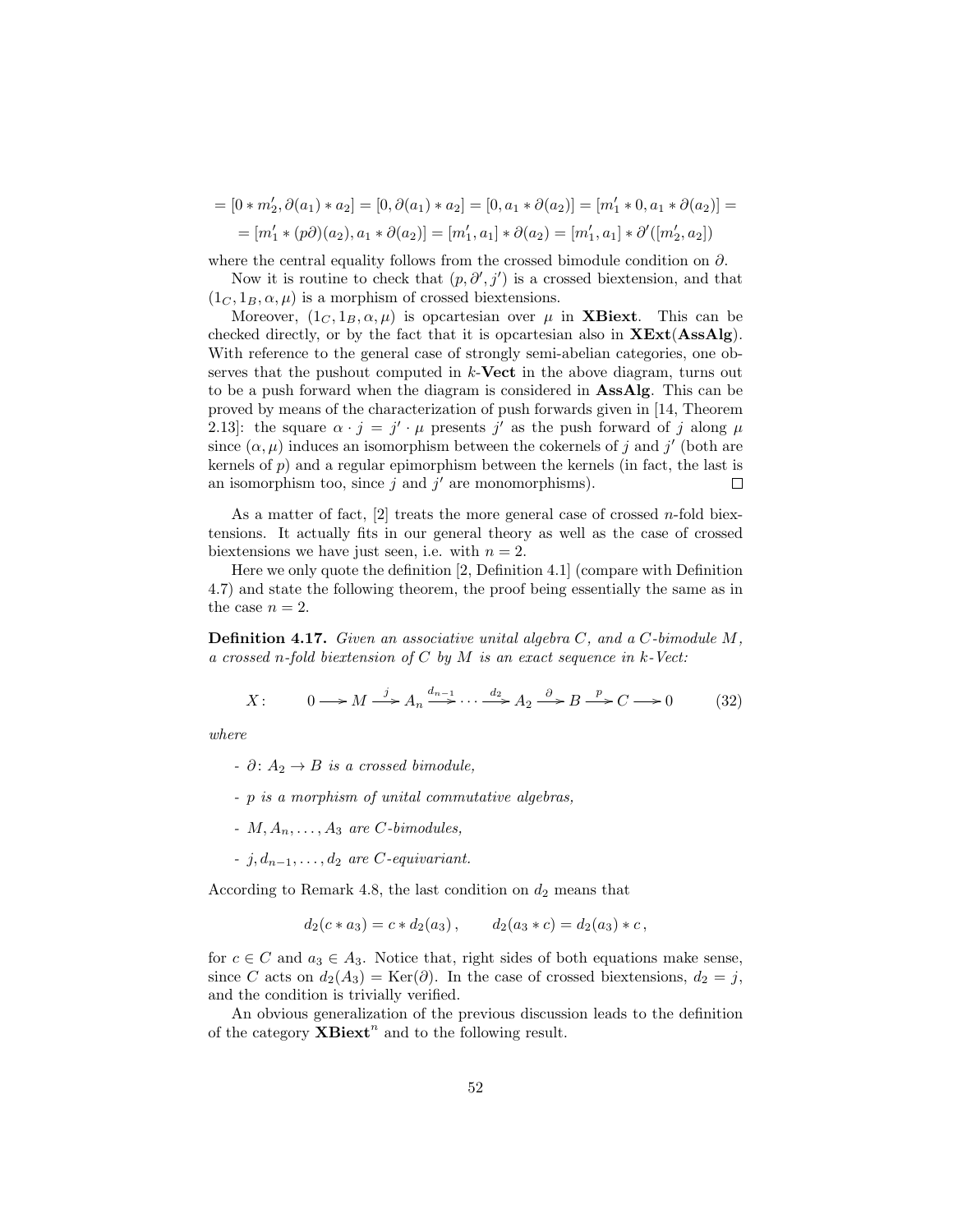**Theorem 4.18.** The diagram below is a fiberwise opfibration in  $\text{Fib}(\text{AssAlg}_1)$ :



where the functor  $\Pi_0$  and  $\Lambda_0$  are the restrictions of the corresponding ones as in Theorem 4.9, with  $C =$  **AssAlg**.

Remark 4.19. In [2, Theorem 4.3], the authors proved that, fixed a bimodule  $M$  over a unital associative algebra  $C$ , similarity classes of crossed n-fold biextensions over the C-bimodule M form an abelian group isomorphic to the  $(n + 1)$ -th Hochschild cohomology group  $HH^{n+1}(C, M)$ . So also Hochschild cohomology fits in our fibrational framework, namely such groups (or better their underlying sets) are recovered as the fibers of  $\Pi$  in the comprehensive factorization:



Remark 4.20. As suggested by the referee, one could look for a context more general than the semi-abelian one, in order to treat at the same time both the cases of unital and non-unital associative algebras. A solution to this interesting question appears far from being self-evident, also because one might move along different directions, as for example Bourn cohomology of groupoids, where the context is not pointed (see [8]). We aim to explore this problem in a future work.

### Appendix A. Basic 2-categorical notions and results

For the reader's convenience, this section provides some 2-categorical notions and results that we use throughout the paper.

Let  $K$  be a 2-category. Recall from [35] that a *comma object* over the opspan in  $K$ :

$$
A \xrightarrow{f} B \xleftarrow{g} C
$$

is a four-tuple  $((f \downarrow g), p_0, p_1, \lambda)$  in K

$$
(f \downarrow g) \xrightarrow{p_1} C
$$
  
\n $p_0$   
\n $A \xrightarrow{f} B$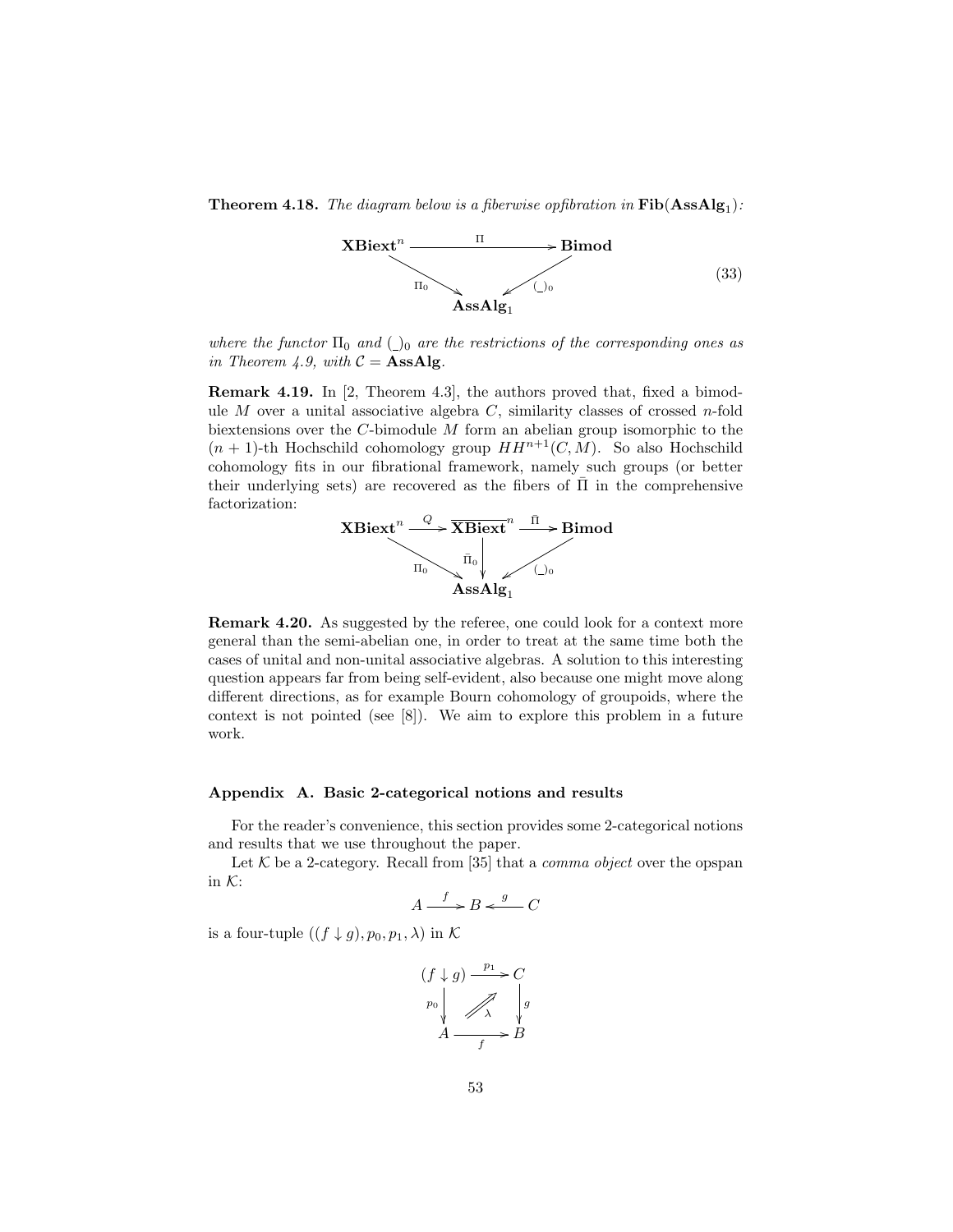that establishes an isomorphism, 2-natural in the first variable

$$
\mathcal{K}(X,(f \downarrow g)) \cong (\mathcal{K}(X,f) \downarrow \mathcal{K}(X,g))
$$
\n(A.1)

where the expression on the right is the usual comma category of the functors  $\mathcal{K}(X, f)$  and  $\mathcal{K}(X, g)$ . We will refer to this as to the universal property of comma objects. Notice that sometimes we shall write just  $(f \downarrow g)$  to mean the comma object of f and g. If  $g = 1_B$ , we simplify notation in  $(f \downarrow B)$ ; accordingly, if also  $f = 1_B$ , we write  $(B \downarrow B)$ .

Comma objects of the identities are rather important

$$
(B \downarrow B) \xrightarrow{d_1} B
$$
  
\n
$$
d_0 \downarrow \qquad \qquad d_2 \downarrow \qquad \qquad (A.2)
$$
  
\n
$$
B \xrightarrow{1} B
$$

since they make the 2-cells of  $K$  representable in terms of the 1-cells. Indeed, it is easy to see that, given a 2-cell  $\alpha: f \Rightarrow g: A \rightarrow B$ ,  $\alpha$  determines by the bijection (A.1) a unique 1-cell  $\underline{\alpha}: A \to (B \downarrow B)$  such that  $\epsilon \cdot \underline{\alpha} = \alpha$ . We call  $\epsilon$ the universal 2-cell of B, and i the diagonal  $B \to (B \downarrow B)$  determined by the identity square of  $1_B$ .

Let us recall from [35] that  $K$  is said to be *representable* if it has commaobjects of identities and 2-pullbacks, so that  $K$  has all comma objects. All the 2-categories considered in the present work are representable and finitely complete, namely CAT, CAT/A, Fib(A) and opFib(A). Hence, from now on, we shall suppose that  $K$  is representable and finitely complete.

A 1-cell  $f: A \rightarrow B$  is final (initial) if it is left orthogonal to any discrete (op)fibration (see Proposition 2.3). Explicitly this means that for every commutative square

$$
A \xrightarrow{h} C
$$
  
\n
$$
f \downarrow A
$$
  
\n
$$
B \xrightarrow{k} D
$$

with q a discrete (op)fibration, there exists a unique diagonal  $d: B \to C$  such that  $d \cdot f = h$  and  $g \cdot d = k$ .

Identees and coidentifiers are the 2-dimensional analogs of kernels and cokernels that we need to describe the factorization in (13).

Following [37], identees are the 2-categorical limits defined as follows: the identee of a 1-cell  $f: A \to B$  is a 2-universal 2-cell  $\kappa$  such that  $f \cdot \kappa = id$ .

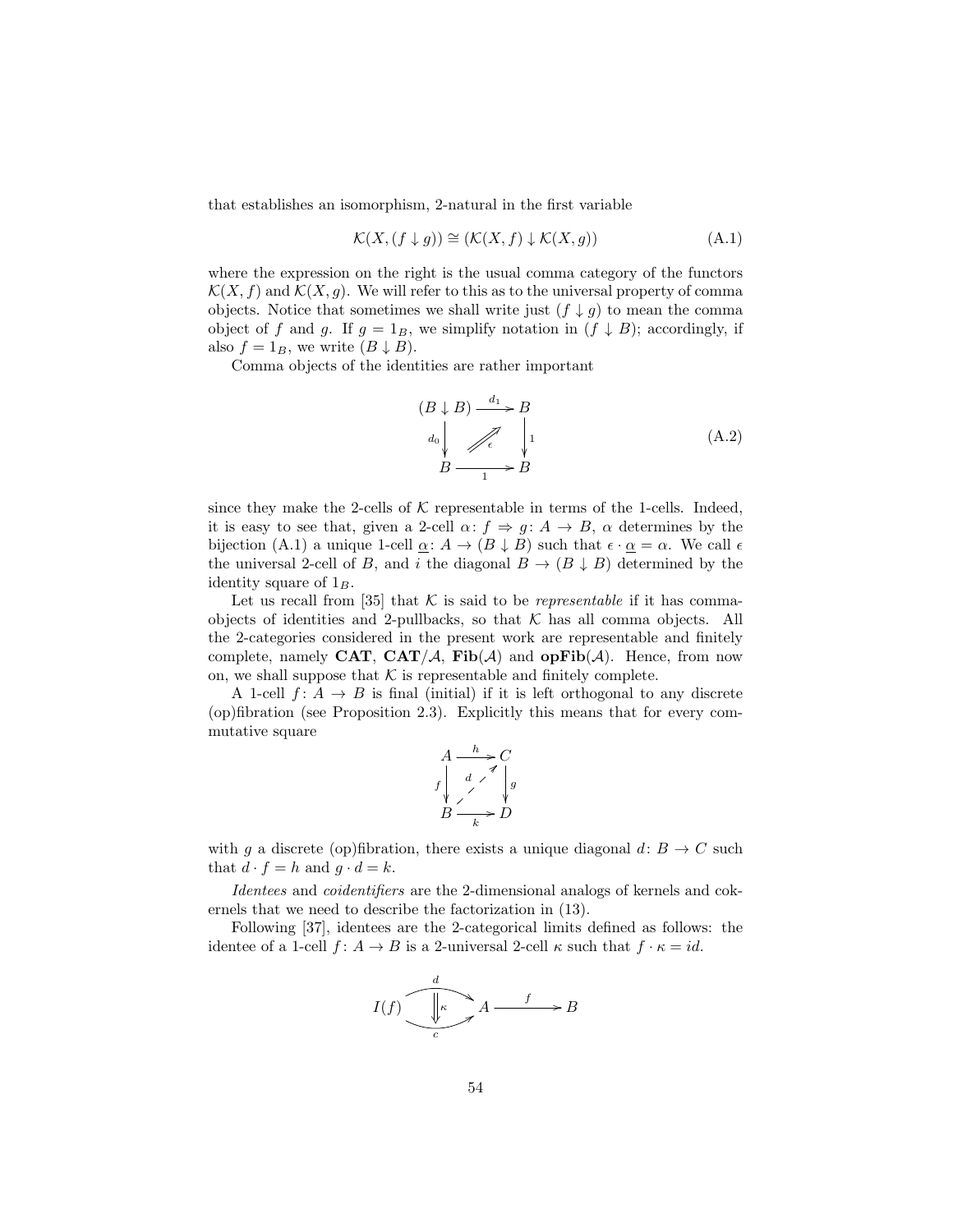If  $K$  is finitely complete, identees can be computed by means of the following pullback:

$$
I(f) \xrightarrow{\kappa} (A \downarrow A)
$$
  
\n
$$
\downarrow \qquad \qquad \downarrow (f \downarrow f)
$$
  
\n
$$
B \xrightarrow{i} (B \downarrow B)
$$
 (A.3)

from which we obtain  $\kappa$  by composing  $\underline{\kappa}$  with the universal 2-cell of A. Moreover, since i is a mono, we can actually consider the identee  $I(f)$  as a subobject of  $(A \downarrow A).$ 

Coidentifiers (or more precisely, the dual notion of identifier) have been introduced in [24]. They are 2-categorical colimits defined as follows. The coidentifier of a 2-cell  $\varphi: f \Rightarrow g: A \to B$ , is a 2-universal 1-cell,  $j: B \to J(\varphi)$ such that  $j \cdot \varphi = id$ .



Discrete (op)fibrations between categories reflect equalities. The same can be said for internal discrete (op)fibrations in  $K$ . This is proved in the following statement.

**Lemma Appendix A.1.** Let  $g: C \rightarrow D$  be a discrete (op)fibration, and  $\alpha: d \Rightarrow c: X \to C$  a 2-cell such that  $g \cdot \alpha = id_{g \cdot d}$ . Then  $\alpha = id_d$ .

Proof. We prove the statement for discrete opfibrations only, since in case of fibrations the proof is similar.

Let  $\alpha$  be the 1-cell canonically determined by the 2-cell  $\alpha$ . The hypotesis  $g \cdot \alpha = id_{q \cdot d}$  amounts to the fact that the arrow  $(g \downarrow g) \cdot \underline{\alpha}$  factors through the diagonal of  $(D \downarrow D)$ . This is described by the following commutative diagram of solid arrows



where the  $\Delta$ 's are diagonals. Then the thesis is  $\underline{\alpha} = \Delta_A \cdot d$ . We can easily prove it by composing with the projections of the following pullback, which is granted by Proposition 2.3.

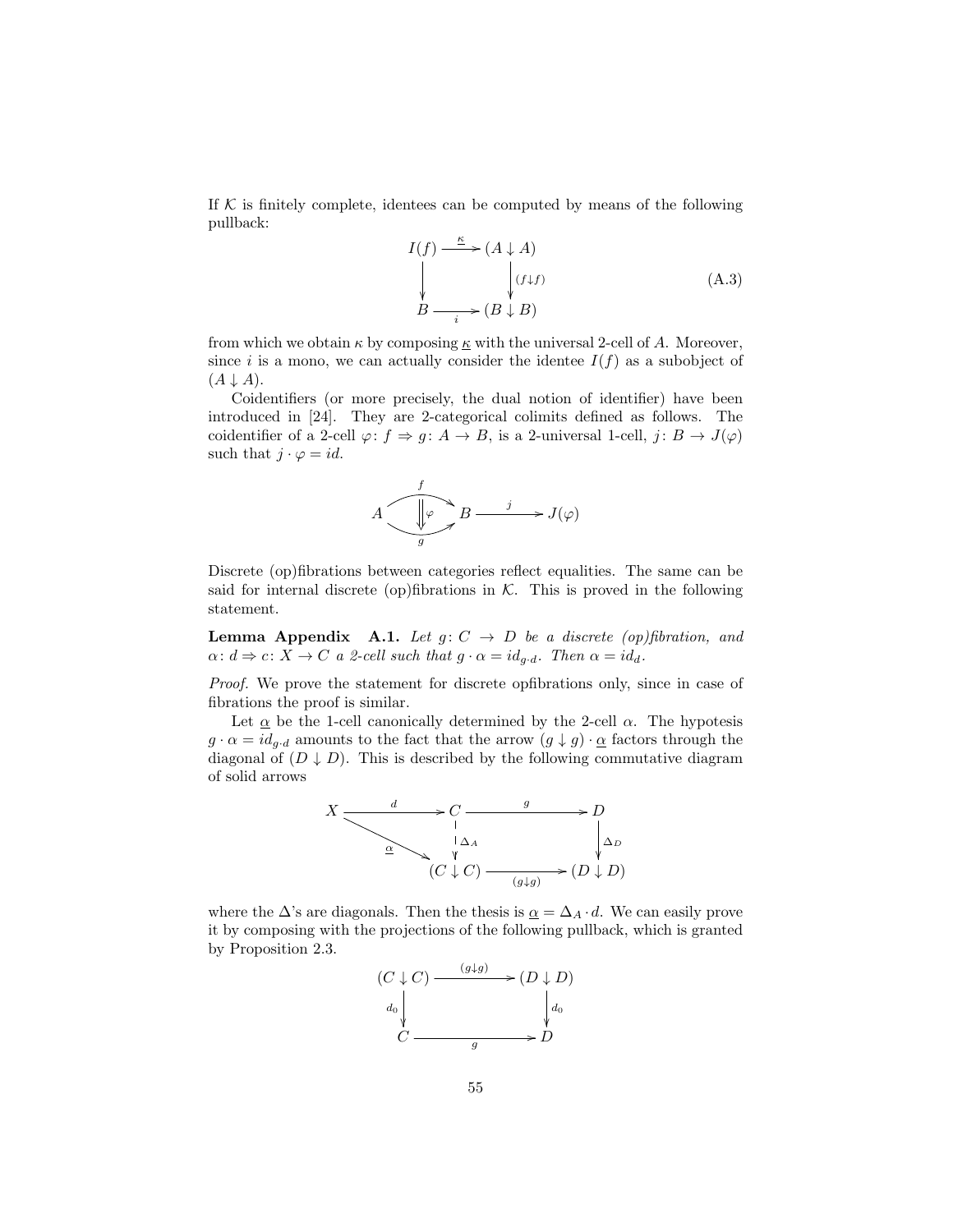Next proposition has an elementary proof, but it is fundamental for our work. Compare with [36, Proposition 3.6].

Proposition Appendix A.2. Coidentifiers are final and initial.

Proof. Consider the following diagram



where  $J(\alpha)$  is a coidentifier of  $\alpha$ , g is a discrete (op)fibration and  $g \cdot h = k \cdot j$ . Then of course  $g \cdot h \cdot \alpha = k \cdot j \cdot \alpha$ , but the term on the right is an identity, since j coidentifies  $\alpha$ . Therefore, by the previous lemma,  $h \cdot \alpha = id$ , so that, for the universal property of coidentifiers, there exists a unique  $d$  as above such that  $j \cdot d = h$ . Moreover, by uniqueness of comparisons,  $q \cdot d = k$ , and this completes the proof.  $\Box$ 

**Remark Appendix A.3.** Let  $K$  be a representable, finitely complete 2category in which every 2-cell has a coidentifier. Then every 1-cell  $f: A \rightarrow B$ can be factored as follows: first take the identee  $(I(f), \kappa)$  of f, then compute its coidentifier  $(J(\kappa), j)$ . Clearly, since  $f \cdot \kappa = id$ , f factors to a 1-cell d, so that  $f = d \cdot j$  is the expected factorization:

$$
I(f)\underbrace{\underbrace{\begin{array}{c}d\\ \downarrow \\ c\end{array}}}_{c}A \xrightarrow{j} J(\kappa) \xrightarrow{d} B
$$

#### Acknowledgments

The research that led to the present paper was partially supported by a grant of the group GNSAGA of INdAM.

### References

- [1] M. Barr, Exact categories. Exact categories and categories of sheaves, 1–120, Lecture Notes in Math., 236, Springer, Berlin, 1971.
- [2] H.-J. Baues and E. G. Minian, Crossed extensions of algebras and Hochschild cohomology. The Roos Festschrift volume, 1. Homology Homotopy Appl. 4 (2002) 63–82.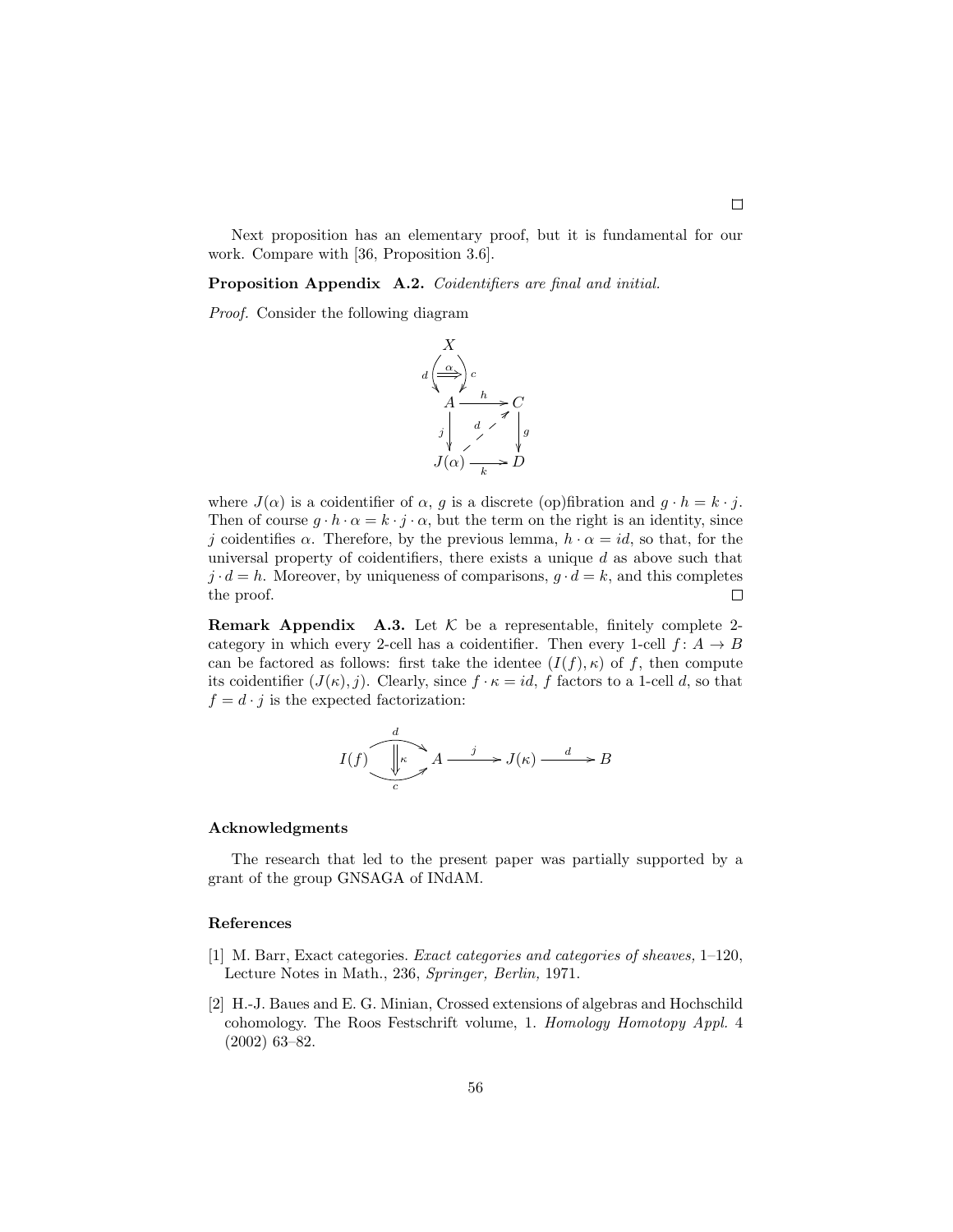- [3] H.-J. Baues and T. Pirashvili, Comparison of MacLane, Shukla and Hochschild cohomologies, J. Reine Angew. Math. 598 (2006) 25–69.
- [4] J. Bénabou, Les distributeurs, Université catholique de Louvain, Institut de Mathématique Pure et Appliquée, rapport 33 (1973).
- [5] J. B´enabou, Some remarks on 2-categorical algebra, Bull. Soc. Math. Belg. Sér. A 41 (1989) 127-194.
- [6] F. Borceux and D. Bourn, Mal'cev, Protomodular, Homological and Semiabelian Categories. Mathematics and its Applications, 566. Kluwer Academic Publishers, Dordrecht, 2004.
- [7] F. Borceux, G. Janelidze, and G. M. Kelly, Internal object actions, Comment. Math. Univ. Carolin. 46 (2005) 235–255.
- [8] D. Bourn, The tower of n-groupoids and the long cohomology sequence, J. Pure Appl. Algebra 62 (1989) 137–183.
- [9] D. Bourn, Normal functors and strong protomodularity, Theory Appl. Categ. 7 (2000) 206–218.
- [10] D. Bourn, Aspherical abelian groupoids and their directions, J. Pure Appl. Algebra 168 (2002) 133–146.
- [11] D. Bourn and G. Janelidze, Protomodularity, descent, and semidirect products, Theory Appl. Categ. 4 (1998) 37–46.
- [12] D. Bourn and G. Janelidze, Extensions with abelian kernel in protomodular categories, Georgian Math. J. 11 (2004) 645–654.
- [13] D. Bourn and J. Penon. 2-catégories réductibles. Preprint, University of Amiens Department of Mathematics (1978). Reprinted as TAC Reprints no. 19 (2010).
- [14] A. S. Cigoli, S. Mantovani, and G. Metere, A push forward construction and the comprehensive factorization for internal crossed modules, Appl. Categ. Structures 22 (2014) 931–960.
- [15] A. S. Cigoli, S. Mantovani, G. Metere, and E. M. Vitale, Fibered classification of weak maps, in preparation.
- [16] A. S. Cigoli, S. Mantovani, and G. Metere, Discrete and conservative reflections of fibrations, preprint arXiv:1909.10822 (2019).
- [17] M. Gerstenhaber, On the deformation of rings and algebras, Ann. of Math. (2) 79 (1964) 59–103.
- [18] J. W. Gray, Fibred and cofibred categories, Proc. Conf. Categorical Algebra (La Jolla, Calif., 1965), 21–83, Springer, New York, 1966.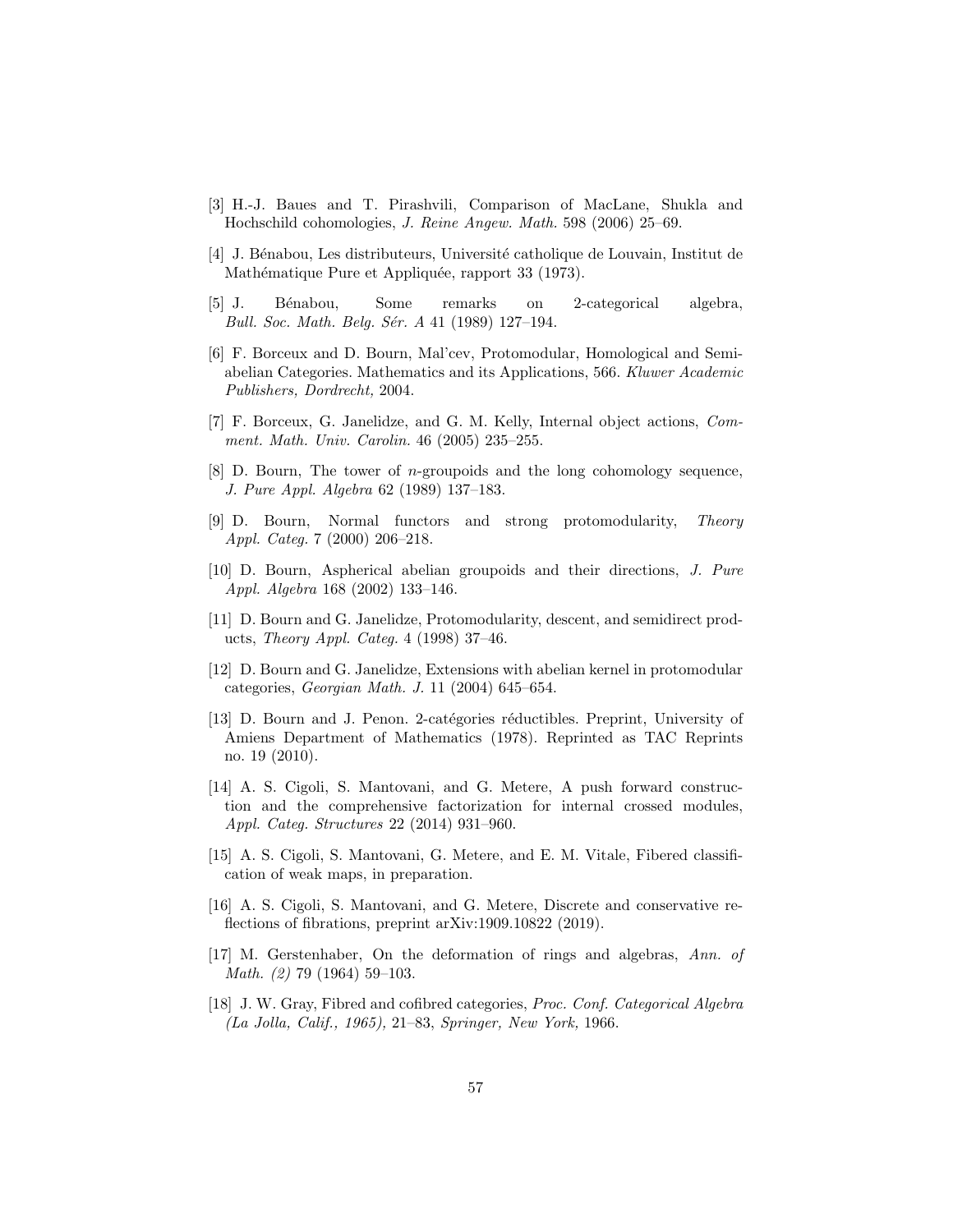- [19] C. Hermida, Some properties of Fib as a fibred 2-category, J. Pure Appl. Algebra 134 (1999) 83–109.
- [20] D. F. Holt, An interpretation of the cohomology groups  $H^n(G, M)$ , J. Algebra 60 (1979) 307–318.
- [21] J. Huebschmann, Crossed *n*-fold extensions of groups and cohomology, Comment. Math. Helv. 55 (1980) 302–313.
- [22] G. Janelidze, Internal crossed modules, Georgian Math. J. 10 (2003) 99– 114.
- [23] G. Janelidze, L. Márki, and W. Tholen, Semi-abelian categories, J. Pure Appl. Algebra 168 (2002) 367–386.
- [24] G. M. Kelly, Elementary observations on 2-categorical limits, *Bull. Aus*tral. Math. Soc. 39 (1989) 301–317.
- [25] S. Mac Lane, Historical Note, J. Algebra 60 (1979) 319–320.
- [26] S. Mac Lane, Homology, Die Grundlehren der mathematischen Wissenschaften, Bd. 114. Springer-Verlag, Berlin-Göttingen-Heidelberg, 1963.
- [27] S. Mac Lane and J. H. C. Whitehead, On the 3-type of a complex, Proc. Nat. Acad. Sci. U. S. A. 36 (1950) 41–48.
- [28] S. Mantovani and G. Metere, Internal crossed modules and Peiffer condition, Theory Appl. Categ. 23 (2010) 113–135.
- [29] N. Martins-Ferreira and T. Van der Linden, A note on the "Smith is Huq" condition, Appl. Categ. Structures 20 (2012) 175–187.
- [30] G. Metere, A note on strong protomodularity, actions and quotients, J. Pure Appl. Algebra 221 (2017) 75–88.
- [31] B. Noohi, On weak maps between 2-groups, preprint arXiv:math/0506313  $(2005).$
- [32] G. Orzech, Obstruction theory in algebraic categories I and II, J. Pure Appl. Algebra 2 (1972) 287–314 and 315–340.
- [33] T. Porter, Extensions, crossed modules and internal categories in categories of groups with operations, Proc. Edinburgh Math. Soc. (2) 30 (1987) 373–381.
- [34] D. Rodelo, Directions for the long exact cohomology sequence in Moore categories, Appl. Categ. Structures 17 (2009) 387–418.
- [35] R. Street, Fibrations and Yoneda's lemma in a 2-category. Category Seminar (Proc. Sem., Sydney, 1972/1973), 104–133. Lecture Notes in Math., 420, Springer, Berlin, 1974.